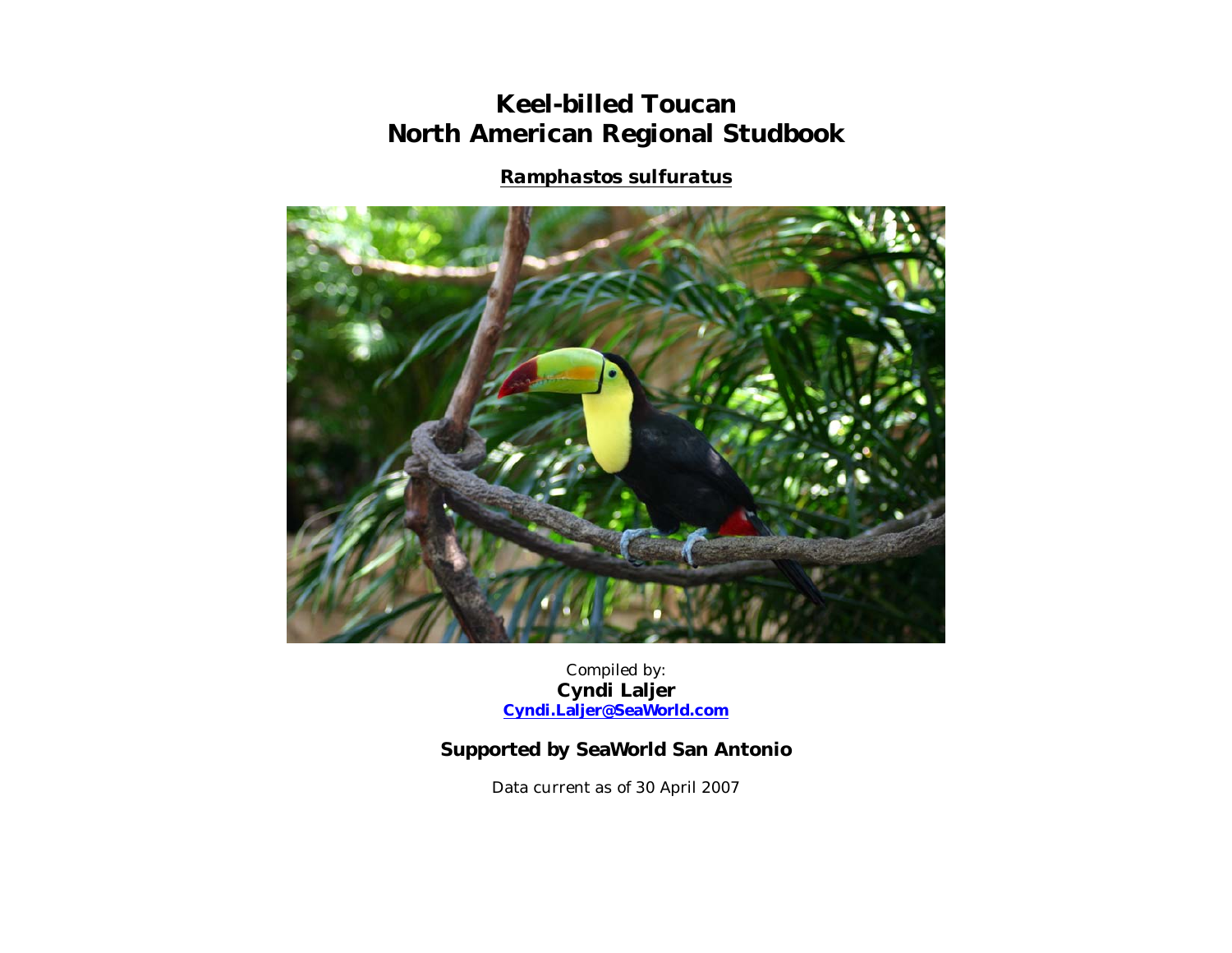## **Table of Contents**

| Data Field Descriptions                         | 2.  |
|-------------------------------------------------|-----|
| Geographic and Chronological Scope              | 2.  |
| Living Population by Institution                | 3.  |
| Historical Population listed by Studbook number | 14. |
| Location Glossary listed by mnemonic code       | 52. |
| <b>AZA Studbook Disclaimer</b>                  | 64. |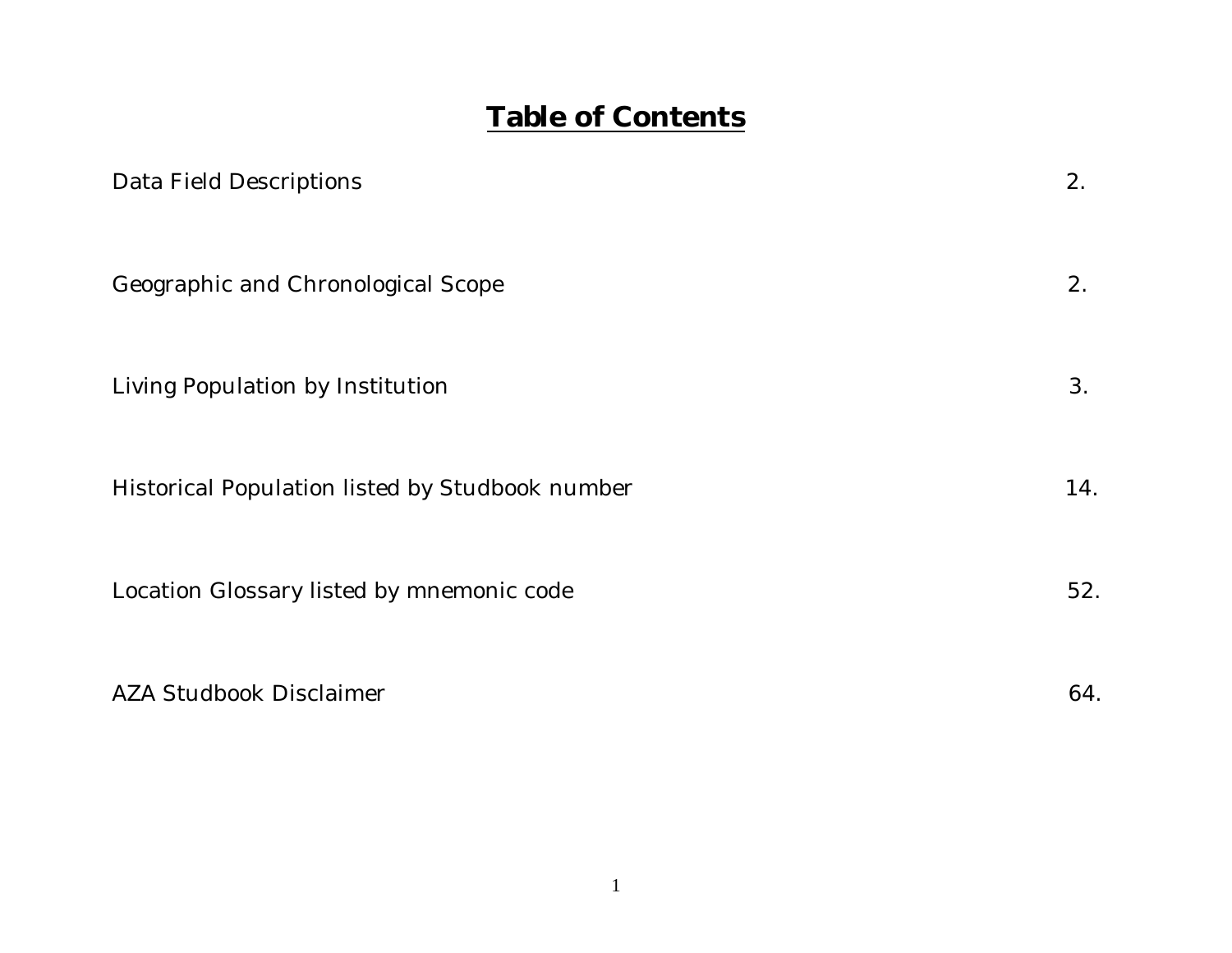# **Data Field Descriptions**

**Stud #** indicates the North American regional Studbook number assigned to that individual.

**Sex** is indicated by M for Male, F for Female and U for unknown.

**Hatch Date** indicates the date the individual hatched.

**Sire and Dam** indicates the parents of the individual with WILD for wild born (not in captivity), UNK for unknown parent or a number that denotes a studbook number for that parent.

**Location** indicates where that individual has been or is located presently and coincides with a **Date**.

**Local ID** refers to the identification code given to that individual at the time of accession into the collection.

**Event** indicates a capture, hatch, death or movement between facilities. LTF was used when a facility had a bird escape or when records could not be found as to the disposition of that individual either at that facility or after transferring.

**Tag/Band** indicates the band number given to that individual for identification.

## **Geographic and Chronological Scope**

This is the North American Regional Studbook for the Keel-billed Toucan *Ramphastos sulfuratus* held in institutions throughout North America. It is inclusive of the United States, Canada and Mexico with data current as of 30 April 2007 and publication in July 2007.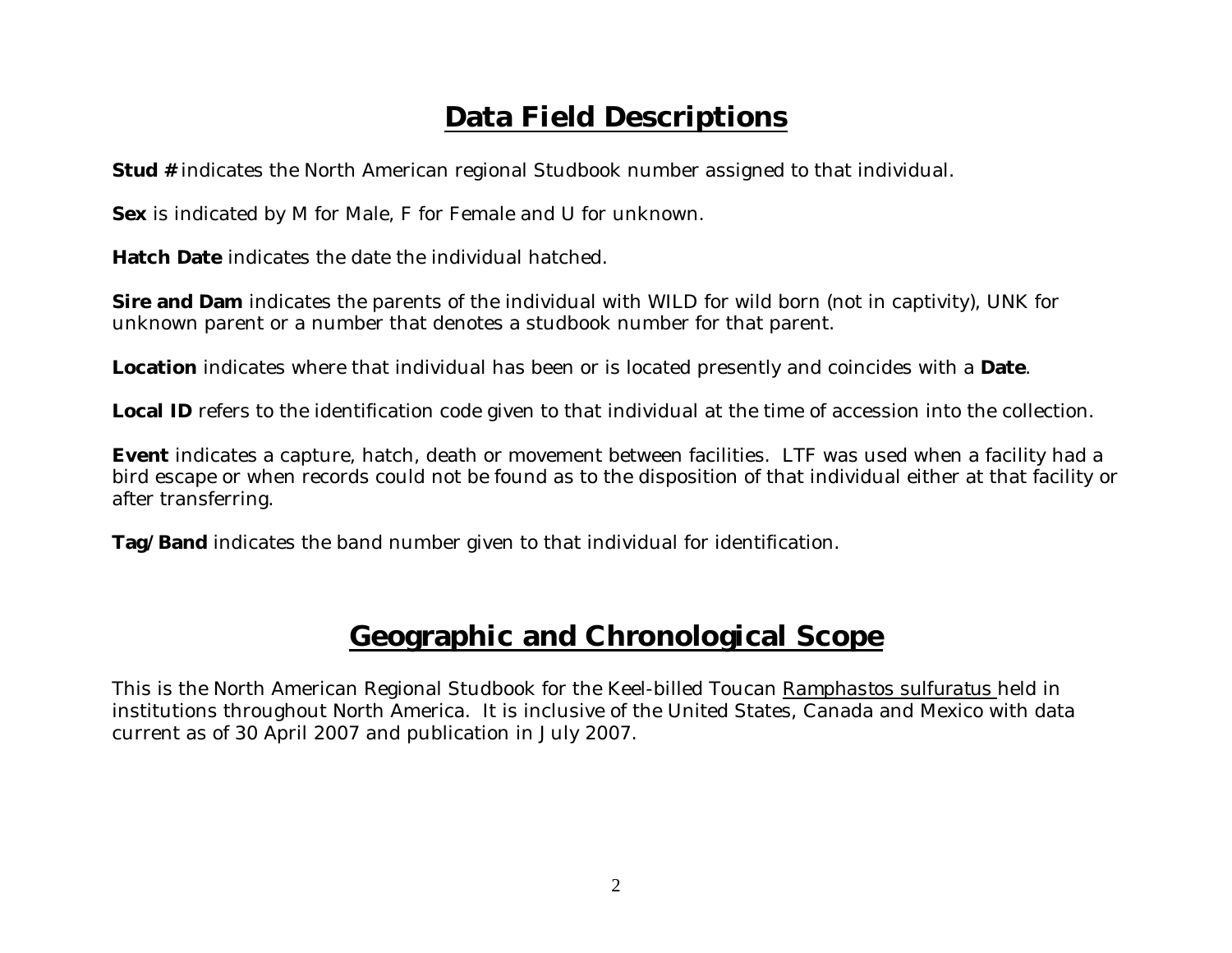Restricted to: (*Ramphastos sulfuratus*) Locations: N.AMERICA Living as of 30 April 2007 ==============================================================================================================Stud # | Sex | Hatch Date | Sire | Dam | Location | Date | Local ID | Event | Tag/Band | ================================================================================================================================================================================================== AUDUBON - Audubon Zoo, New Orleans, Louisiana, USA 233 F ~ 1997 UNK UNK CUSTOMS ???? Transfer OPEN METAL SAN ANTON 21 Oct 1997 971041 Transfer DALLAS WA 8 Mar 2000 A01700 Transfer AUDUBON 25 Jul 2000 2740 Transfer 249 M ???? UNK UNK TATUM F ???? Transfer GREEN CABL SAN ANTON 4 Oct 1998 981002 Transfer DALLAS WA 30 Aug 1999 99A060 Transfer AUDUBON 27 Sep 2001 100352 Loan to Totals: 1.1.0 (2) ---------------------------------------------------------------------------------------------------------------------------------------------------------------------------------------------------------------------------- BALTIMORE - The Maryland Zoo in Baltimore, Baltimore, Maryland, USA 282 M 11 May 2000 189 188 COLUMBIA 11 May 2000 6813 Hatch BALTIMORE 28 Jun 2000 642 Transfer Totals: 1.0.0 (1) ---------------------------------------------------------------------------------------------------------------------------------------------------------------------------------------------------------------------------- BATONROUG - Brec's Baton Rouge Zoo, Baker, Louisiana, USA 285 M 30 Jun 2000 UNK UNK PRIVATE 30 Jun 2000 Batch FRESNO 17 Mar 2002 220013 Transfer BATONROUG 17 May 2007 \_\_\_\_\_\_\_ Transfer Totals: 1.0.0 (1) ---------------------------------------------------------------------------------------------------------------------------------------------------------------------------------------------------------------------------- BRIDGEPRT - Connecticut's Beardsley Zoo, Bridgeport, Connecticut, USA 304 M ~12 May 2005 WILD WILD NICARAGUA ~ Nov 2005 NONE Capture SOUTHBEND 25 Apr 2006 26036 Transfer BRIDGEPRT 4 May 2006 \_\_\_\_\_\_ Transfer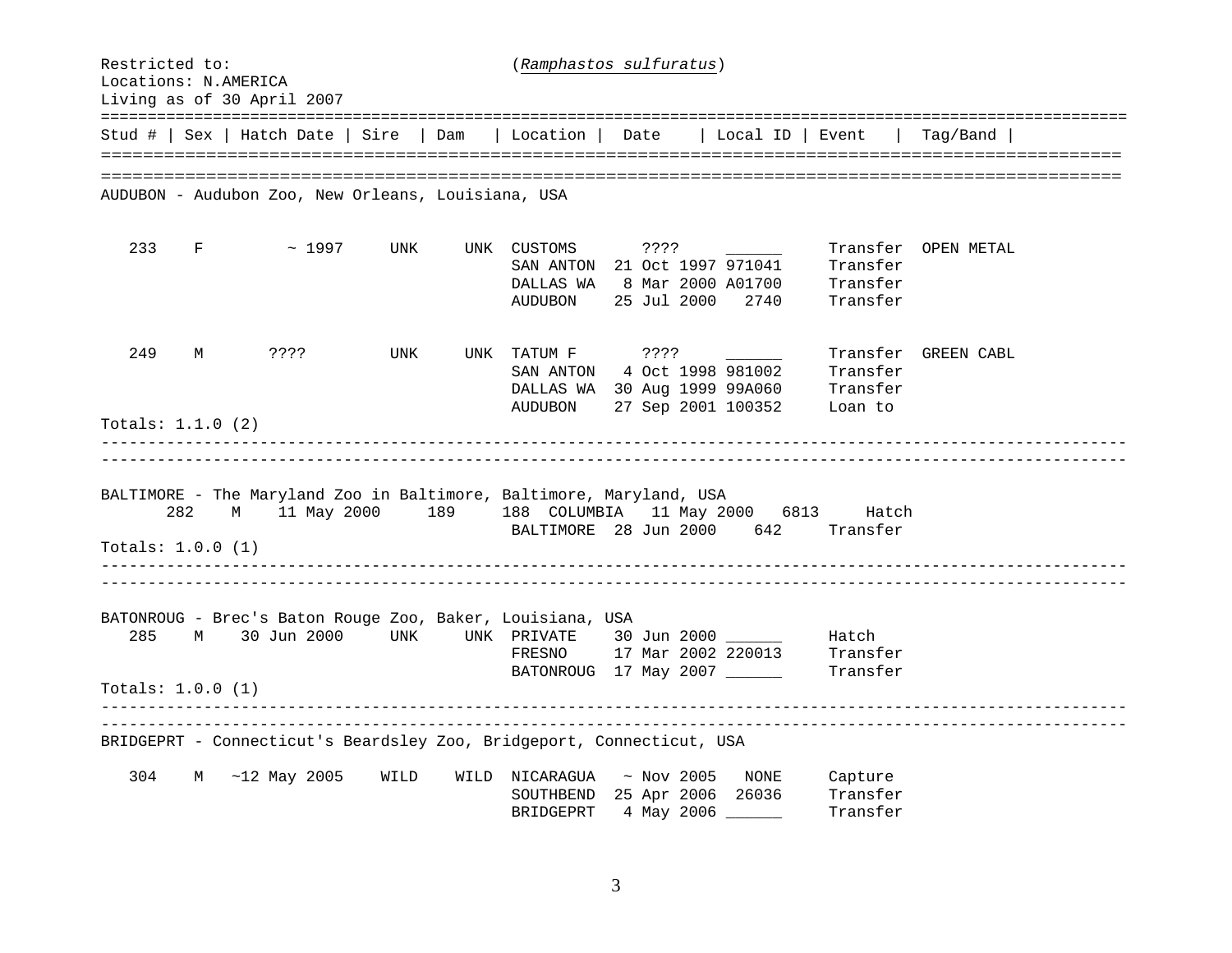Restricted to: (*Ramphastos sulfuratus*) Locations: N.AMERICA Living as of 30 April 2007 ==============================================================================================================Stud # | Sex | Hatch Date | Sire | Dam | Location | Date | Local ID | Event | Tag/Band | ================================================================================================================================================================================================== 312 F ~12 May 2005 WILD WILD NICARAGUA ~ Nov 2005 NONE Capture SOUTHBEND 25 Apr 2006 26044 Transfer BRIDGEPRT 4 May 2006 Transfer Totals: 1.1.0 (2) --------------------------------------------------------------------------------------------------------------BROUSSARD - Zoo of Acadiana, Broussard, Louisiana, USA 225 M ???? UNK UNK BULVERDE ???? ltf Transfer NO BAND BROUSSARD 18 Sep 1997 97B011 Transfer Totals: 1.0.0 (1) ---------------------------------------------------------------------------------------------------------------------------------------------------------------------------------------------------------------------------- BUSCH TAM - Busch Gardens, Tampa, Florida, USA 203 M ~ 1995 UNK UNK DOTH JEFF ???? \_\_\_\_\_\_ Transfer SWT 2357 SEAWLD TX 10 Feb 1997 KBT501 Transfer BUSCH TAM 3 Apr 2000 60932 Transfer 268 M 20 May 1999 189 188 COLUMBIA 20 May 1999 6728 Hatch CG 186 BUSCH TAM 15 Feb 2000 60876 Transfer ORLANDO 28 Sep 2001 KBT250 Transfer BUSCH TAM 1 Nov 2001 60876 Transfer Totals: 2.0.0 (2) ---------------------------------------------------------------------------------------------------------------------------------------------------------------------------------------------------------------------------- CAMDEN - Adventure Aquarium, Camden, New Jersey, USA 201 M ~ 1994 UNK UNK LARRY ???? Transfer DALLAS WA 5 Jul 1999 99A036 Transfer CAMDEN 28 Apr 2000 28 Transfer Totals: 1.0.0 (1) ----------------------------------------------------------------------------------------------------------------------------------------------------------------------------------------------------------------------------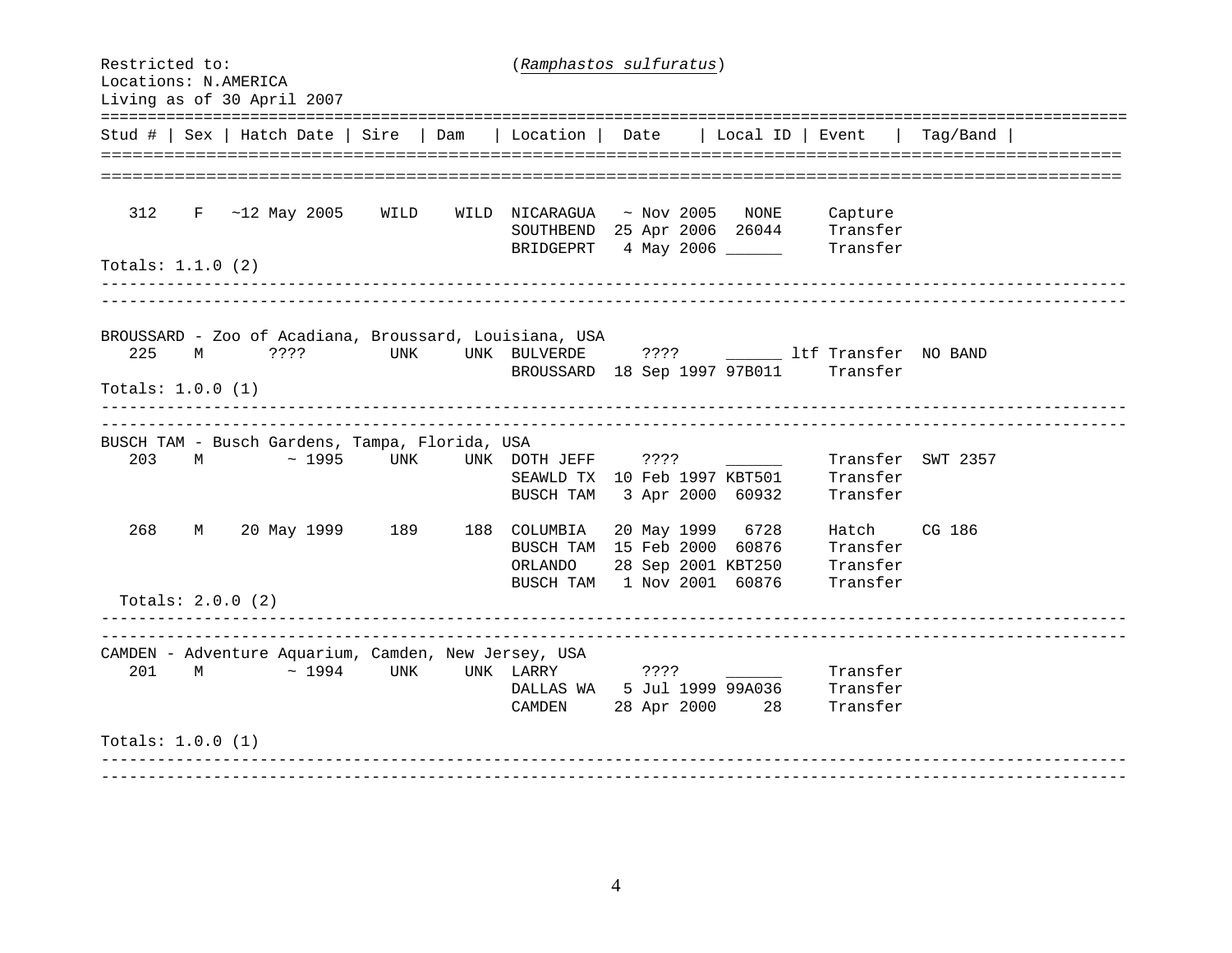| Restricted to:<br>Locations: N.AMERICA<br>Living as of 30 April 2007 |                                                                              |              | (Ramphastos sulfuratus)                       |                                                                                                  |                                                                                              |                |  |  |  |  |  |
|----------------------------------------------------------------------|------------------------------------------------------------------------------|--------------|-----------------------------------------------|--------------------------------------------------------------------------------------------------|----------------------------------------------------------------------------------------------|----------------|--|--|--|--|--|
|                                                                      | Stud #   Sex   Hatch Date   Sire   Dam                                       |              | Location                                      | Date                                                                                             | Local ID   Event                                                                             | Taq/Band       |  |  |  |  |  |
|                                                                      |                                                                              |              |                                               |                                                                                                  |                                                                                              |                |  |  |  |  |  |
| 264<br>F                                                             | CENTRALPK - Central Park Zoo, New York, New York, USA<br>29 Jul 1998 189     |              | 188 COLUMBIA<br>HOUSTON                       | 29 Jul 1998<br>KANSASCTY 10 Dec 1998 98A120<br>10 Nov 1999 18279<br>CENTRALPK 10 Apr 2007 C07027 | 6692<br>Hatch<br>Transfer<br>Transfer<br>Transfer                                            | ORANGE         |  |  |  |  |  |
| Totals: $0.1.0$ (1)                                                  |                                                                              |              |                                               |                                                                                                  |                                                                                              |                |  |  |  |  |  |
| 231<br>M<br>Totals: $1.0.0$ (1)                                      | CHICAGOBR - Chicago Zoological Park, Brookfield, Illinois, USA<br>????       | UNK          | UNK CUSTOMS<br>HOUSTON                        | $??\; ?$<br>SAN ANTON 21 Oct 1997 971044<br>16 Jan 1998 17223<br>CHICAGOBR 23 May 2006           | _______________________________<br>Transfer BLUE<br>Transfer<br>Transfer<br>2222<br>Transfer |                |  |  |  |  |  |
|                                                                      |                                                                              |              |                                               |                                                                                                  | __________________________                                                                   |                |  |  |  |  |  |
| 295<br>F                                                             | COLUMBIA - Riverbanks Zoo and Garden, Columbia, South Carolina, USA<br>~2001 | WILD         | WILD NICARAGUA<br>VOGELIMP                    | ~1001<br>????                                                                                    | Capture<br>NONE<br>Transfer                                                                  | B0034          |  |  |  |  |  |
| 296<br>М                                                             | ~1001                                                                        | WILD<br>WILD | COLUMBIA<br>NICARAGUA<br>VOGELIMP<br>COLUMBIA | 13 Feb 2003<br>$\sim$ 2001<br>? ? ? ?<br>13 Feb 2003                                             | 7441<br>Transfer<br>NONE<br>Capture<br>Transfer<br>7440<br>Transfer                          | B0033          |  |  |  |  |  |
| Totals: 1.1.0 (2)                                                    |                                                                              |              |                                               |                                                                                                  |                                                                                              |                |  |  |  |  |  |
|                                                                      | DALLAS WA - Dallas World Aquarium, Dallas, Texas, USA                        |              |                                               |                                                                                                  |                                                                                              |                |  |  |  |  |  |
| 213<br>M                                                             | ~1995                                                                        | UNK          |                                               | UNK FALLBROOK ~ 1995<br>DALLAS WA 25 Sep 1997 97A012                                             | Hatch<br>Transfer                                                                            |                |  |  |  |  |  |
| 241<br>F                                                             | ????                                                                         | UNK<br>UNK   | FALLBROOK                                     | ????<br>DALLAS WA 17 Sep 1998 98A053                                                             | B073<br>Hatch<br>Transfer                                                                    | G/Y EFBG B     |  |  |  |  |  |
| 243<br>М                                                             | $??\,?\,?$                                                                   | UNK<br>UNK   | FALLBROOK                                     | ????<br>DALLAS WA 17 Sep 1998 98A057                                                             | B059<br>Hatch<br>Transfer                                                                    | $G/O$ ; EFBG B |  |  |  |  |  |

5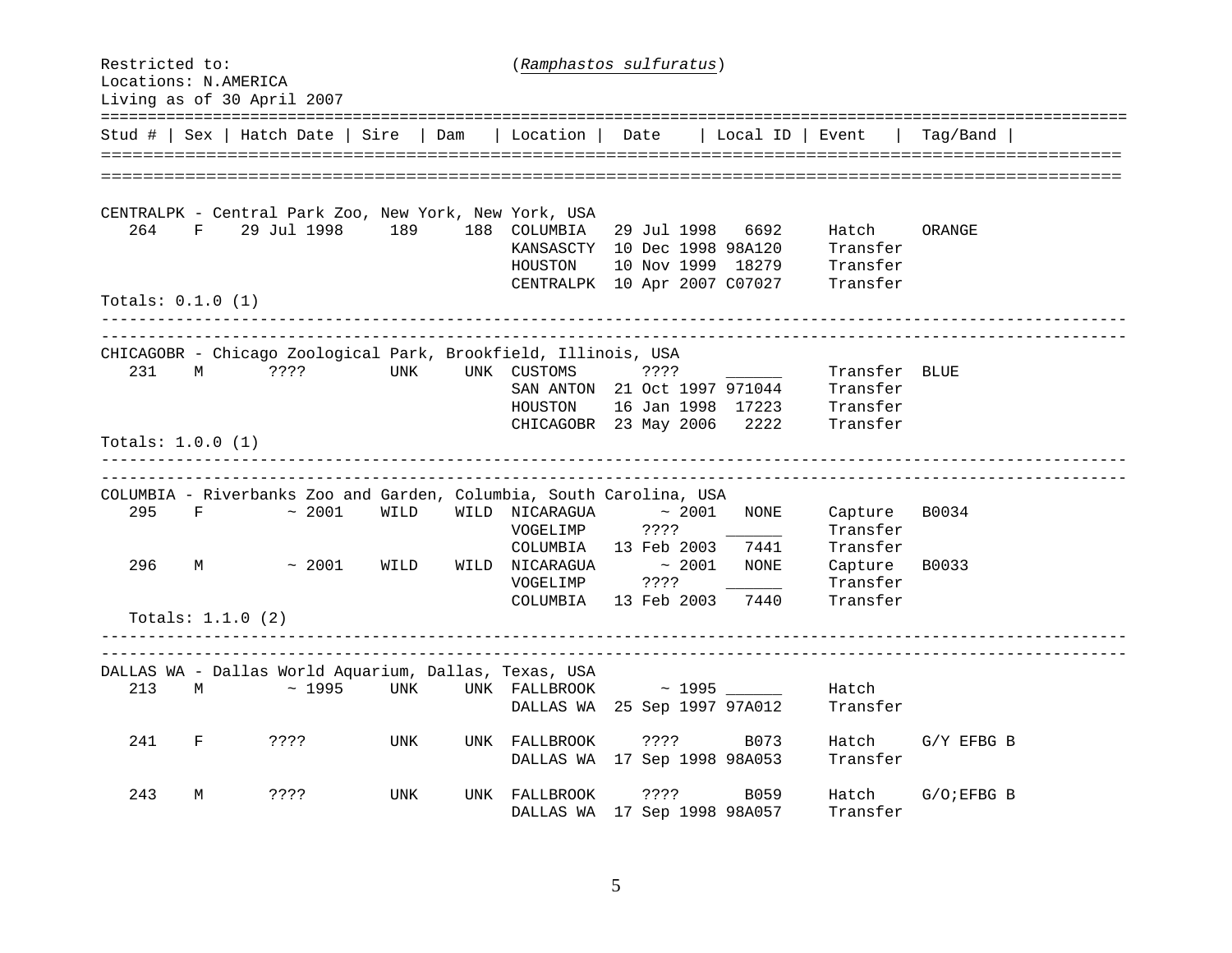Restricted to: (*Ramphastos sulfuratus*) Locations: N.AMERICA Living as of 30 April 2007

==============================================================================================================Stud # | Sex | Hatch Date | Sire | Dam | Location | Date | Local ID | Event | Tag/Band | ================================================================================================================================================================================================== 245 M ???? UNK UNK MACDONALD ???? Transfer RED, GRAY DALLAS WA 27 Sep 1998 98A069 Transfer 246 F ???? UNK UNK MACDONALD ???? \_\_\_\_\_\_ Transfer GRAY,GRAY DALLAS WA 27 Sep 1998 98A070 Transfer 247 M ???? WILD WILD UNKNOWN ???? NONE Capture EFBGA184 FALLBROOK ???? \_\_\_\_\_\_ Transfer DALLAS WA 14 Sep 1999 99A065 Transfer 251 ? ???? UNK UNK TREMONTON ???? Transfer DALLAS WA 10 Dec 1998 98A101 Transfer 257 F ???? UNK UNK DALLAS WA 17 Apr 1999 99A031 Transfer EB 049 334 F 1 Jan 2000 UNK UNK FALLBROOK ???? Transfer DALLAS WA 16 Feb 2005 5A001 Transfer 335 M 1 Jan 2000 WILD WILD UNKNOWN ???? NONE Capture FALLBROOK ???? \_\_\_\_\_\_ Transfer DALLAS WA 16 Feb 2005 5A002 Transfer Totals: 5.4.1 (10) ---------------------------------------------------------------------------------------------------------------------------------------------------------------------------------------------------------------------------- DENVER - Denver Zoological Gardens, Denver, Colorado, USA 305 F ~12 May 2005 WILD WILD NICARAGUA 15 Nov 2005 NONE Capture DZG 12-716 SOUTHBEND 25 Apr 2006 26037 Transfer DENVER 4 May 2006 A06170 Transfer 306 F ~12 May 2005 WILD WILD NICARAGUA ~15 Nov 2005 NONE Capture WHITE 4 / SOUTHBEND 25 Apr 2006 26038 Transfer DENVER 4 May 2006 A06171 Transfer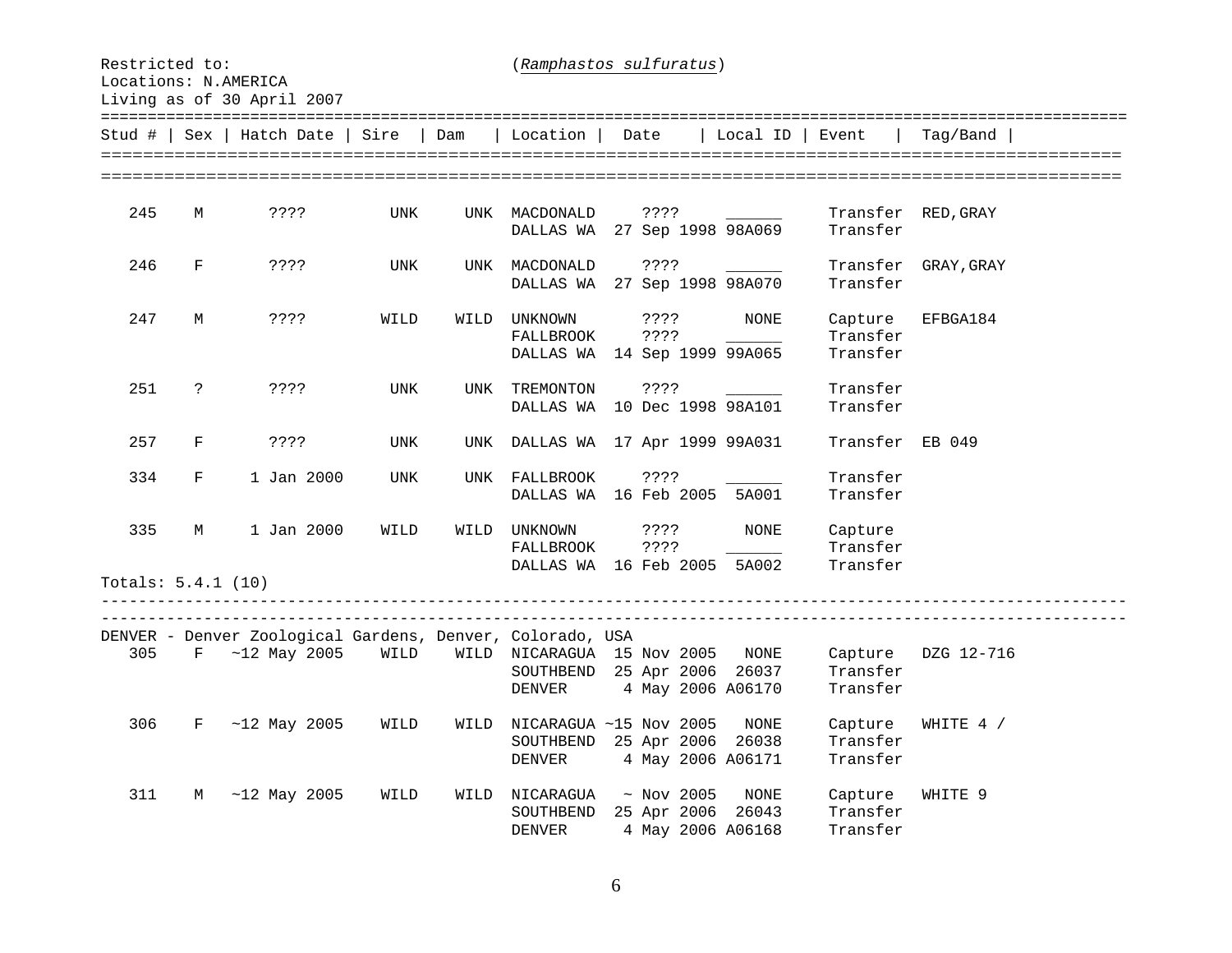Restricted to: (*Ramphastos sulfuratus*) Locations: N.AMERICA Living as of 30 April 2007 ==============================================================================================================Stud # | Sex | Hatch Date | Sire | Dam | Location | Date | Local ID | Event | Tag/Band | ================================================================================================================================================================================================== 320 M ~12 May 2005 WILD WILD NICARAGUA ~ Nov 2005 NONE Capture DZG 12-718 SOUTHBEND 25 Apr 2006 26052 Transfer DENVER 4 May 2006 A06169 Transfer Totals: 2.2.0 (4) --------------------------------------------------------------------------------------------------------------EVANSVLLE - Mesker Park Zoo, Evansville, Indiana, USA 307 M ~12 May 2005 WILD WILD NICARAGUA ~ Nov 2005 NONE Capture SOUTHBEND 25 Apr 2006 26039 Transfer EVANSVLLE 4 May 2006 206003 Transfer 316 F ~12 May 2005 WILD WILD NICARAGUA ~ Nov 2005 NONE Capture SOUTHBEND 25 Apr 2006 26048 Transfer EVANSVLLE 4 May 2006 206002 Transfer Totals: 1.1.0 (2) --------------------------------------------------------------------------------------------------------------FALLBROOK - Emerald Forest Bird Farm, Fallbrook, California, USA 242 F ???? UNK UNK FALLBROOK ???? B067 Hatch Y/Y;EFBG B DALLAS WA 17 Sep 1998 98A054 Transfer FALLBROOK 1 Mar 2005 Loan to Totals: 0.1.0 (1) ---------------------------------------------------------------------------------------------------------------------------------------------------------------------------------------------------------------------------- FRESNO - Chaffee Zool Gardens of Fresno, Fresno, California, USA 303 M ~12 May 2005 WILD WILD NICARAGUA ~ Nov 2005 NONE Capture SOUTHBEND 25 Apr 2006 26035 Transfer FRESNO 4 May 2006 260021 Transfer 321 F ~12 May 2005 WILD WILD NICARAGUA ~ Nov 2005 NONE Capture SOUTHBEND 25 Apr 2006 26053 Transfer FRESNO 4 May 2006 260022 Transfer Totals: 1.1.0 (2) ----------------------------------------------------------------------------------------------------------------------------------------------------------------------------------------------------------------------------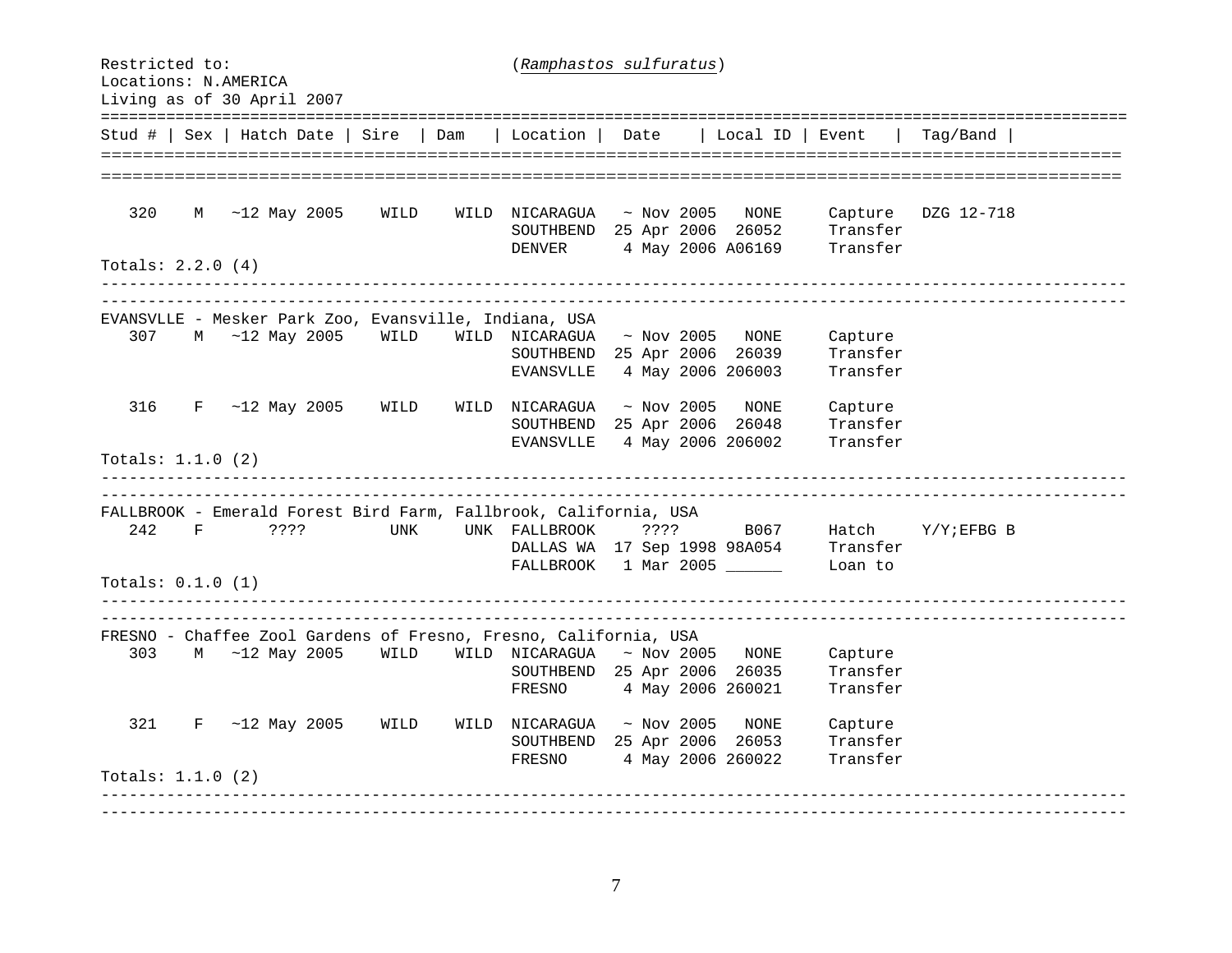| Restricted to:<br>Locations: N.AMERICA<br>Living as of 30 April 2007 |   |                                                    | (Ramphastos sulfuratus) |      |                                                                       |  |         |                           |                   |                      |            |
|----------------------------------------------------------------------|---|----------------------------------------------------|-------------------------|------|-----------------------------------------------------------------------|--|---------|---------------------------|-------------------|----------------------|------------|
|                                                                      |   | Stud #   Sex   Hatch Date                          | Sire                    | Dam  | Location                                                              |  | Date    |                           | Local ID          | Event                | Taq/Band   |
|                                                                      |   |                                                    |                         |      |                                                                       |  |         |                           |                   |                      |            |
|                                                                      |   |                                                    |                         |      |                                                                       |  |         |                           |                   |                      |            |
|                                                                      |   | HOUSTON - The Houston Zoo Inc, Houston, Texas, USA |                         |      |                                                                       |  |         |                           |                   |                      |            |
| 232                                                                  | M | ????                                               | <b>UNK</b>              |      | UNK CUSTOMS                                                           |  | ????    |                           |                   | Transfer RED         |            |
|                                                                      |   |                                                    |                         |      | SAN ANTON 21 Oct 1997 971042                                          |  |         |                           |                   | Transfer             |            |
|                                                                      |   |                                                    |                         |      | HOUSTON                                                               |  |         |                           | 16 Jan 1998 17222 | Transfer             |            |
| 329                                                                  | F | $~12$ May 2005                                     | WILD                    | WILD | NICARAGUA                                                             |  |         | $~\sim$ Nov 2005          | NONE              | Capture              | WHITE 27   |
|                                                                      |   |                                                    |                         |      | SOUTHBEND                                                             |  |         | 25 Apr 2006               | 26061             | Transfer             |            |
|                                                                      |   |                                                    |                         |      | HOUSTON                                                               |  |         | 4 May 2006                | 22435             | Transfer             |            |
| 332                                                                  | М | $~12$ May 2005                                     | WILD                    | WILD | NICARAGUA                                                             |  |         | $~\sim$ Nov 2005          | NONE              | Capture              | WHITE 30   |
|                                                                      |   |                                                    |                         |      | SOUTHBEND                                                             |  |         | 25 Apr 2006               | 26064             | Transfer             |            |
|                                                                      |   |                                                    |                         |      | HOUSTON                                                               |  |         |                           | 4 May 2006 22433_ | Transfer             |            |
| Totals: $2.1.0$ (3)                                                  |   |                                                    |                         |      | <u> 2222222222222</u>                                                 |  |         |                           |                   |                      |            |
|                                                                      |   |                                                    |                         |      |                                                                       |  |         |                           |                   |                      |            |
|                                                                      |   |                                                    |                         |      | LOWRY - Lowry Park Zoological Garden, Tampa, Florida, USA             |  |         |                           |                   |                      |            |
| 256                                                                  | M | ????                                               | WILD                    |      | WILD MEXICO                                                           |  | ????    |                           | <b>NONE</b>       | Capture              | XB-4856    |
|                                                                      |   |                                                    |                         |      | USFWS                                                                 |  | ? ? ? ? |                           |                   | Transfer             |            |
|                                                                      |   |                                                    |                         |      | NASHV ZOO                                                             |  |         | 9 Mar 1999                | 1182              | Transfer<br>Transfer |            |
|                                                                      |   |                                                    |                         |      | COLUMBIA<br>PRIVATE                                                   |  |         | 1 Nov 2001<br>20 Feb 2002 | 7003<br>JACK      | Loan to              |            |
|                                                                      |   |                                                    |                         |      | LOWRY                                                                 |  |         |                           | 6 Oct 2005 205338 | Transfer             |            |
| Totals: $1.0.0$ (1)                                                  |   |                                                    |                         |      |                                                                       |  |         |                           |                   |                      |            |
|                                                                      |   |                                                    |                         |      |                                                                       |  |         |                           |                   | ___________________  |            |
|                                                                      |   |                                                    |                         |      | MINNESOTA - Minnesota Zoological Garden, Apple Valley, Minnesota, USA |  |         |                           |                   |                      |            |
| 266                                                                  | М | 8 Oct 1998                                         | 189                     |      | 188 COLUMBIA                                                          |  |         | 8 Oct 1998                | 6701              | Hatch                | BAND # RBZ |
|                                                                      |   |                                                    |                         |      | MINNESOTA 19 May 1999                                                 |  |         |                           | 9681              | Transfer             |            |
| 308                                                                  | F | $~12$ May 2005                                     | WILD                    | WILD | NICARAGUA                                                             |  |         | $~\sim$ Nov 2005          | NONE              | Capture              | WHITE #6   |
|                                                                      |   |                                                    |                         |      | SOUTHBEND                                                             |  |         | 25 Apr 2006               | 26040             | Transfer             |            |
|                                                                      |   |                                                    |                         |      | MINNESOTA                                                             |  |         | 4 May 2006                | 11633             | Transfer             |            |
| 309                                                                  | М | $~12$ May 2005                                     | WILD                    | WILD | NICARAGUA                                                             |  |         | $~\sim$ Nov 2005          | NONE              | Capture              | WHITE #7   |
|                                                                      |   |                                                    |                         |      | SOUTHBEND                                                             |  |         | 25 Apr 2006               | 26041             | Transfer             |            |
|                                                                      |   |                                                    |                         |      | MINNESOTA                                                             |  |         | 4 May 2006                | 11631             | Transfer             |            |

8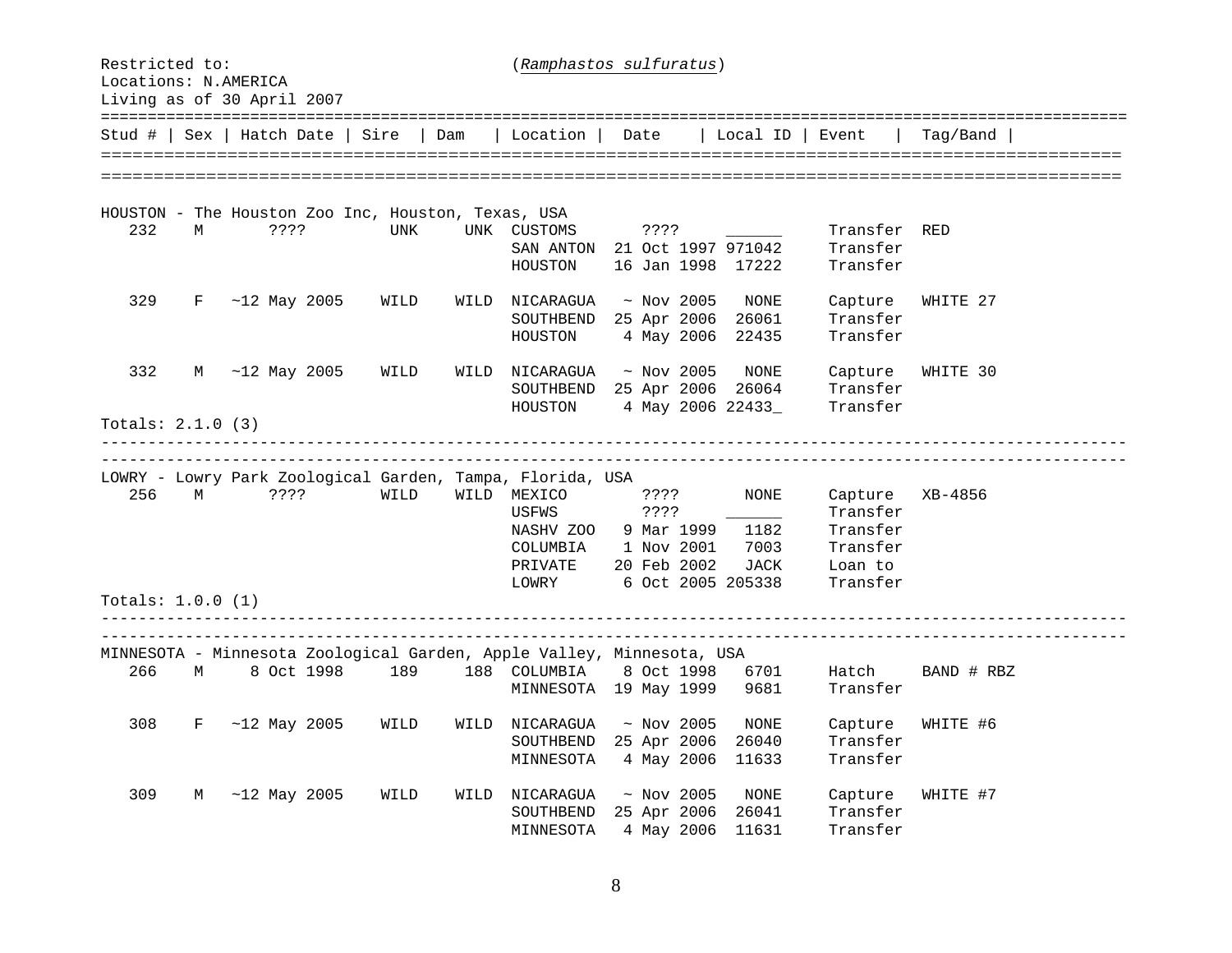| Restricted to:    |                   | Locations: N.AMERICA<br>Living as of 30 April 2007 |      |      | (Ramphastos sulfuratus)                                                                |                  |  |                    |          |               |  |  |  |
|-------------------|-------------------|----------------------------------------------------|------|------|----------------------------------------------------------------------------------------|------------------|--|--------------------|----------|---------------|--|--|--|
|                   |                   | Stud #   Sex   Hatch Date   Sire                   |      | Dam  | Location                                                                               | Date             |  | Local ID           | Event    | Taq/Band      |  |  |  |
|                   |                   |                                                    |      |      |                                                                                        |                  |  |                    |          |               |  |  |  |
|                   |                   |                                                    |      |      |                                                                                        |                  |  |                    |          |               |  |  |  |
| 314               | M                 | $~12$ May 2005                                     | WILD | WILD | NICARAGUA                                                                              | $~\sim$ Nov 2005 |  | NONE               | Capture  | LK3599 MET    |  |  |  |
|                   |                   |                                                    |      |      | SOUTHBEND                                                                              | 25 Apr 2006      |  | 26046              | Transfer |               |  |  |  |
|                   |                   |                                                    |      |      | MINNESOTA                                                                              | 4 May 2006       |  | 11632              | Transfer |               |  |  |  |
| 317               | $_{\rm F}$        | $~12$ May 2005                                     | WILD | WILD | NICARAGUA                                                                              | $~\sim$ Nov 2005 |  | NONE               | Capture  | LK3597 MET    |  |  |  |
|                   |                   |                                                    |      |      | SOUTHBEND 25 Apr 2006                                                                  |                  |  | 26049              | Transfer |               |  |  |  |
|                   |                   |                                                    |      |      | MINNESOTA                                                                              | 4 May 2006       |  | 11634              | Transfer |               |  |  |  |
| Totals: 3.2.0 (5) |                   |                                                    |      |      |                                                                                        |                  |  |                    |          |               |  |  |  |
|                   |                   |                                                    |      |      |                                                                                        |                  |  |                    |          |               |  |  |  |
|                   |                   |                                                    |      |      | NY BRONX - The Wildlife Conservation Society, Bronx, New York, USA                     |                  |  |                    |          |               |  |  |  |
| 218               | М                 | 3333                                               | UNK  |      | UNK USFWS                                                                              | ????             |  |                    | Transfer | /GREEN        |  |  |  |
|                   |                   |                                                    |      |      | NY BRONX                                                                               |                  |  | 30 Jun 1997 972179 | Loan to  |               |  |  |  |
|                   |                   |                                                    |      |      |                                                                                        |                  |  | 20 Oct 1997 972179 | Transfer |               |  |  |  |
|                   |                   |                                                    |      |      |                                                                                        |                  |  |                    |          |               |  |  |  |
| 219               | F                 | $??\ ??$                                           | UNK  |      | UNK USFWS                                                                              | ????             |  |                    | Transfer | /ORANGE       |  |  |  |
|                   |                   |                                                    |      |      | NY BRONX                                                                               |                  |  | 30 Jun 1997 972178 | Loan to  |               |  |  |  |
|                   |                   |                                                    |      |      |                                                                                        |                  |  | 20 Oct 1997 972178 | Transfer |               |  |  |  |
| 274               | М                 | 30 Jul 1999                                        | 189  |      | 188 COLUMBIA                                                                           | 30 Jul 1999      |  | 6749               | Hatch    | WHITE         |  |  |  |
|                   |                   |                                                    |      |      | BRIDGEPRT 31 May 2000 101309                                                           |                  |  |                    | Transfer |               |  |  |  |
|                   |                   |                                                    |      |      | NY BRONX                                                                               |                  |  | 18 Jan 2007 ______ | Loan to  |               |  |  |  |
|                   | Totals: 2.1.0 (3) |                                                    |      |      |                                                                                        |                  |  |                    |          |               |  |  |  |
|                   |                   |                                                    |      |      |                                                                                        |                  |  |                    |          |               |  |  |  |
|                   |                   |                                                    |      |      |                                                                                        |                  |  |                    |          |               |  |  |  |
|                   |                   |                                                    |      |      | NZP-WASH - Smithsonian National Zoological Park, Washington, District of Columbia, USA |                  |  |                    |          |               |  |  |  |
|                   |                   |                                                    |      |      |                                                                                        |                  |  |                    |          |               |  |  |  |
| 319               | М                 | $~12$ May 2005                                     | WILD | WILD | NICARAGUA                                                                              | $~\sim$ Nov 2005 |  | <b>NONE</b>        | Capture  | WHITE 17      |  |  |  |
|                   |                   |                                                    |      |      | SOUTHBEND                                                                              | 25 Apr 2006      |  | 26051              | Transfer |               |  |  |  |
|                   |                   |                                                    |      |      | NZP-WASH                                                                               |                  |  | 19 Sep 2006 215582 | Transfer |               |  |  |  |
| 323               | F                 | $~12$ May 2005                                     | WILD | WILD | NICARAGUA                                                                              | $~\sim$ Nov 2005 |  | NONE               | Capture  | <b>XELLOW</b> |  |  |  |
|                   |                   |                                                    |      |      | SOUTHBEND 25 Apr 2006 26055                                                            |                  |  |                    | Transfer |               |  |  |  |
|                   |                   |                                                    |      |      | NZP-WASH                                                                               |                  |  | 28 Jun 2006 215549 | Transfer |               |  |  |  |

9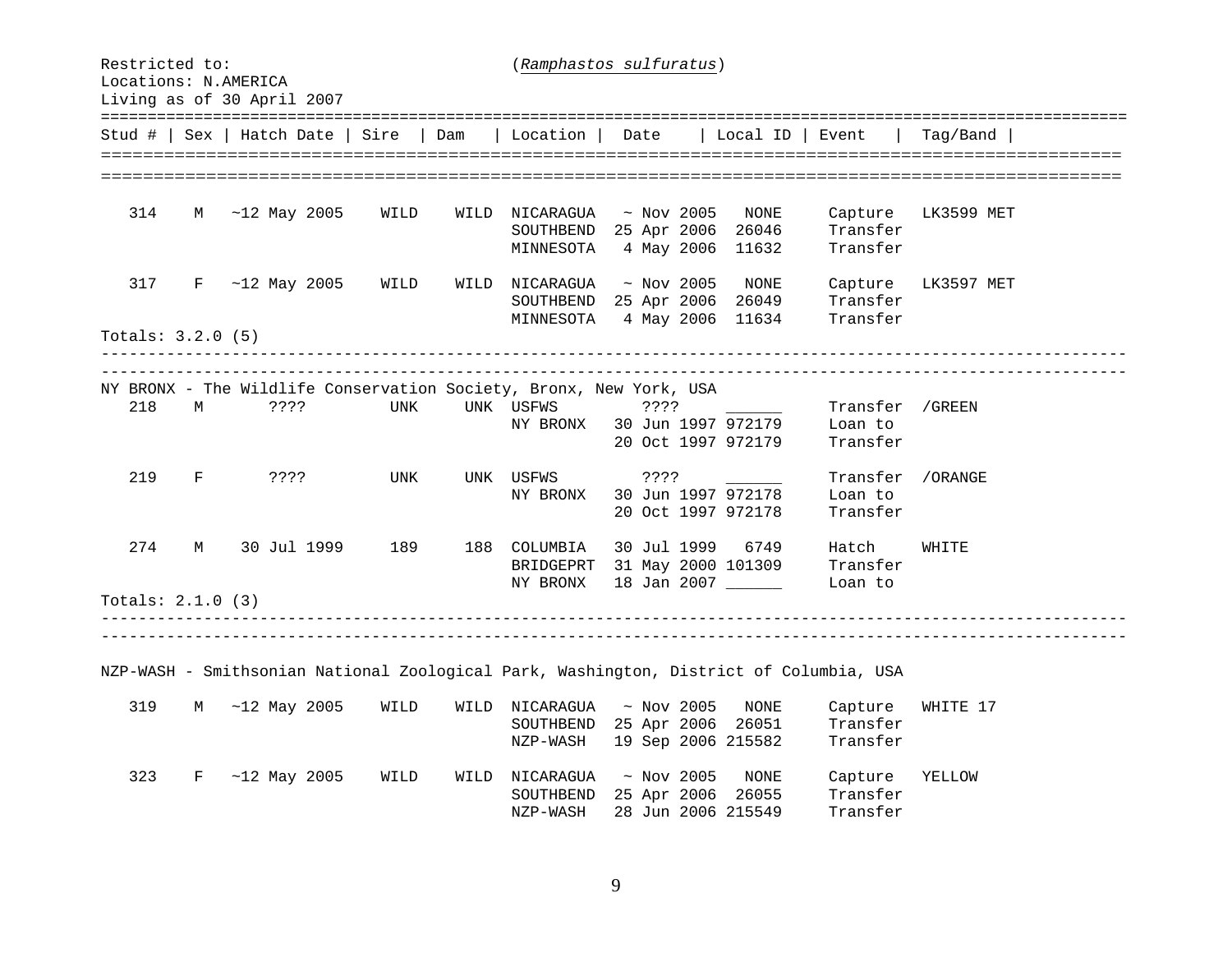Restricted to: (*Ramphastos sulfuratus*) Locations: N.AMERICA Living as of 30 April 2007 ==============================================================================================================Stud # | Sex | Hatch Date | Sire | Dam | Location | Date | Local ID | Event | Tag/Band | ======================== ================================================================================================= 325 F ~ May 2005 WILD WILD NICARAGUA ~ Nov 2005 NONE Capture WHITE 23 SOUTHBEND 25 Apr 2006 26057 Transfer NZP-WASH 28 Jun 2006 215550 Transfer Totals: 1.2.0 (3) ORLANDO - Sea World Orlando, Orlando, Florida, USA 299 F ~ 2002 UNK UNK PRIVATE ???? Transfer ORLANDO 1 Jun 2004 KBT251 Transfer Totals: 0.1.0 (1) ---------------------------------------------------------------------------------------------------------------------------------------------------------------------------------------------------------------------------- PITTS CA - National Aviary in Pittsburgh, Pittsburgh, Pennsylvania, USA 330 M ~12 May 2005 WILD WILD NICARAGUA ~ Nov 2005 NONE Capture SOUTHBEND 25 Apr 2006 26062 Transfer PITTS CA 29 Jun 2006 7443 Transfer 331 F ~12 May 2005 WILD WILD NICARAGUA ~ Nov 2005 NONE Capture SOUTHBEND 25 Apr 2006 26063 Transfer PITTS CA 29 Jun 2006 7445 Transfer Totals: 1.1.0 (2) ---------------------------------------------------------------------------------------------------------------------------------------------------------------------------------------------------------------------------- QUEBEC - Jardin Zoologique Du Quebec, Charlesbourg, Quebec, Canada 279 F 6 Apr 2000 UNK UNK FALLBROOK 6 Apr 2000 B117 Hatch EFBGB117 QUEBEC 8 May 2001 A15800 Transfer 294 M ~ 2001 WILD WILD NICARAGUA ~ 2001 NONE Capture B-0042 VOGELIMP ???? \_\_\_\_\_\_ Transfer QUEBEC 30 Apr 2003 A35802 Transfer Totals: 1.1.0 (2) ----------------------------------------------------------------------------------------------------------------------------------------------------------------------------------------------------------------------------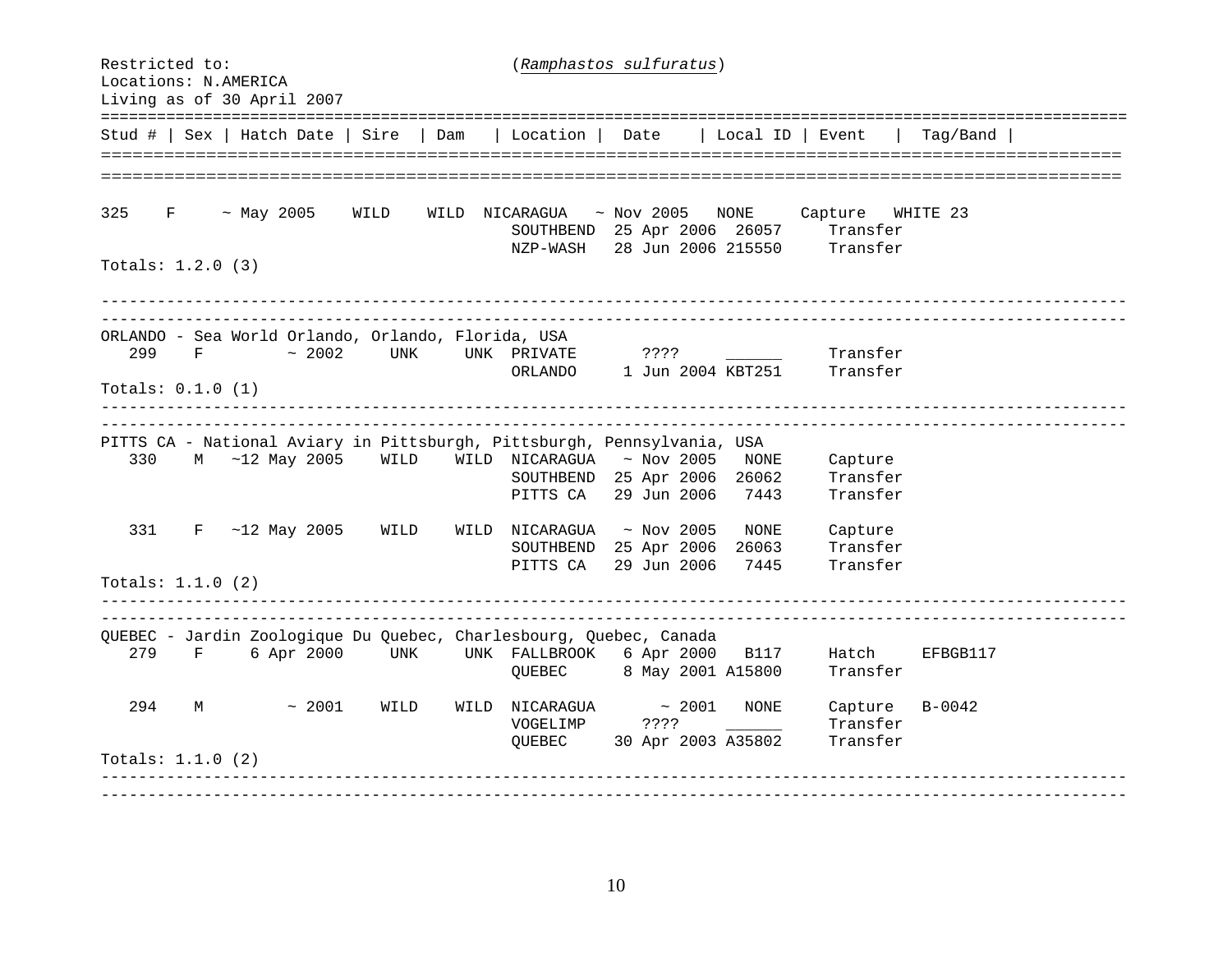| Restricted to:<br>Locations: N.AMERICA<br>Living as of 30 April 2007 |            |                                                                          | (Ramphastos sulfuratus) |      |                                                               |  |              |                  |                                                             |                                           |              |
|----------------------------------------------------------------------|------------|--------------------------------------------------------------------------|-------------------------|------|---------------------------------------------------------------|--|--------------|------------------|-------------------------------------------------------------|-------------------------------------------|--------------|
|                                                                      |            | Stud #   Sex   Hatch Date   Sire                                         | Dam                     |      | Location                                                      |  | Date         |                  | Local ID                                                    | Event                                     | Taq/Band     |
|                                                                      |            |                                                                          |                         |      | _____________________________                                 |  |              |                  |                                                             |                                           |              |
|                                                                      |            | SACRAMNTO - Sacramento Zoo, Sacramento, California, USA                  |                         |      |                                                               |  |              |                  |                                                             |                                           |              |
| 269                                                                  | M          | 20 May 1999                                                              | 189                     | 188  | COLUMBIA<br>ATLANTA<br>SACRAMNTO                              |  |              |                  | 20 May 1999 6727<br>17 May 2000 A00002<br>9 Jun 2005 201589 | Hatch<br>Loan to<br>Loan to               | ORANGE       |
| 273                                                                  | $_{\rm F}$ | 30 Jul 1999                                                              | 189                     | 188  | COLUMBIA<br>SACRAMNTO 9 Mar 2000 201395                       |  |              | 30 Jul 1999      | 6753                                                        | Hatch<br>Transfer                         | 6753 WHITE   |
| Totals: 1.1.0 (2)                                                    |            |                                                                          |                         |      |                                                               |  |              |                  |                                                             |                                           |              |
|                                                                      |            | SAN ANTON - San Antonio Zool Gardens & Aquarium, San Antonio, Texas, USA |                         |      |                                                               |  |              |                  |                                                             | . _ _ _ _ _ _ _ _ _ _ _ _ _ _ _ _ _       |              |
| 229                                                                  | М          | ????                                                                     | UNK                     | UNK  | CUSTOMS<br>SAN ANTON 21 Oct 1997 971043                       |  | ????         |                  |                                                             | Transfer<br>Transfer                      |              |
| 250                                                                  | М          | ????                                                                     | UNK                     | UNK  | TATUM F<br>SAN ANTON                                          |  | ????         |                  | 4 Oct 1998 981001                                           | Transfer 2806<br>Transfer                 |              |
| Totals: $2.0.0$ (2)                                                  |            |                                                                          |                         |      |                                                               |  |              |                  |                                                             |                                           |              |
|                                                                      |            | SEATTLE - Woodland Park Zoo, Seattle, Washington, USA                    |                         |      |                                                               |  |              |                  |                                                             |                                           |              |
| 280                                                                  |            | $M \sim 1$ May 2000                                                      | UNK                     |      | UNK PRIVATE<br>SEATTLE                                        |  |              |                  | $\sim$ 1 May 2000 ______<br>27 Mar 2003 200978              | Hatch<br>Transfer                         |              |
| 289                                                                  | М          | 15 Sep 2000                                                              | 189                     | 188  | COLUMBIA<br>SEATTLE                                           |  |              |                  | 15 Sep 2000 6881<br>1 Feb 2001 200372                       | Hatch<br>Transfer                         | <b>BLACK</b> |
| 291                                                                  | F          | ????                                                                     | WILD                    | WILD | CENTRALAM<br>USFWS<br>LOSANGELE 29 Jan 2002 990530<br>SEATTLE |  | ????<br>???? |                  | NONE<br>2 Feb 2007 202364                                   | Capture<br>Transfer<br>Loan to<br>Loan to | <b>BLACK</b> |
| 315                                                                  | F          | $~12$ May 2005                                                           | WILD                    | WILD | NICARAGUA<br>SOUTHBEND<br>SEATTLE                             |  |              | $~\sim$ Nov 2005 | NONE<br>25 Apr 2006 26047<br>10 May 2006 202143             | Capture<br>Transfer<br>Transfer           |              |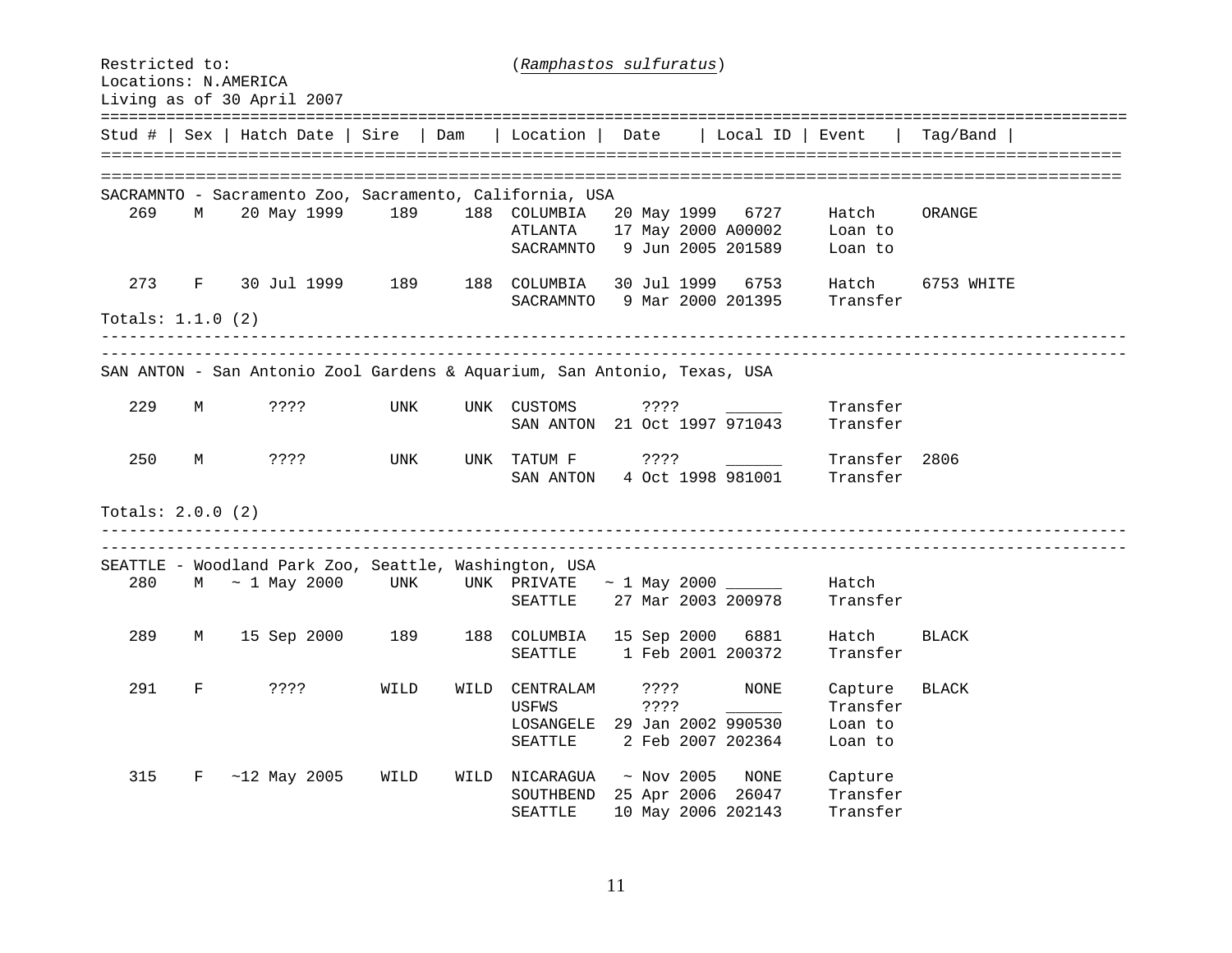Restricted to: (*Ramphastos sulfuratus*) Locations: N.AMERICA Living as of 30 April 2007 ==============================================================================================================Stud # | Sex | Hatch Date | Sire | Dam | Location | Date | Local ID | Event | Tag/Band | ================================================================================================================================================================================================== 326 M ~ May 2005 WILD WILD NICARAGUA ~ Nov 2005 NONE Capture SOUTHBEND 25 Apr 2006 26058 Transfer SEATTLE 10 May 2006 202142 Transfer 327 F ~12 May 2005 WILD WILD NICARAGUA ~ Nov 2005 NONE Capture SOUTHBEND 25 Apr 2006 26059 Transfer SEATTLE 10 May 2006 202144 Transfer Totals: 3.3.0 (6) -------------------------------------------------------------------------------------------------------------- SOUTHBEND - Potawatomi Zoo, South Bend, Indiana, USA 324 M ~ May 2005 WILD WILD NICARAGUA ~ Nov 2005 NONE Capture SOUTHBEND 25 Apr 2006 25056 Transfer 333 F ~12 May 2005 WILD WILD NICARAGUA ~ Nov 2005 NONE Capture SOUTHBEND 25 May 2006 26065 Transfer Totals: 1.1.0 (2) ---------------------------------------------------------------------------------------------------------------------------------------------------------------------------------------------------------------------------- TRACY AV - Tracy Aviary, Salt Lake City, Utah, USA 287 F ???? WILD WILD PRIVATE ???? Transfer YELLOW CT TRACY AV 5 Dec 2003 1365 Loan to 5 Jun 2004 1365 Transfer  $298$  F  $\sim$ 15 Jul 2001 UNK UNK INDIANA  $\sim$ 15 Jul 2001  $\sim$  Hatch 12 WBTOV TRACY AV 3 Oct 2001 1148 Transfer 313 M ~12 May 2005 WILD WILD NICARAGUA ~ Nov 2005 NONE Capture SOUTHBEND 25 Apr 2006 26045 Transfer TRACY AV 10 May 2006 1553 Transfer Totals: 1.2.0 (3) ---------------------------------------------------------------------------------------------------------------------------------------------------------------------------------------------------------------------------- TUCSON - Reid Park Zoo, Tucson, Arizona, USA 310 M ~12 May 2005 WILD WILD NICARAGUA ~ Nov 2005 NONE Capture BLUE 125 SOUTHBEND 25 Apr 2006 26042 Transfer TUCSON 28 Jun 2006 T65168 Transfer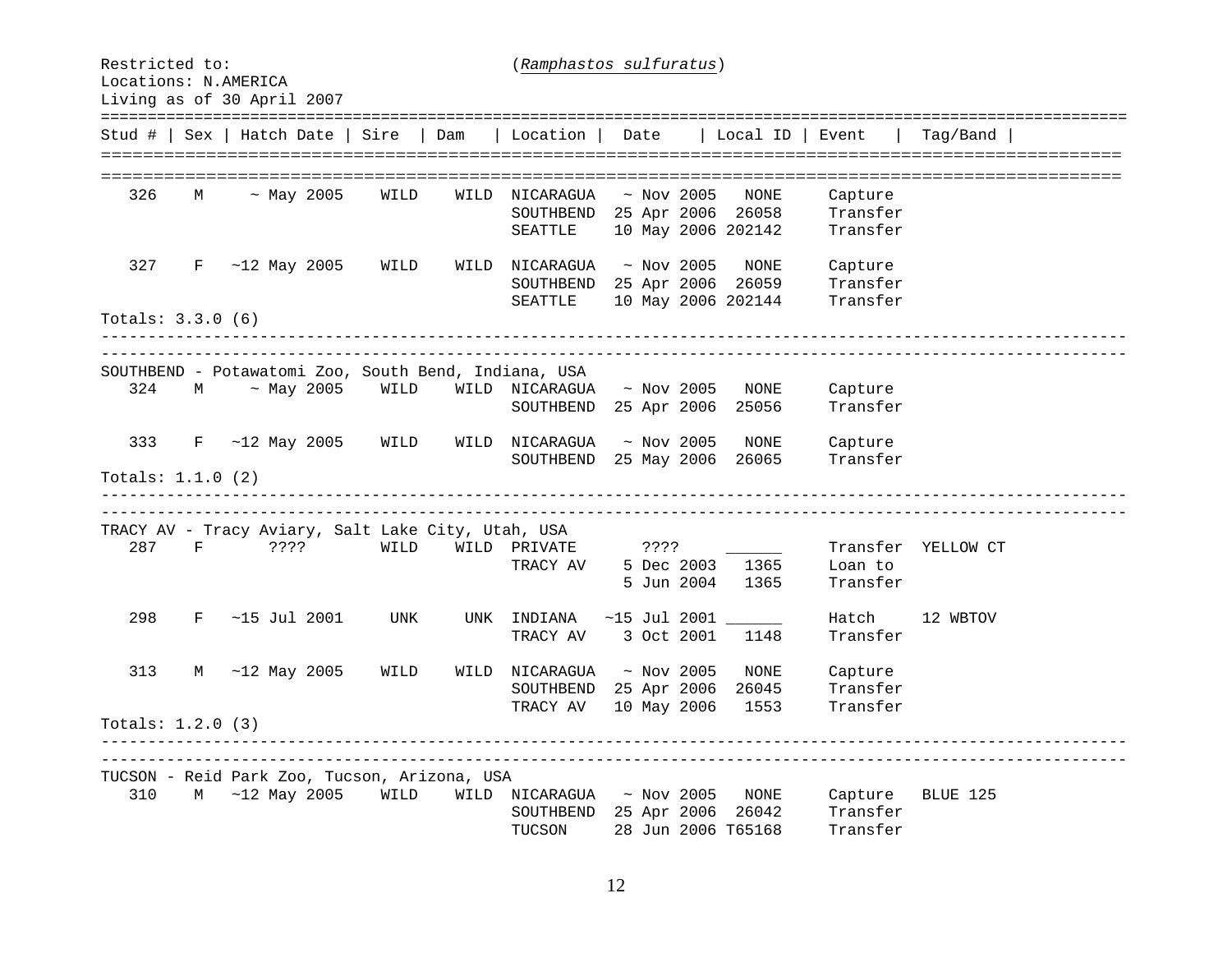Restricted to: (*Ramphastos sulfuratus*) Locations: N.AMERICA Living as of 30 April 2007 ==============================================================================================================Stud # | Sex | Hatch Date | Sire | Dam | Location | Date | Local ID | Event | Tag/Band | ========================================================================================================================== 318 F ~12 May 2005 WILD WILD NICARAGUA ~ Nov 2005 NONE Capture RED 174 SOUTHBEND 25 Apr 2006 26050 Transfer TUCSON 28 Jun 2006 T65169 Transfer 322 M ~12 May 2005 WILD WILD NICARAGUA ~ Nov 2005 NONE Capture BLUE 20 SOUTHBEND 25 Apr 2006 26054 Transfer TUCSON 10 May 2006 T65152 Transfer 328 F ~12 May 2005 WILD WILD NICARAGUA ~ Nov 2005 NONE Capture WHITE 26 SOUTHBEND 25 Apr 2006 26060 Transfer TUCSON 10 May 2006 T65153 Transfer Totals: 2.2.0 (4) ---------------------------------------------------------------------------------------------------------------------------------------------------------------------------------------------------------------------------- VOKATY H - Mr Hal Vokaty, Temecula, California, USA 239 F 14 Jul 1997 189 188 COLUMBIA 14 Jul 1997 006556 Hatch HOUSTON 15 Apr 1998 17347 Transfer VOKATY H 10 Aug 2006 NONE Transfer Totals: 0.1.0 (1) ---------------------------------------------------------------------------------------------------------------------------------------------------------------------------------------------------------------------------- WORLDBIRD - Steve Martin Natural Encounters Inc, Lake Wales, Florida, USA 284 M 4 Jun 2000 UNK UNK FALLBROOK 4 Jun 2000 B130 Hatch YELLOW COLUMBIA 27 Oct 2000 6872 Transfer WORLDBIRD 22 Mar 2007 MO7026 Transfer Totals: 1.0.0 (1) ============================================================================================================================================================================================================================ TOTALS: 41.32.1 (74) 31 Institutions Compiled by: Cyndi Laljer thru Sea World San Antonio Data current thru: 30 Apr 2007 North American Regional Printed on 30 May 2007 using Sparks v1.54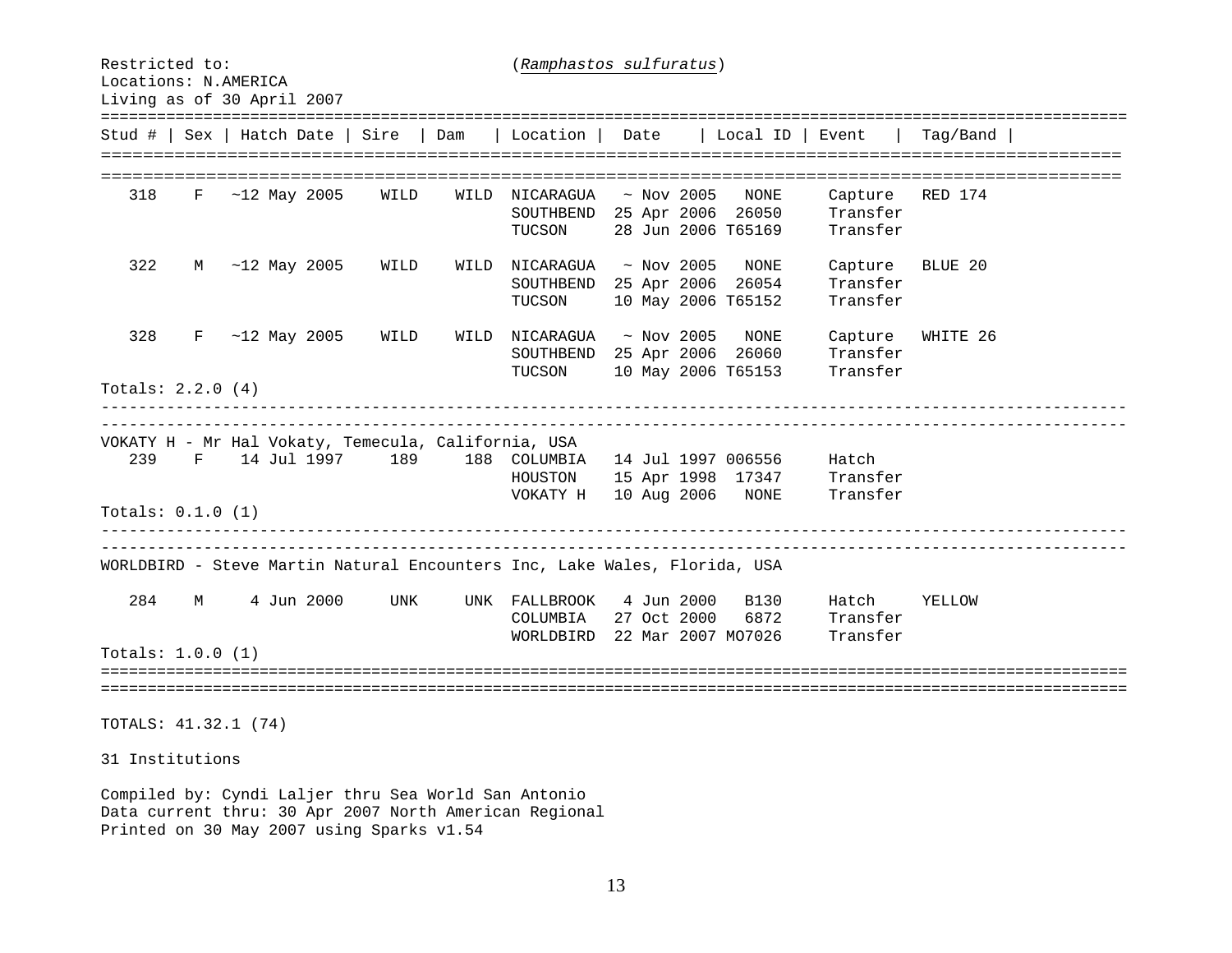Keel-billed toucan Studbook

| Stud # |                 | Sex                  | Hatch Date | Sire | Dam  | Location                               | Date                                                 | Local ID             | Event                                    | Death Date<br>Tag/Band |
|--------|-----------------|----------------------|------------|------|------|----------------------------------------|------------------------------------------------------|----------------------|------------------------------------------|------------------------|
|        | $\mathbf{1}$    | $\tilde{P}$          | ~1931      | WILD | WILD | COLOMBIA<br>SANDIEGOZ                  | ~1931<br>27 Feb 1932 005813<br>~1940                 | NONE                 | Capture<br>Transfer<br>Death             | ~1940                  |
|        | 2               | $\ddot{ }$           | ~1932      | WILD | WILD | COLOMBIA<br>LEWIS D<br>SANDIEGOZ       | ~1932<br>? ? ? ?<br>27 Apr 1933 005814<br>~1940      | <b>NONE</b>          | Capture<br>Transfer<br>Transfer<br>Death | ~1940                  |
|        | 3               | $\ddot{\cdot}$       | ~1945      | WILD | WILD | COLOMBIA<br>PRIVATE<br>SANDIEGOZ       | ~1945<br>????<br>~1947                               | NONE<br>~1946~005815 | Capture<br>Transfer<br>Transfer<br>Death | ~1947                  |
|        | 4               | $\mathbf F$          | ~1950      | WILD | WILD | COLOMBIA<br><b>BUTEYN</b><br>SANDIEGOZ | ~1950<br>????<br>1 Feb 1951 005816<br>1 Mar 1951     | <b>NONE</b>          | Capture<br>Transfer<br>Transfer<br>Death | 1 Mar 1951             |
|        | 5               | F                    | ~1950      | WILD | WILD | COLOMBIA<br><b>BUTEYN</b><br>SANDIEGOZ | ~1950<br>????<br>1 Feb 1951 005817<br>12 Mar 1951    | <b>NONE</b>          | Capture<br>Transfer<br>Transfer<br>Death | 12 Mar 1951            |
|        | 6               | $\mathbf F$          | ~1950      | WILD | WILD | COLOMBIA<br><b>BUTEYN</b><br>SANDIEGOZ | ~1950<br>????<br>1 Feb 1951 005818<br>13 Mar 1951    | <b>NONE</b>          | Capture<br>Transfer<br>Transfer<br>Death | 13 Mar 1951            |
|        | $7\overline{ }$ | $\tilde{P}$          | ~1950      | WILD | WILD | COLOMBIA<br><b>BUTEYN</b><br>SANDIEGOZ | ~1950<br>? ? ? ?<br>1 Feb 1951 005819<br>14 Mar 1951 | <b>NONE</b>          | Capture<br>Transfer<br>Transfer<br>Death | 14 Mar 1951            |
|        | 8               | $\ddot{\phantom{0}}$ | ~1950      | WILD | WILD | COLOMBIA<br><b>BUTEYN</b>              | ~1950<br>????                                        | <b>NONE</b>          | Capture<br>Transfer                      |                        |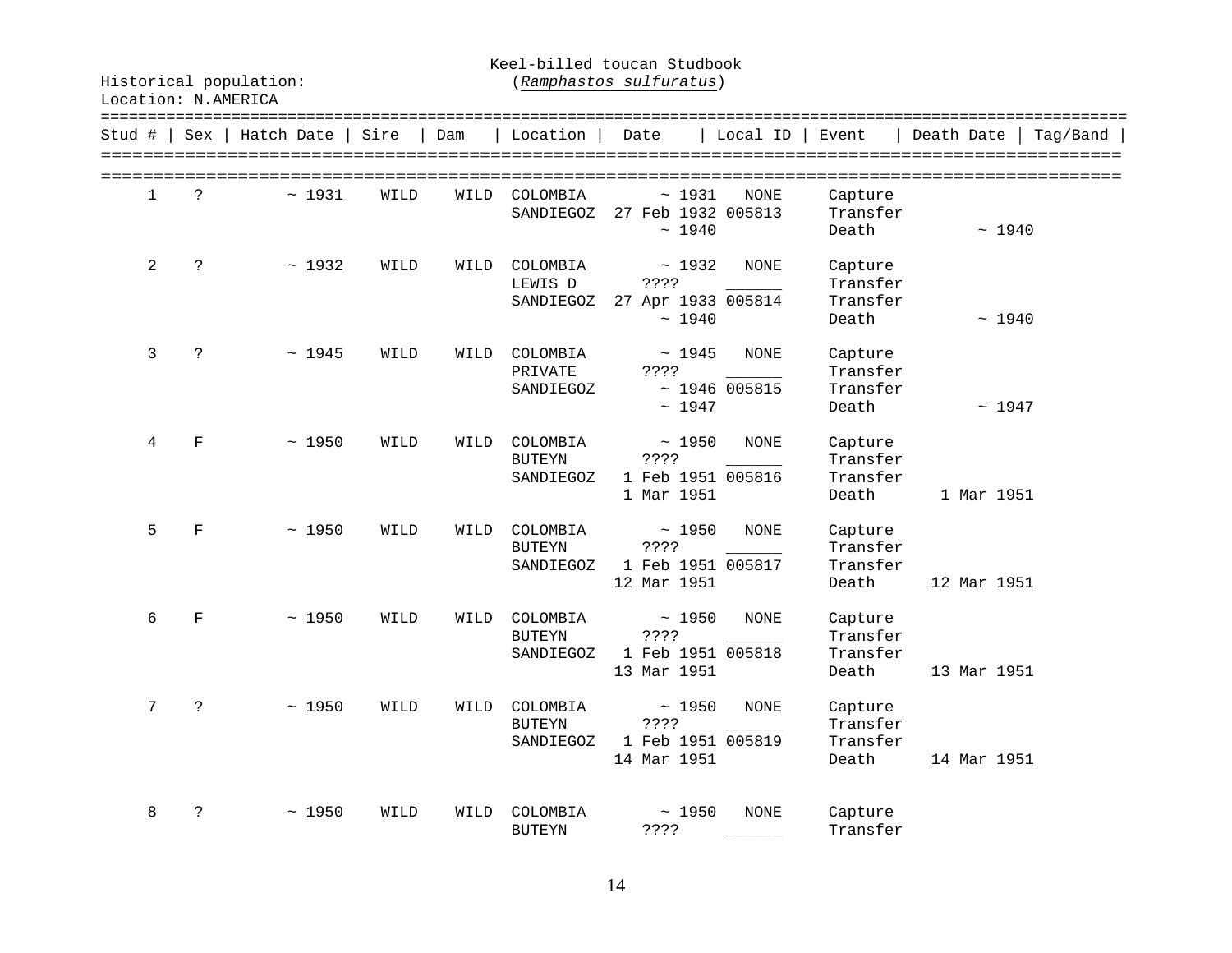Keel-billed toucan Studbook

| Stud # |    |   | Sex   Hatch Date | Sire       | Dam  | Location                         | Date                                         |                | Local ID    | Event                                    | Death Date<br>Taq/Band |
|--------|----|---|------------------|------------|------|----------------------------------|----------------------------------------------|----------------|-------------|------------------------------------------|------------------------|
|        |    |   |                  |            |      | SANDIEGOZ                        | 1 Feb 1951 005820<br>16 Mar 1951             |                |             | Transfer<br>Death                        | 16 Mar 1951            |
|        | 9  | ? | ~1955            | WILD       | WILD | COLOMBIA<br>PRIVATE<br>SANDIEGOZ | ????<br>12 Jun 1956 005821<br>18 Jun 1956    | ~1955          | <b>NONE</b> | Capture<br>Transfer<br>Transfer<br>Death | 18 Jun 1956            |
|        | 10 | M | ~1955            | WILD       | WILD | COLOMBIA<br>PRIVATE<br>SANDIEGOZ | ? ? ? ?<br>12 Jun 1956 005822<br>14 Aug 1958 | ~1955          | <b>NONE</b> | Capture<br>Transfer<br>Transfer<br>Death | 14 Aug 1958            |
|        | 11 | ? | ~1958            | UNK        | UNK  | EVANSVLLE<br>TOTE EMIN           | 30 May 1966 B00853<br>7 May 1967             |                |             | Transfer<br>NONE ltf Transfer            |                        |
|        | 12 | ? | ~1959            | WILD       | WILD | COLOMBIA<br>SANDIEGOZ            | 12 Apr 1960 005823                           | ~1959<br>~1961 | NONE        | Capture<br>Transfer<br>Death             | ~1961                  |
|        | 13 | ? | ~1959            | WILD       | WILD | COLOMBIA<br>SANDIEGOZ            | 12 Apr 1960 005824                           | ~1959<br>~1961 | <b>NONE</b> | Capture<br>Transfer<br>Death             | ~1961                  |
|        | 14 | ? | ~1959            | WILD       | WILD | COLOMBIA<br>SANDIEGOZ            | 12 Apr 1960 005825                           | ~1959<br>~1961 | <b>NONE</b> | Capture<br>Transfer<br>Death             | ~1961                  |
|        | 15 | ? | ~1960            | WILD       | WILD | COLOMBIA<br>SANDIEGOZ            | $\sim$ Jan 1960<br>15 Nov 1961 005826        | ~1962          | NONE        | Capture<br>Transfer<br>Death             | ~1962                  |
|        | 16 | М | ? ? ? ?          | UNK        |      | UNK PRIVATE<br>FORTWORTH         | ????<br>1 Oct 1962 621003                    | ~1963          |             | Transfer<br>Transfer<br>Death            | ~1963                  |
|        | 17 | ? | ~1964            | <b>UNK</b> | UNK  | PRIVATE<br>EVANSVLLE             | ? ? ? ?<br>22 Jun 1969 B00852                |                |             | Transfer<br>Transfer                     |                        |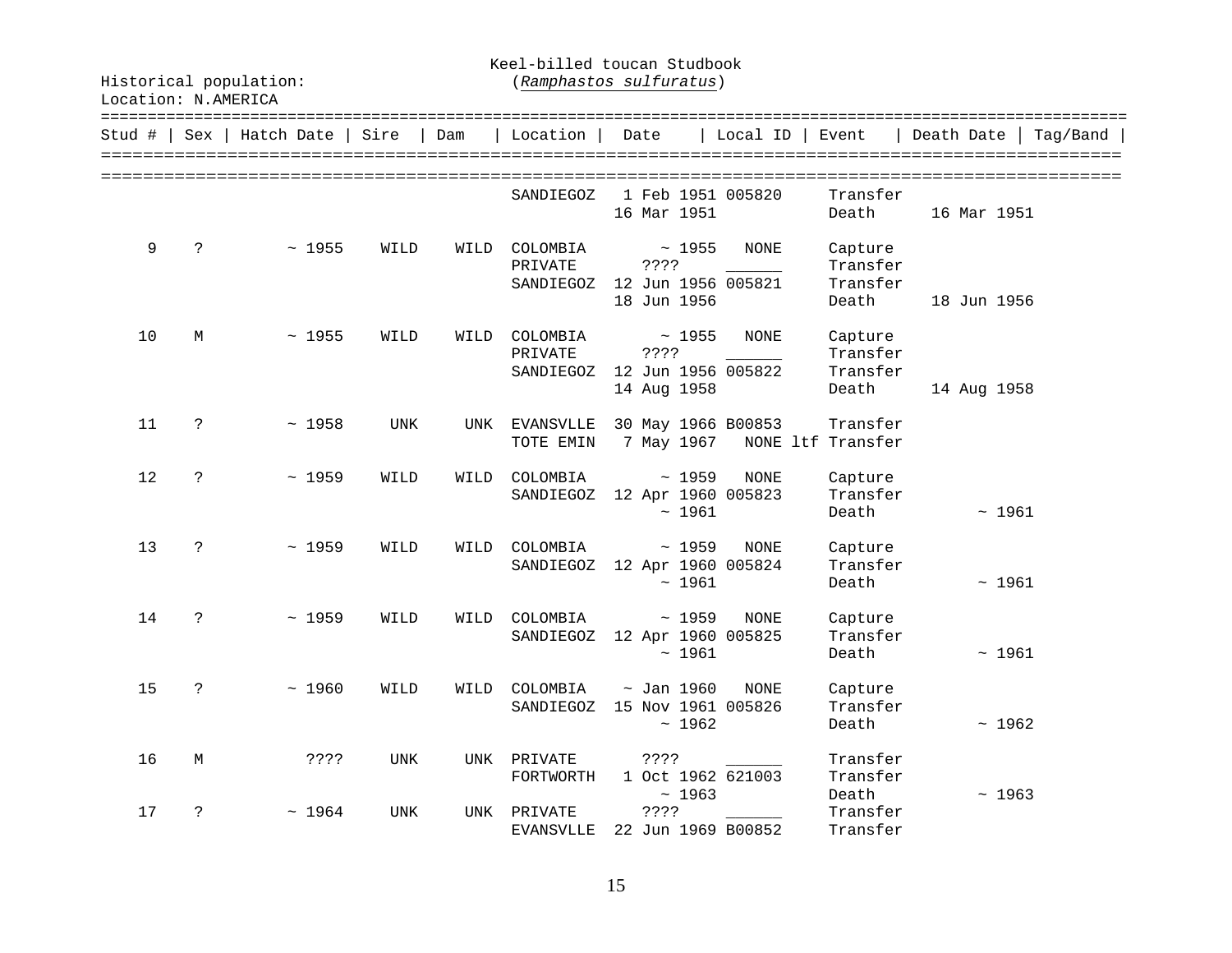Keel-billed toucan Studbook

| Stud # |                      | $Sex$   Hatch Date | Sire | Dam  | Location                          | Date                                               |                      | Local ID                  | Event                                    | Death Date  | Taq/Band   |
|--------|----------------------|--------------------|------|------|-----------------------------------|----------------------------------------------------|----------------------|---------------------------|------------------------------------------|-------------|------------|
|        |                      |                    |      |      | TOTE EMIN                         |                                                    |                      |                           | 23 Sep 1969 NONE ltf Transfer            |             |            |
| 18     | ?                    | ~1965              | WILD | WILD | COLOMBIA<br>SANDIEGOZ             |                                                    | ~1965<br>~1968       | NONE<br>7 Jul 1966 005827 | Capture<br>Transfer<br>Death             | ~1968       |            |
| 19     | $\ddot{\phantom{0}}$ | ~1966              | WILD | WILD | MEXICO<br>PRIVATE<br>SANDIEGOZ    | ????<br>28 Oct 1967 005806<br>3 Sep 1968           | ~1966                | NONE                      | Capture<br>Transfer<br>Transfer<br>Death | 3 Sep 1968  | 82         |
| 20     | ?                    | ~1966              | WILD | WILD | S.AMERICA<br>PRIVATE<br>WINNIPEG  | ~1966<br>????<br>22 May 1971 B01589<br>19 Jan 1975 |                      | NONE                      | Capture<br>Transfer<br>Transfer<br>Death | 19 Jan 1975 | 201 ALUMIN |
| 21     | ?                    | ~1967              | WILD | WILD | MEXICO<br>PRIVATE<br>SANDIEGOZ    | ? ? ? ?<br>18 Aug 1968 005807<br>23 Jan 1971       | ~1967                | NONE                      | Capture<br>Transfer<br>Transfer<br>Death | 23 Jan 1971 | 162        |
| 22     | $\ddot{ }$           | ~1967              | WILD | WILD | COLOMBIA<br>LIVECARG<br>SANDIEGOZ | ????<br>18 Apr 1968 005828                         | $\sim 1967$<br>~1970 | NONE                      | Capture<br>Transfer<br>Transfer<br>Death | ~1970       | 118        |
| 23     | $\mathbf{P}$         | ~1967              | WILD | WILD | COLOMBIA<br>LIVECARG<br>SANDIEGOZ | ? ? ? ?<br>18 Apr 1968 005829<br>25 Nov 1969       | ~1967                | NONE                      | Capture<br>Transfer<br>Transfer<br>Death | 25 Nov 1969 | 119        |
| 24     | $\ddot{ }$           | ~1967              | WILD | WILD | COLOMBIA<br>LIVECARG<br>SANDIEGOZ | ????<br>18 Apr 1968 005830<br>29 Oct 1968          | ~1967                | NONE                      | Capture<br>Transfer<br>Transfer<br>Death | 29 Oct 1968 | 120        |
| 25     | $\ddot{\phantom{0}}$ | ~1967              | WILD | WILD | COLOMBIA                          |                                                    | ~1967                | <b>NONE</b>               | Capture                                  |             | 121        |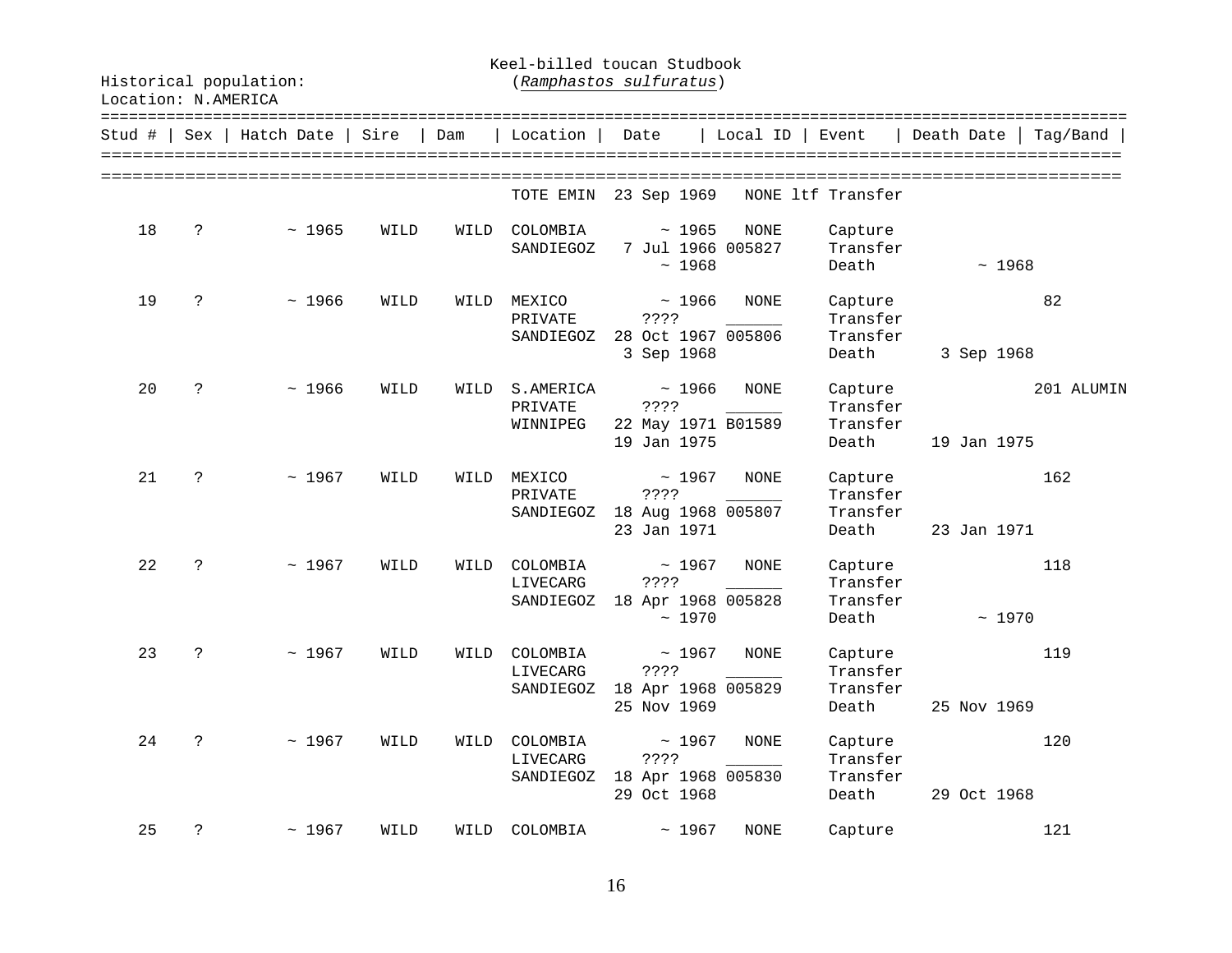Keel-billed toucan Studbook

| Stud # | Sex          | Hatch Date | Sire       | Dam  | Location                           | Date                                               | $Local ID$  | Event                                    | Death Date  | Taq/Band   |
|--------|--------------|------------|------------|------|------------------------------------|----------------------------------------------------|-------------|------------------------------------------|-------------|------------|
|        |              |            |            |      |                                    |                                                    |             |                                          |             |            |
|        |              |            |            |      | LIVECARG<br>SANDIEGOZ              | ? ? ? ?<br>18 Apr 1968 005831<br>~1968             |             | Transfer<br>Transfer<br>Death            | ~1968       |            |
| 26     | $\ddot{ }$   | ~1967      | WILD       | WILD | COLOMBIA<br>LIVECARG<br>SANDIEGOZ  | ~1967<br>????<br>18 Apr 1968 005832<br>10 Jun 1968 | NONE        | Capture<br>Transfer<br>Transfer<br>Death | 10 Jun 1968 | 122R       |
| 27     | $\mathbf{P}$ | ~1967      | WILD       | WILD | COLOMBIA<br>LIVECARG<br>SANDIEGOZ  | ~1967<br>????<br>18 Apr 1968 005833<br>30 Apr 1970 | NONE        | Capture<br>Transfer<br>Transfer<br>Death | 30 Apr 1970 | 123        |
| 28     | ?            | ? ? ? ?    | UNK        | UNK  | FORTWORTH                          | 1 Feb 1969 690000<br>2 Mar 1969                    |             | Transfer<br>Death                        | 2 Mar 1969  |            |
| 29     | ?            | ~1968      | WILD       | WILD | S.AMERICA<br>WILDCARGO<br>WINNIPEG | ~1968<br>????<br>16 Jun 1971 B01590<br>17 Nov 1972 | NONE        | Capture<br>Transfer<br>Transfer<br>Death | 17 Nov 1972 | 207 ALUMIN |
| 30     | ?            | ~1968      | WILD       | WILD | S.AMERICA<br>WILDCARGO<br>WINNIPEG | ~1968<br>????<br>16 Jun 1971 B01591<br>1 Jul 1971  | NONE        | Capture<br>Transfer<br>Transfer<br>Death | 1 Jul 1971  |            |
| 31     | $\ddot{ }$   | ~1968      | UNK        |      | UNK P G POST<br>S BARBARA          | ????<br>10 Jul 1971 22320<br>12 Jul 1981           |             | Transfer<br>Transfer<br>Death            | 12 Jul 1981 |            |
| 32     | М            | ~1968      | <b>UNK</b> | UNK  | PERATINO<br>NZP-WASH               | ????<br>26 Sep 1973 201850<br>21 Aug 1984          |             | Transfer<br>Transfer<br>Death            | 21 Aug 1984 |            |
| 33     | ?            | ~1969      | WILD       | WILD | CENTRALAM<br>PRIVATE               | ????<br>????                                       | <b>NONE</b> | Capture<br>Transfer                      |             |            |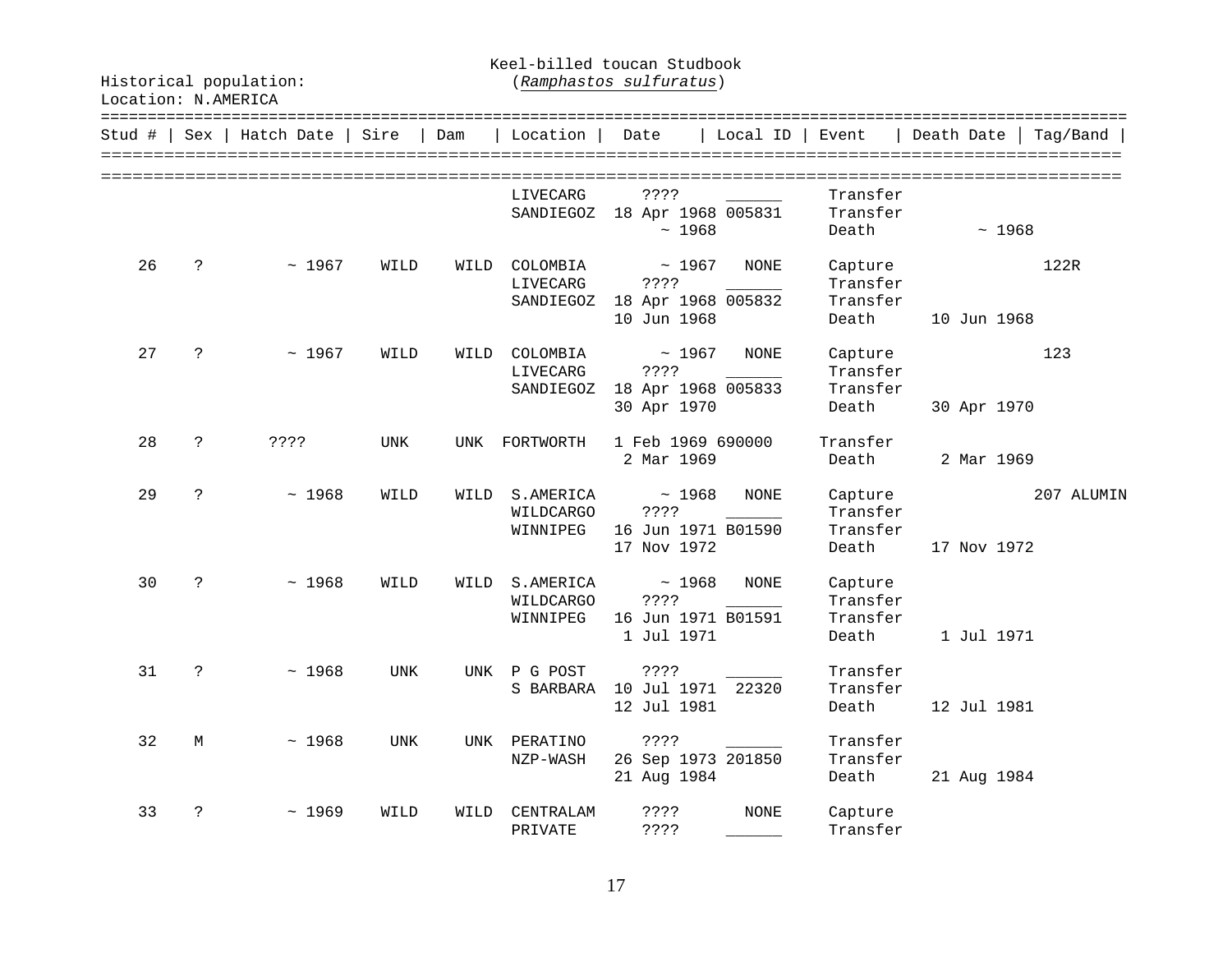Keel-billed toucan Studbook

| Stud # | Sex                  | Hatch Date | Sire       | Dam | Location                               | ======================<br>==========<br>Date<br>Local ID<br>Event<br>Death Date<br>Tag/Band                                                   |
|--------|----------------------|------------|------------|-----|----------------------------------------|-----------------------------------------------------------------------------------------------------------------------------------------------|
|        |                      |            |            |     | OKLAHOMA                               | 6 Jun 1969 076601<br>Transfer<br>9 Jul 1974<br>Death<br>9 Jul 1974                                                                            |
| 34     | F                    | ????       | UNK        |     | UNK CHASE B<br>$SD-WAP$                | ????<br>Transfer<br>18 Apr 1972 018695<br>Transfer<br>30 Dec 1974<br>Death<br>30 Dec 1974                                                     |
| 35     | $\ddot{\phantom{0}}$ | ~1970      | WILD       |     | WILD COSTA RIC<br>PRIVATE<br>VAN OOSTE | $~\sim~1970$<br>271<br>NONE<br>Capture<br>Transfer<br>? ? ? ?<br>SANDIEGOZ 12 Jan 1971 005834<br>Transfer<br>2 Apr 1971 ________ ltf Transfer |
| 36     | $\ddot{ }$           | ? ? ? ?    | UNK        |     | UNK PRIVATE<br>DENVER                  | ? ? ? ?<br>Transfer<br>31 Dec 1970 700170<br>Transfer<br>8 Dec 1974<br>Death<br>8 Dec 1974                                                    |
| 37     | М                    | ~1970      | UNK        |     |                                        | UNK CINCINNAT 16 May 1971 B19098<br>Transfer<br>23 Jan 1984<br>Death<br>23 Jan 1984                                                           |
| 38     | М                    | ? ? ? ?    | WILD       |     | WILD CENTRALAM<br>PRIVATE<br>ОКLАНОМА  | ? ? ? ?<br>NONE<br>Capture<br>Transfer<br>? ? ? ?<br>6 Oct 1971 175701<br>Transfer<br>26 Sep 1976<br>Death<br>26 Sep 1976                     |
| 39     | $\mathsf{P}$         | ????       | UNK        |     | UNK WILDCARGO<br>BROWNSVIL             | Transfer<br>? ? ? ?<br>2 Jul 1971<br>6553<br>Transfer<br>8 Jul 1971<br>8 Jul 1971<br>Death                                                    |
| 40     | $\mathcal{E}$        | ~1970      | UNK        |     | UNK PRIVATE<br>BALTIMORE               | Transfer<br>2173 BZ<br>? ? ? ?<br>14 Jul 1973 73253<br>Transfer<br>14 Sep 1977<br>Death<br>14 Sep 1977                                        |
| 41     | $\mathbf{P}$         | ????       | UNK        |     | UNK CHASE B                            | ????<br>Transfer<br>6554<br>Transfer<br>BROWNSVIL 17 Aug 1971<br>5 Oct 1971<br>Death<br>5 Oct 1971                                            |
| 42     | $\tilde{S}$          | ? ? ? ?    | <b>UNK</b> |     | UNK CHASE B                            | ? ? ? ?<br>Transfer                                                                                                                           |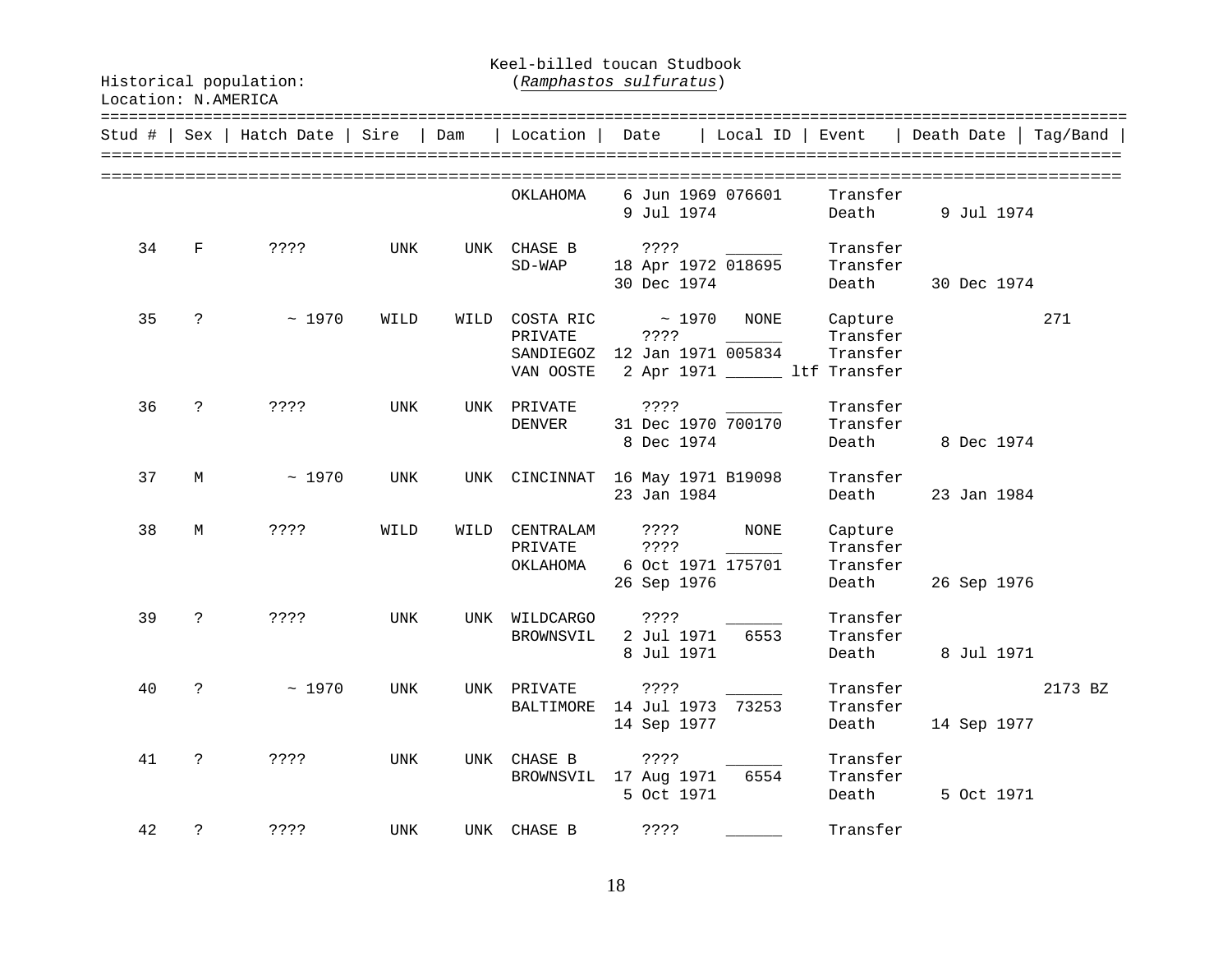Keel-billed toucan Studbook

| Stud # |                      | $Sex  $ Hatch Date   Sire |     | Dam | Location                | Date                                          | Local ID   Event |                               | Death Date<br>Taq/Band |
|--------|----------------------|---------------------------|-----|-----|-------------------------|-----------------------------------------------|------------------|-------------------------------|------------------------|
|        |                      |                           |     |     |                         | BROWNSVIL 17 Aug 1971<br>28 Apr 1972          | 6556             | Transfer<br>Death             | 28 Apr 1972            |
| 43     | $\mathbf{F}$         | ? ? ? ?                   | UNK |     | UNK CHASE B<br>$SD-WAP$ | 7.777<br>18 Apr 1972 018696<br>30 Dec 1974    |                  | Transfer<br>Transfer<br>Death | 30 Dec 1974            |
| 44     | $\mathbf{F}$         | ? ? ? ?                   | UNK |     | UNK CHASE B<br>$SD-WAP$ | ????<br>18 Apr 1972 018697<br>30 Dec 1974     |                  | Transfer<br>Transfer<br>Death | 30 Dec 1974            |
| 45     | $\ddot{\cdot}$       | ~1971                     | UNK |     | UNK CHASE B<br>$SD-WAP$ | ????<br>18 Apr 1972 018683<br>20 Apr 1972     |                  | Transfer<br>Transfer<br>Death | 20 Apr 1972            |
| 46     | $\ddot{\mathbf{?}}$  | ~1971                     | UNK |     | UNK CHASE B<br>$SD-WAP$ | $??\; ?$<br>18 Apr 1972 018684<br>23 Apr 1972 |                  | Transfer<br>Transfer<br>Death | 23 Apr 1972            |
| 47     | $\ddot{\phantom{0}}$ | ~1971                     | UNK |     | UNK CHASE B<br>$SD-WAP$ | ????<br>18 Apr 1972 018685<br>10 May 1972     |                  | Transfer<br>Transfer<br>Death | 10 May 1972            |
| 48     | $\ddot{\cdot}$       | ~1971                     | UNK |     | UNK CHASE B<br>$SD-WAP$ | ? ? ? ?<br>18 Apr 1972 018686<br>27 May 1972  |                  | Transfer<br>Transfer<br>Death | 27 May 1972            |
| 49     | $\ddot{\cdot}$       | ~1971                     | UNK |     | UNK CHASE B<br>$SD-WAP$ | ? ? ? ?<br>18 Apr 1972 018688<br>9 Apr 1973   |                  | Transfer<br>Transfer<br>Death | 9 Apr 1973             |
| 50     | $\mathsf{P}$         | ~1971                     | UNK |     | UNK CHASE B<br>$SD-WAP$ | ????<br>18 Apr 1972 018689<br>7 May 1973      |                  | Transfer<br>Transfer<br>Death | 7 May 1973             |
| 51     | ?                    | ~1971                     | UNK |     | UNK CHASE B<br>$SD-WAP$ | ????<br>18 Apr 1972 018690                    |                  | Transfer<br>Transfer          |                        |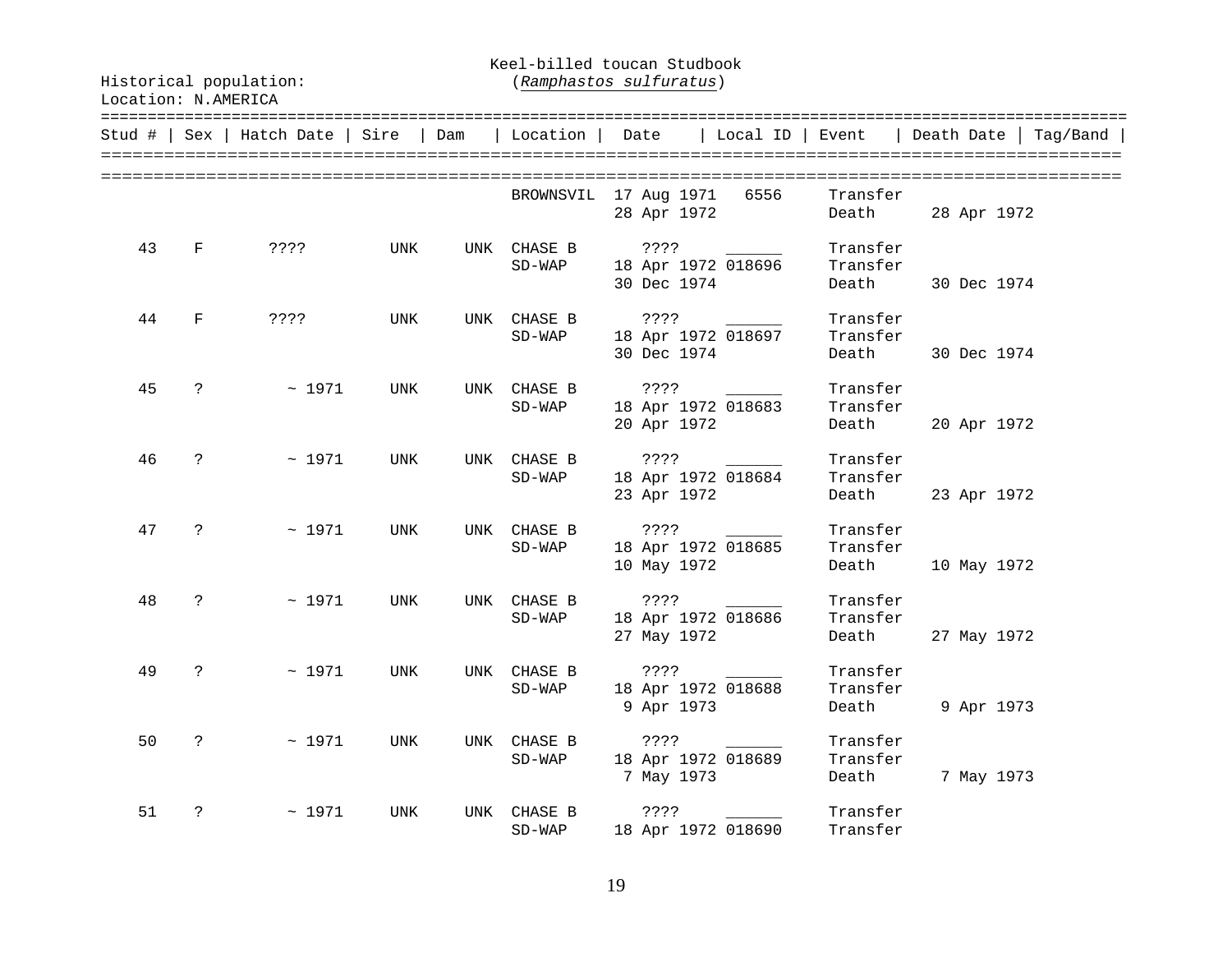Keel-billed toucan Studbook

|    |             | Stud #   Sex   Hatch Date   Sire |            | Dam  | Location                 | Date                                        | Local ID    | Event                         | Death Date  | Taq/Band |
|----|-------------|----------------------------------|------------|------|--------------------------|---------------------------------------------|-------------|-------------------------------|-------------|----------|
|    |             |                                  |            |      |                          | 12 Jun 1973                                 |             | Death                         | 12 Jun 1973 |          |
| 52 | ?           | ~1971                            | UNK        | UNK  | CHASE B<br>$SD-WAP$      | ? ? ? ?<br>18 Apr 1972 018691<br>2 Aug 1973 |             | Transfer<br>Transfer<br>Death | 2 Aug 1973  |          |
| 53 | ?           | ~1971                            | UNK        | UNK  | CHASE B<br>$SD-WAP$      | ? ? ? ?<br>18 Apr 1972 018692<br>7 Nov 1973 |             | Transfer<br>Transfer<br>Death | 7 Nov 1973  |          |
| 54 | ?           | ~1971                            | UNK        |      | UNK CHASE B<br>$SD-WAP$  | ? ? ? ?<br>18 Apr 1972 018693<br>7 Nov 1973 |             | Transfer<br>Transfer<br>Death | 7 Nov 1973  |          |
| 55 | ?           | ~1971                            | <b>UNK</b> |      | UNK CHASE B<br>$SD-WAP$  | ????<br>18 Apr 1972 018694<br>13 Nov 1973   |             | Transfer<br>Transfer<br>Death | 13 Nov 1973 |          |
| 56 | $\tilde{S}$ | ? ? ? ?                          | <b>UNK</b> | UNK  | CHASE B<br>BROWNSVIL     | ? ? ? ?<br>19 Jan 1972<br>31 Jan 1972       | 6555        | Transfer<br>Transfer<br>Death | 31 Jan 1972 | 385 BAND |
| 57 | ?           | ? ? ? ?                          | UNK        | UNK  | CHASE B<br>BROWNSVIL     | ? ? ? ?<br>19 Jan 1972<br>28 Apr 1972       | 6557        | Transfer<br>Transfer<br>Death | 28 Apr 1972 | 384 BAND |
| 58 | ?           | ~1971                            | UNK        |      | UNK BRADENTON<br>FRESNO  | ? ? ? ?<br>18 Apr 1973<br>26 Feb 1980       | 5305        | Transfer<br>Transfer<br>Death | 26 Feb 1980 | 571      |
| 59 | ?           | ? ? ? ?                          | <b>UNK</b> |      | UNK CHASE B<br>BROWNSVIL | ? ? ? ?<br>30 Aug 1972<br>2 Dec 1972        | 6559        | Transfer<br>Transfer<br>Death | 2 Dec 1972  |          |
| 60 | М           | ????                             | WILD       | WILD | CENTRALAM<br>PRIVATE     | ? ? ? ?<br>????                             | <b>NONE</b> | Capture<br>Transfer           |             |          |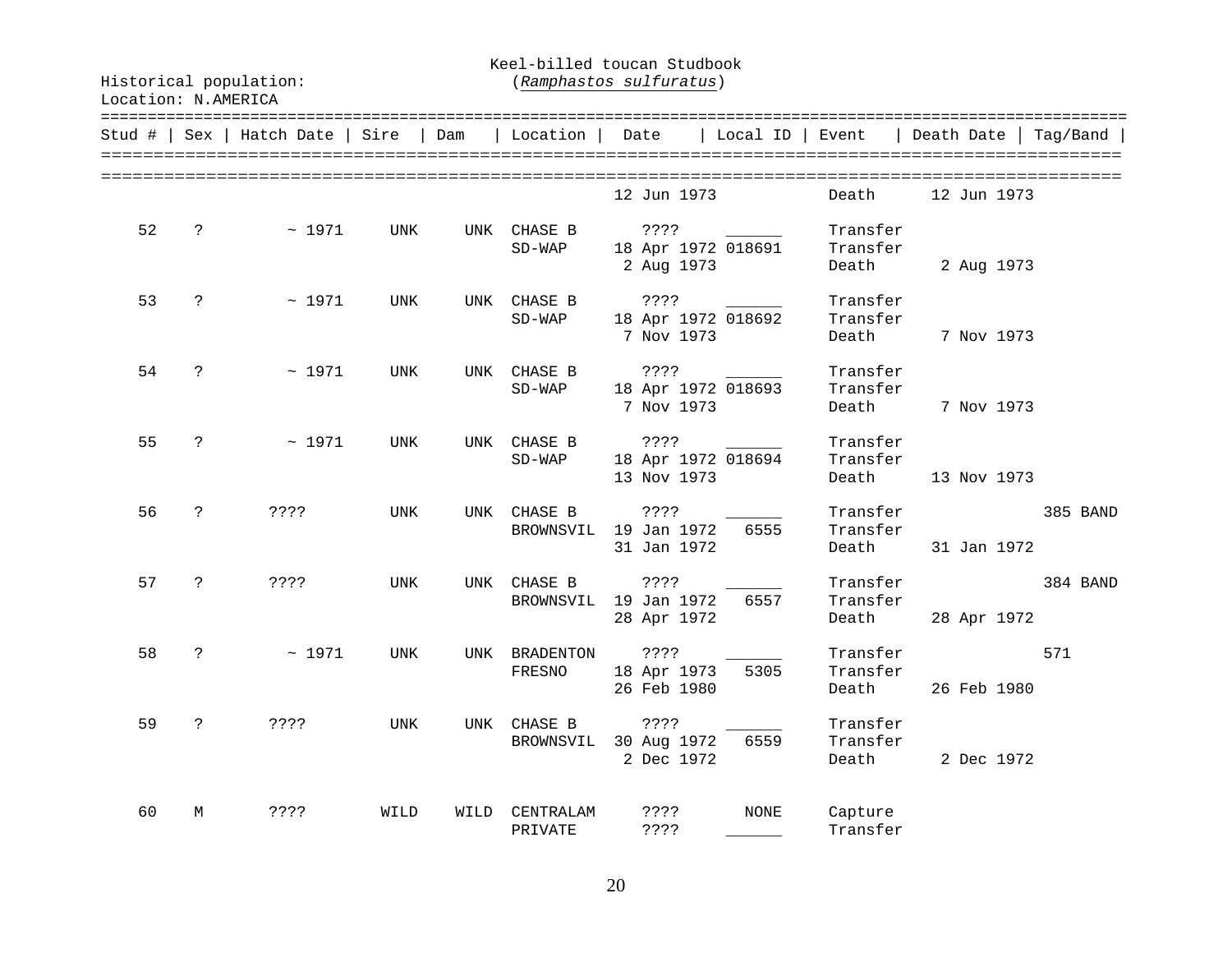Keel-billed toucan Studbook

| Stud # |              | Sex   Hatch Date | Sire | Dam  | Location                           | Date                                                    | Local ID    | Event                                    | Death Date<br>Taq/Band |
|--------|--------------|------------------|------|------|------------------------------------|---------------------------------------------------------|-------------|------------------------------------------|------------------------|
|        |              |                  |      |      | OKLAHOMA                           | 20 Sep 1972 252310<br>12 Jan 1973                       |             | Transfer<br>Death                        | 12 Jan 1973            |
| 61     | $\tilde{S}$  | ? ? ? ?          | WILD | WILD | CENTRALAM<br>GLENDA CA<br>ОКLАНОМА | ? ? ? ?<br>? ? ? ?<br>12 Oct 1972 233804<br>25 Apr 1973 | <b>NONE</b> | Capture<br>Transfer<br>Transfer<br>Death | 25 Apr 1973            |
| 62     | $\ddot{ }$   | ? ? ? ?          | WILD | WILD | CENTRALAM<br>GLENDA CA<br>ОКLАНОМА | ????<br>? ? ? ?<br>12 Oct 1972 233905<br>23 Oct 1975    | NONE        | Capture<br>Transfer<br>Transfer<br>Death | 23 Oct 1975            |
| 63     | $\mathbf F$  | ????             | WILD | WILD | CENTRALAM<br>GLENDA CA<br>ОКLАНОМА | ? ? ? ?<br>? ? ? ?<br>12 Oct 1972 234006<br>17 Sep 1974 | <b>NONE</b> | Capture<br>Transfer<br>Transfer<br>Death | 17 Sep 1974            |
| 64     | $_{\rm F}$   | ? ? ? ?          | WILD | WILD | CENTRALAM<br>GLENDA CA<br>ОКLАНОМА | ? ? ? ?<br>????<br>12 Oct 1972 234107<br>15 Dec 1972    | NONE        | Capture<br>Transfer<br>Transfer<br>Death | 15 Dec 1972            |
| 65     | $\tilde{S}$  | ????             | WILD | WILD | CENTRALAM<br>WILDCARGO<br>ОКLАНОМА | ? ? ? ?<br>? ? ? ?<br>20 Dec 1972 257811<br>18 May 1975 | <b>NONE</b> | Capture<br>Transfer<br>Transfer<br>Death | 18 May 1975            |
| 66     | $\mathbf{P}$ | ????             | UNK  | UNK  | CHASE B<br>BROWNSVIL               | ? ? ? ?<br>30 Aug 1972<br>2 Dec 1972                    | 6558        | Transfer<br>Transfer<br>Death            | 2 Dec 1972             |
| 67     | ?            | ????             | UNK  | UNK  | CHASE B<br>BROWNSVIL 30 Aug 1972   | ????<br>4 Dec 1972                                      | 6560        | Transfer<br>Transfer<br>Death            | 4 Dec 1972             |
| 68     | ?            | ????             | UNK  |      | UNK CHASE B                        | ? ? ? ?                                                 |             | Transfer                                 |                        |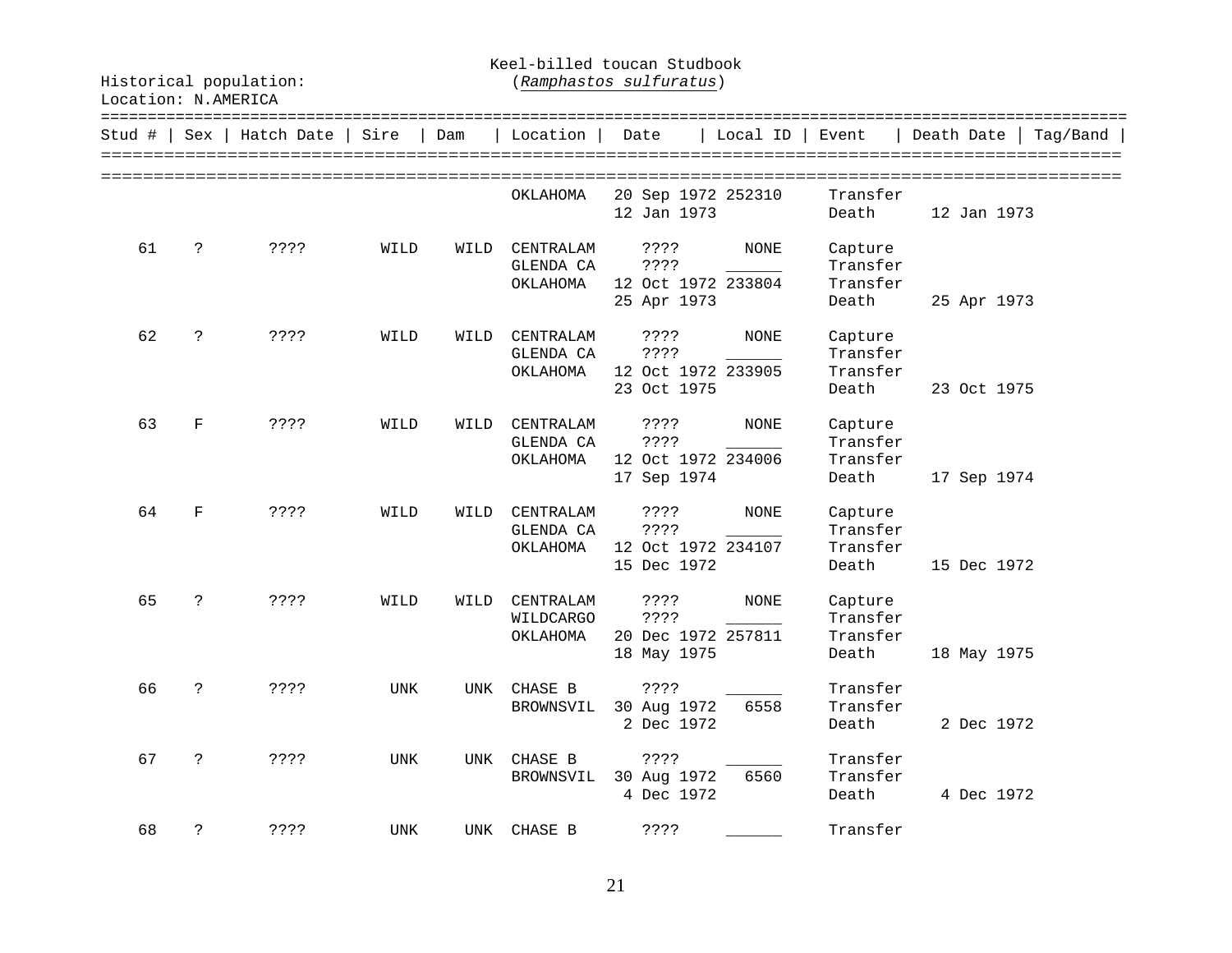Keel-billed toucan Studbook

| Stud # |               | Sex   Hatch Date   Sire |            | Dam  | Location                                                                                            | Date                   |              | $ $ Local ID $ $  | Event                                                             | Death Date  | Taq/Band |
|--------|---------------|-------------------------|------------|------|-----------------------------------------------------------------------------------------------------|------------------------|--------------|-------------------|-------------------------------------------------------------------|-------------|----------|
|        |               |                         |            |      | BROWNSVIL 30 Aug 1972                                                                               | 9 Dec 1972             |              | 6561              | Transfer<br>Death                                                 | 9 Dec 1972  |          |
| 69     | $\ddot{ }$    | ????                    | UNK        |      | UNK CHASE B ????<br>BROWNSVIL 30 Aug 1972                                                           | 15 Oct 1973            |              | 6562              | Transfer<br>Transfer<br>Death                                     | 15 Oct 1973 |          |
| 70     | $\mathsf{P}$  | ~1972                   | WILD       | WILD | CHASE B<br>SANDIEGOZ 18 Apr 1972 005808 ltf Transfer                                                | ????                   |              |                   | Transfer                                                          |             | 47       |
| 71     | $\ddot{?}$    | ~1972                   | WILD       |      | WILD MEXICO<br>PRIVATE<br>SANDIEGOZ 21 Feb 1973 005809                                              | ? ? ? ?<br>7 Sep 1975  | $~\sim~1972$ | NONE              | Capture<br>Transfer<br>Transfer<br>Death                          | 7 Sep 1975  | 317      |
| 72     | F             | ~1972                   | WILD       |      | WILD MEXICO<br>SEA WORLD<br>SANDIEGOZ 27 Mar 1973 005810                                            | ? ? ? ?<br>15 Jan 1974 | $~\sim~1972$ | NONE              | Capture<br>Transfer<br>Transfer<br>Death                          | 15 Jan 1974 | 224      |
| 73     | $\mathcal{P}$ | $\sim 1972$             | WILD       |      | WILD MEXICO<br>PRIVATE<br>SANDIEGOZ 23 Aug 1973 005811<br>HATTIESBG 27 Nov 1973 ______ ltf Transfer | $\sim 1972$<br>? ? ? ? |              | NONE              | Capture<br>Transfer<br>Transfer                                   |             |          |
| 74     | $\mathsf{P}$  | ? ? ? ?                 | WILD       | WILD | CENTRALAM<br>GLENDA CA<br>OKLAHOMA 16 May 1973 293912                                               | ? ? ? ?<br>? ? ? ?     |              | NONE              | Capture<br>Transfer<br>Transfer<br>15 Aug 1976 293912 ltf Release |             |          |
| 75     | $\ddot{?}$    | ~1972                   | <b>UNK</b> |      | UNK PRIVATE<br>CHICAGOBR 16 Apr 1973 22501<br>NZP-WASH                                              | ? ? ? ?<br>27 Dec 1982 |              | 4 Jan 1978 205285 | Transfer<br>Transfer<br>Loan to<br>Death                          | 27 Dec 1982 | 10392LT  |
| 76     | ?             | ????                    | <b>UNK</b> |      | UNK PARCHMAN<br>BROWNSVIL 15 Jun 1973                                                               | ? ? ? ?                |              | 6563              | Transfer<br>Transfer                                              |             |          |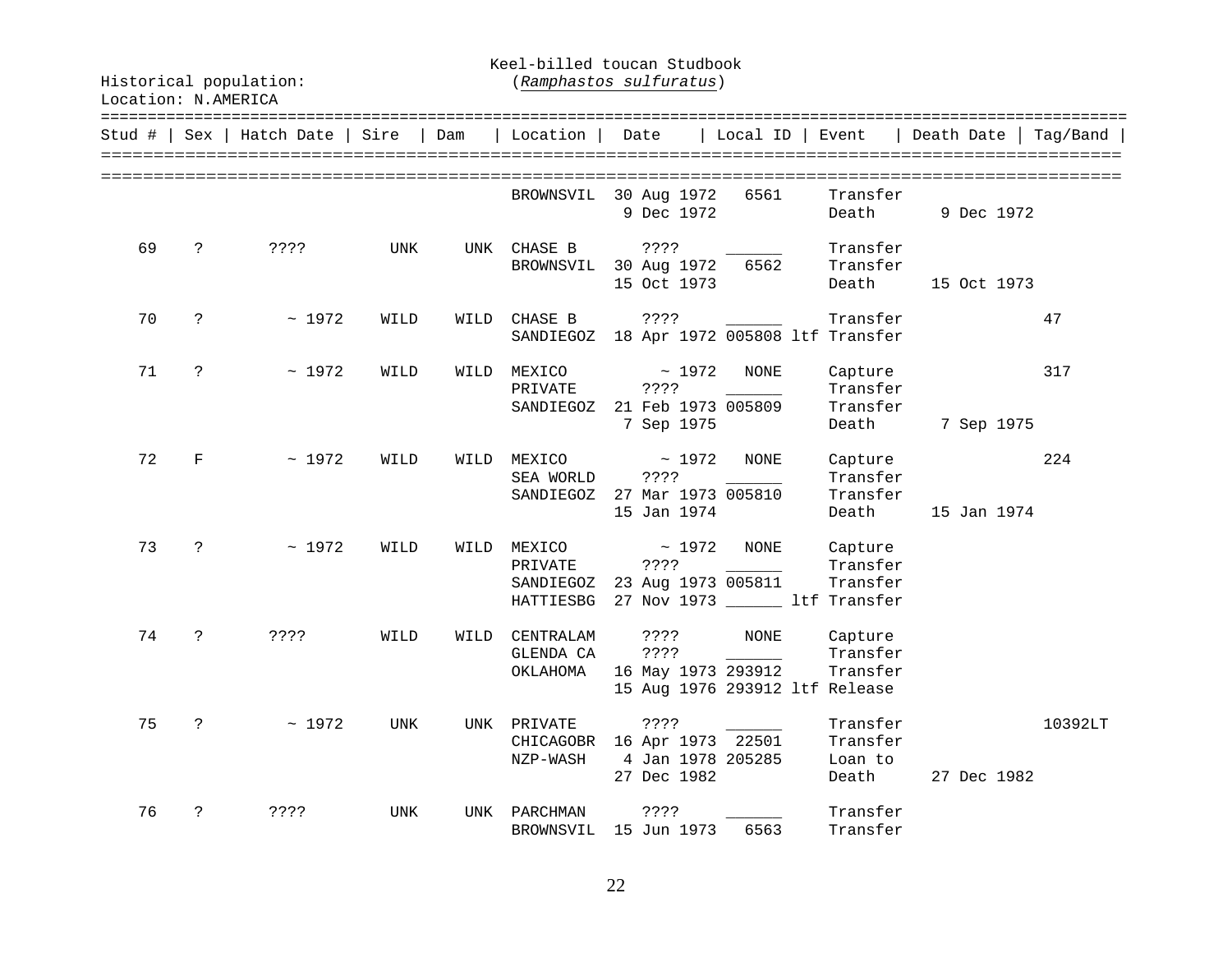Keel-billed toucan Studbook

| Stud # | Sex         | Hatch Date      | Sire       | Dam  | Location                                | Date                                            | Local ID                            | Event                                    | Death Date  | Tag/Band |
|--------|-------------|-----------------|------------|------|-----------------------------------------|-------------------------------------------------|-------------------------------------|------------------------------------------|-------------|----------|
|        |             |                 |            |      |                                         | 31 Oct 1973                                     |                                     | Death                                    | 31 Oct 1973 |          |
| 77     | $\mathbf F$ | ~1973           | <b>UNK</b> | UNK  | ZOO SOC<br>METROZOO<br><b>JACKSONVL</b> | ????<br>1 Jan 1977<br>8 Sep 1983<br>23 Oct 1986 | 157<br>2166                         | Transfer<br>Transfer<br>Loan to<br>Death | 23 Oct 1986 |          |
| 78     | ?           | $\sim$ Jan 1973 | UNK        |      | UNK PRIVATE<br>$SD-WAP$                 | ????<br>30 Dec 1974                             | 28 Jan 1974 018698                  | Transfer<br>Transfer<br>Death            | 30 Dec 1974 | M27      |
| 79     | $\mathbf F$ | ~1973           | WILD       | WILD | MEXICO<br>PRIVATE<br>SANDIEGOZ          | ? ? ? ?<br>17 Jun 1976                          | ~1973<br>NONE<br>15 Jun 1974 005812 | Capture<br>Transfer<br>Transfer<br>Death | 17 Jun 1976 |          |
| 80     | M           | ????            | WILD       | WILD | HOUSTON                                 | 31 Dec 1973<br>26 Apr 1976                      | 7389                                | Transfer<br>Death                        | 26 Apr 1976 |          |
| 81     | F           | ????            | WILD       | WILD | HOUSTON                                 | 31 Dec 1973<br>5 Jan 1976                       | 7390                                | Transfer<br>Death                        | 5 Jan 1976  |          |
| 82     | $\mathbf F$ | ? ? ? ?         | UNK        |      | UNK CHASE B<br>HOUSTON<br>LOSANGELE     | ? ? ? ?<br>31 Dec 1973<br>17 May 1987           | 7391<br>21 May 1975 08133_          | Transfer<br>Transfer<br>Loan to<br>Death | 17 May 1987 |          |
| 83     | F           | ? ? ? ?         | UNK        | UNK  | CHASE B<br>HOUSTON<br>LOSANGELE         | ? ? ? ?<br>31 Dec 1973<br>17 May 1987           | 7392<br>21 May 1975 08134_          | Transfer<br>Transfer<br>Loan to<br>Death | 17 May 1987 |          |
| 84     | F           | ????            | WILD       | WILD | CENTRALAM<br>LOUISVILL<br>OKLAHOMA      | $??\; ?$<br>????<br>3 May 1976                  | NONE<br>13 Nov 1974 414708          | Capture<br>Transfer<br>Transfer<br>Death | 3 May 1976  |          |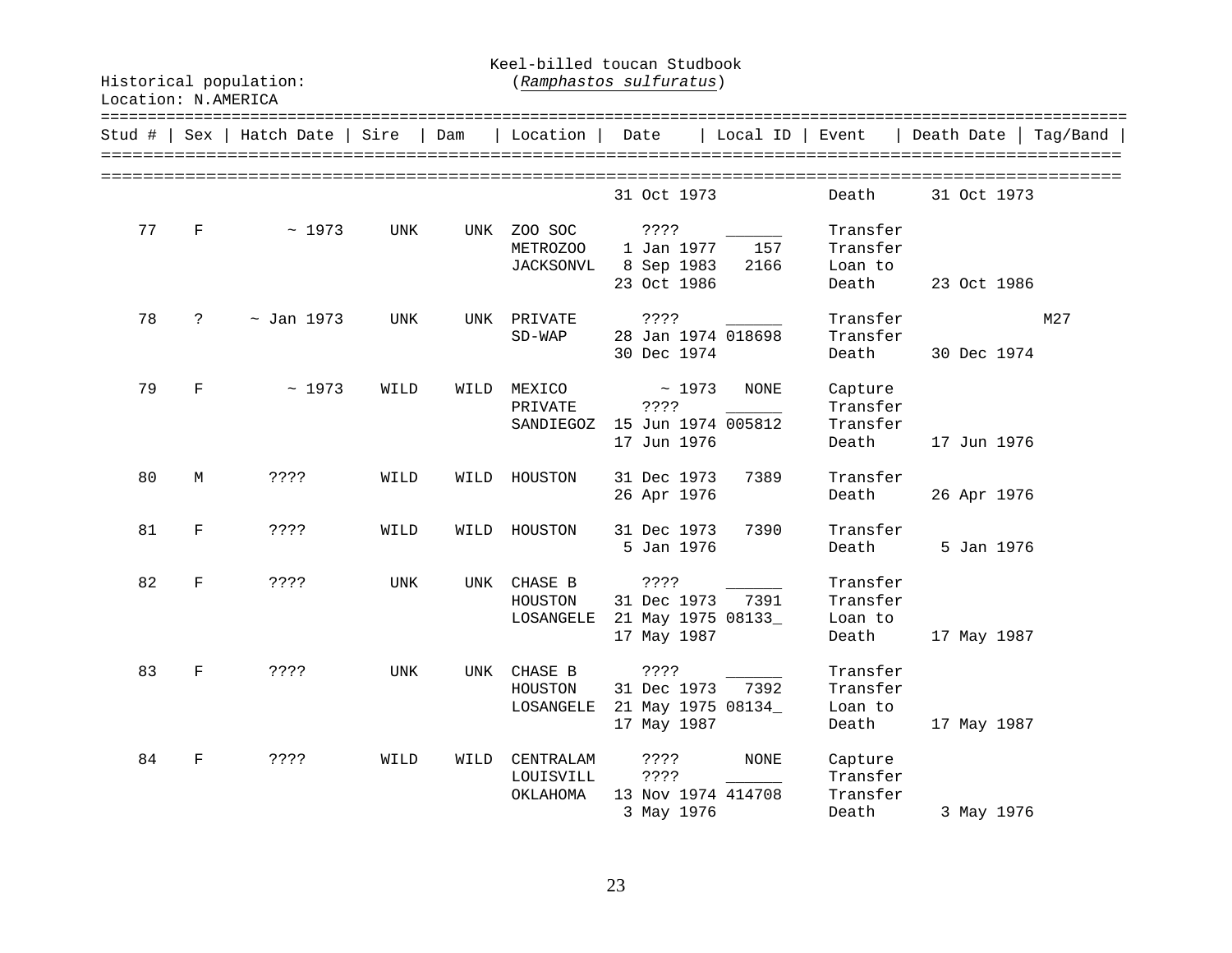Keel-billed toucan Studbook

|    |                      | Stud #   Sex   Hatch Date   Sire   Dam |            |      | Location                                  |             | Date   Local ID   Event |          |             | Death Date   Taq/Band |
|----|----------------------|----------------------------------------|------------|------|-------------------------------------------|-------------|-------------------------|----------|-------------|-----------------------|
|    |                      |                                        |            |      |                                           |             |                         |          |             |                       |
| 85 | $\ddot{ }$           | ????                                   | UNK        |      | UNK FRANKLINP                             | ? ? ? ?     |                         | Transfer |             |                       |
|    |                      |                                        |            |      | DENVER                                    |             | 23 Oct 1974 740231      | Loan to  |             |                       |
|    |                      |                                        |            |      | COLO SPRG 26 Jan 1975 _______ ltf Loan to |             |                         |          |             |                       |
| 86 | $\ddot{?}$           | $\sim$ Jul 1974                        | WILD       |      | WILD S.AMERICA                            | $\sim 1974$ | NONE                    | Capture  |             |                       |
|    |                      |                                        |            |      | PRIVATE                                   | ? ? ? ?     |                         | Transfer |             |                       |
|    |                      |                                        |            |      | KANSASCTY 25 Apr 1975                     |             | B73                     | Transfer |             |                       |
|    |                      |                                        |            |      | ST LOUIS                                  |             | 15 Jun 1975 175127      | Transfer |             |                       |
|    |                      |                                        |            |      | SANDIEGOZ 18 Mar 1981                     |             | NONE                    | Loan to  |             |                       |
|    |                      |                                        |            |      |                                           | 15 Aug 1982 |                         | Death    | 15 Aug 1982 |                       |
| 87 | M                    | 3 Mar 1975                             | 80         |      | 81 HOUSTON                                | 3 Mar 1975  | 7393                    | Hatch    |             |                       |
|    |                      |                                        |            |      | CART JOE                                  |             | 13 Sep 1986 ______      | Loan to  |             |                       |
|    |                      |                                        |            |      | HOUSTON                                   | 24 Jun 1987 |                         | Death    | 24 Jun 1987 |                       |
| 88 | $\ddot{\mathcal{E}}$ | 25 May 1975                            | UNK        | UNK  | FRESNO                                    | 25 May 1975 | 5354                    | Hatch    |             | 1003                  |
|    |                      |                                        |            |      |                                           | 1 May 1983  |                         | Death    | 1 May 1983  |                       |
| 89 | $\ddot{?}$           | 2 Nov 1975                             | 80         |      | 81 HOUSTON                                | 2 Nov 1975  | 7394                    | Hatch    |             |                       |
|    |                      |                                        |            |      | COFFEY B                                  |             | 22 Jan 1976 ______      | Loan to  |             |                       |
|    |                      |                                        |            |      | HOUSTON                                   | 31 Dec 1987 |                         | Death    | 31 Dec 1987 |                       |
| 90 | $_{\rm F}$           | ~1976                                  | <b>UNK</b> |      | UNK STRUNZ                                | ? ? ? ?     |                         | Transfer |             |                       |
|    |                      |                                        |            |      | NZP-WASH                                  |             | 29 Aug 1979 205983      | Transfer |             |                       |
|    |                      |                                        |            |      | NZP-CRC                                   |             | 29 Nov 1979 205983      | Transfer |             |                       |
|    |                      |                                        |            |      |                                           | 17 Dec 1979 |                         | Death    | 17 Dec 1979 |                       |
| 91 | F                    | ~1977                                  | WILD       | WILD | ORLEANS A                                 | ? ? ? ?     |                         | Transfer |             |                       |
|    |                      |                                        |            |      | LITTLEROC 26 Jul 1979                     |             | 1027                    | Transfer |             |                       |
|    |                      |                                        |            |      |                                           | 16 May 1984 |                         | Death    | 16 May 1984 |                       |
| 92 | $_{\rm F}$           | ~1977                                  | WILD       |      | WILD MCCLURE B                            | ? ? ? ?     |                         | Transfer |             | 210 BLUE              |
|    |                      |                                        |            |      | AUDUBON                                   | 13 Dec 1979 | 079                     | Transfer |             |                       |
|    |                      |                                        |            |      | JACKSONVL 23 May 1983                     |             | 2018                    | Loan to  |             |                       |
|    |                      |                                        |            |      |                                           | 21 Apr 1986 |                         | Death    | 21 Apr 1986 |                       |
| 93 | ?                    | ~1977                                  | WILD       |      | WILD MCCLURE B                            | 3333        |                         | Transfer |             | 51 RED                |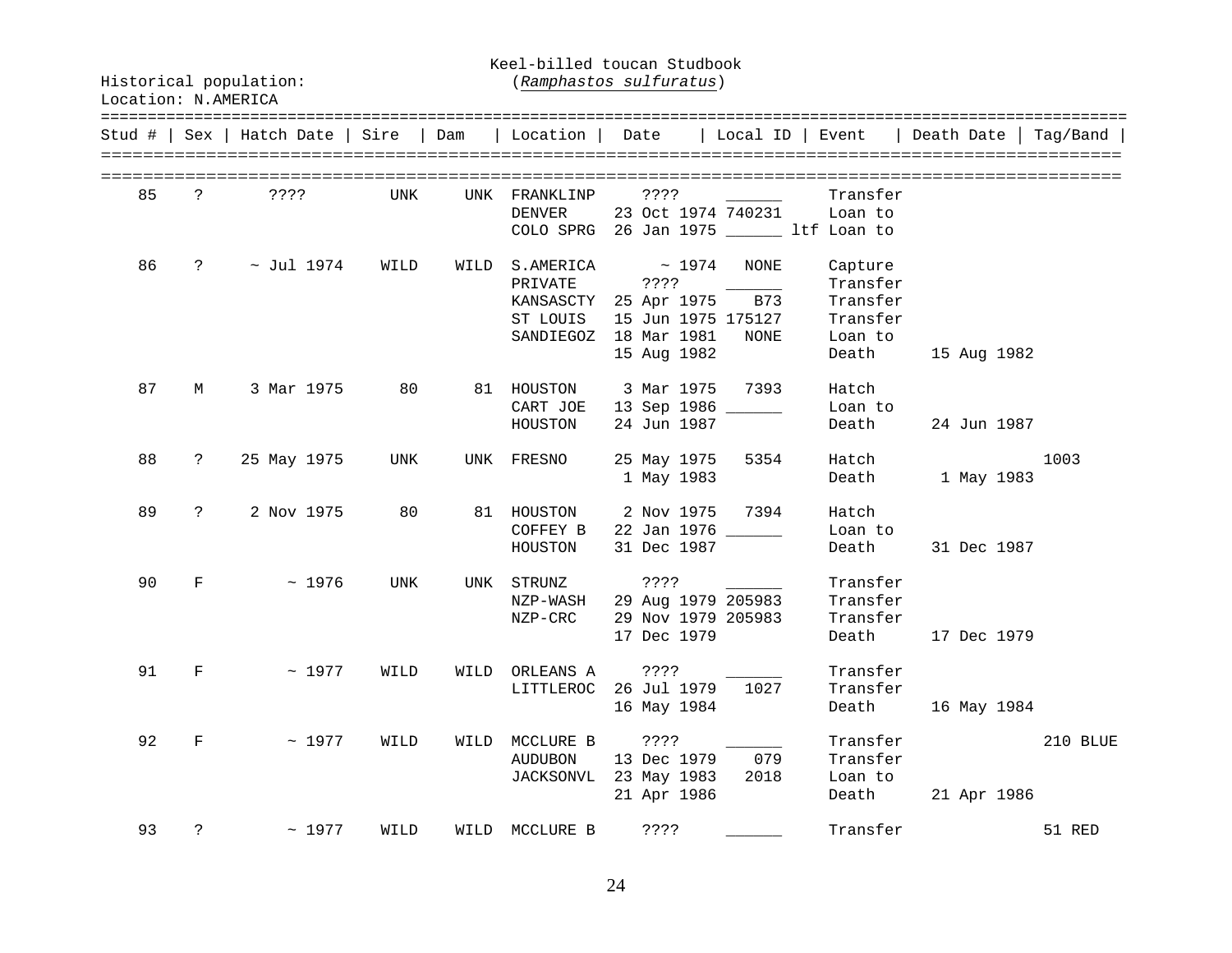Keel-billed toucan Studbook

Historical population: (*Ramphastos sulfuratus*)

|     |              |                 |      |      |                                    |                                                                                                         |              |                                             | Stud #   Sex   Hatch Date   Sire   Dam   Location   Date   Local ID   Event   Death Date   Tag/Band |          |
|-----|--------------|-----------------|------|------|------------------------------------|---------------------------------------------------------------------------------------------------------|--------------|---------------------------------------------|-----------------------------------------------------------------------------------------------------|----------|
|     |              |                 |      |      |                                    |                                                                                                         |              |                                             |                                                                                                     |          |
|     |              |                 |      |      | <b>AUDUBON</b><br>SAULKA G         | 13 Dec 1979 080                                                                                         |              | Transfer<br>6 May 1981 _______ ltf Transfer |                                                                                                     |          |
| 94  | M            | $\sim$ 1977     | WILD | WILD | <b>AUDUBON</b>                     | MCCLURE B ????<br>13 Dec 1979<br>13 Oct 1986                                                            | 081          | Transfer<br>Transfer<br>Death               | 13 Oct 1986                                                                                         | 7 YELLOW |
| 95  | $\ddot{?}$   | ? ? ? ?         | UNK  |      | UNK PRIVATE<br>NY BRONX            | ? ? ? ?<br>31 Jul 1979 792408<br>27 Jul 1982                                                            |              | Transfer<br>Transfer                        | Death 27 Jul 1982                                                                                   |          |
| 96  | F            | $\sim 1980$     | WILD |      | LOVELAND                           | WILD CENTRALAM $\sim 1980$<br>????<br>LITTLEROC 24 Apr 1982 1551<br>JACKSONVL 13 Dec 1984<br>6 Mar 1992 | NONE<br>2383 | Capture<br>Transfer<br>Transfer<br>Loan to  | Death 6 Mar 1992                                                                                    |          |
| 97  | $M$ and $M$  | $\sim$ Oct 1980 | WILD |      | WILD CLARK ANN ????<br>AUDUBON     | 12 Apr 1982<br>23 Apr 1986                                                                              | 297          | Transfer<br>Transfer                        | Death 23 Apr 1986                                                                                   |          |
| 98  | $\ddot{?}$   | $~\sim~1981$    | UNK  |      | UNK COLORADO<br>LOVELAND<br>FRESNO | ? ? ? ?<br>23 Apr 1982 5423<br>1 Sep 1982                                                               |              | Transfer<br>Transfer<br>Transfer<br>Death   | 1 Sep 1982                                                                                          |          |
| 99  | $\mathbf{F}$ | ? ? ? ?         | UNK  |      |                                    | UNK FALLBROOK ????<br>NY BRONX 16 Aug 1983 832486<br>29 Oct 1986                                        |              | Transfer<br>Transfer<br>Death               | 29 Oct 1986                                                                                         |          |
| 100 | M            | ? ? ? ?         | UNK  |      | UNK FALLBROOK<br>NY BRONX          | ????<br>16 Aug 1983 832485<br>29 Oct 1986                                                               |              | Transfer<br>Transfer<br>Death               | 29 Oct 1986                                                                                         |          |
| 101 | М            | ~1983           | UNK  |      | UNK PRIVATE<br>MIAMI PJ            | ????<br>20 Sep 2000<br>21 Oct 2000                                                                      | 1933         | Transfer<br>Transfer<br>Death               | 21 Oct 2000                                                                                         | PJ-402   |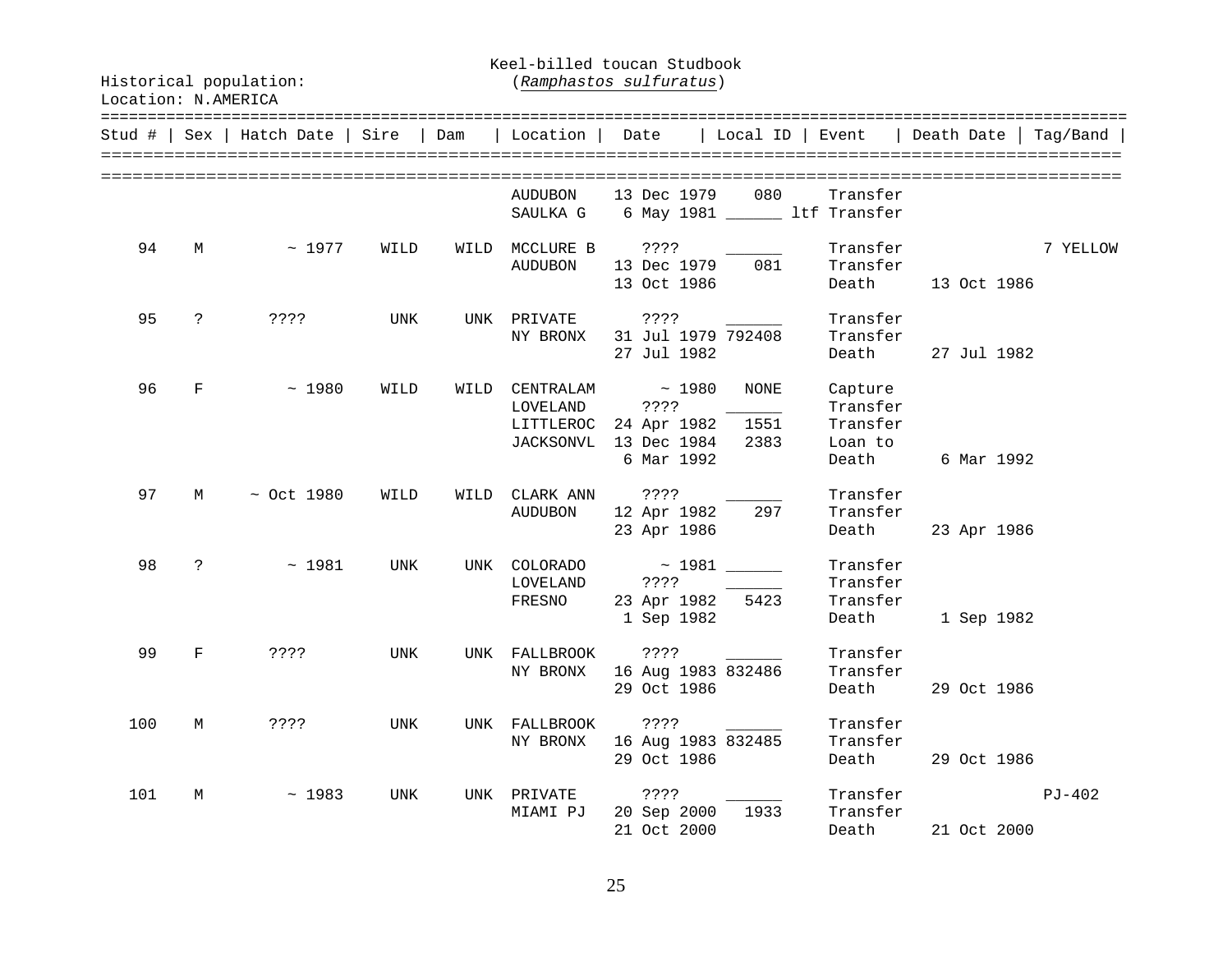Keel-billed toucan Studbook

|     |              | Stud #   Sex   Hatch Date   Sire   Dam |      | Location   Date              |                                                                             | Local ID   Event         |                                                         | Death Date   Tag/Band                      |
|-----|--------------|----------------------------------------|------|------------------------------|-----------------------------------------------------------------------------|--------------------------|---------------------------------------------------------|--------------------------------------------|
| 102 | $M \sim$     | ~1983                                  | UNK  | UNK PRIVATE<br>BISMARCK      | ? ? ? ?<br>6 Jun 1986<br>8 Feb 1987                                         | 141                      | Transfer<br>Transfer                                    | Death 8 Feb 1987                           |
| 103 | M            | ? ? ? ?                                | UNK  | UNK FLANNERY ????            | SAN ANTON 10 Jul 1984 840755<br>1 May 1988                                  |                          | Transfer<br>Transfer                                    | 5339<br>Death 1 May 1988                   |
| 104 | $F =$        | $~\sim~1984$                           | UNK  | AUDUBON                      | UNK BOBS FOWL ????<br>20 Apr 1988 1022<br>$\sim$ Jul 1996                   |                          | Transfer<br>Transfer                                    | 1208<br>Death $\sim$ Jul 1996              |
| 105 | $F =$        | ~1984                                  | WILD | WILD BELLBIRD<br>BARTH R     | ? ? ? ?<br>CINCINNAT 11 Nov 1992 292282<br>15 Nov 1994 ______<br>1 Jul 1997 |                          | Transfer<br>Loan to<br>Death                            | Transfer<br>$00 - 01DA - 80$<br>1 Jul 1997 |
| 106 | F            | ? ? ? ?                                | UNK  | PHOENIX<br>BARTH R           | UNK WARE R ????<br>LOSANGELE 16 Nov 1989 95770                              |                          | Transfer<br>Transfer<br>6 Oct 1993 _______ ltf Transfer |                                            |
| 107 | $\mathbf{F}$ | ????                                   | UNK  | UNK WARE R<br>PHOENIX        | ? ? ? ?<br>19 Sep 1985 4654<br>28 Jul 1993                                  |                          | Transfer<br>Transfer<br>Death                           | 28 Jul 1993                                |
| 108 | $F \sim$     | ~1985                                  | UNK  | EUREKA                       | UNK HURD BILL ????<br>14 Apr 1988 000950<br>2 Jun 1992                      | $\overline{\phantom{a}}$ | Transfer<br>Transfer<br>Death                           | 2 Jun 1992                                 |
| 109 |              | $M \sim 1985$                          | UNK  | UNK HURD BILL ????<br>EUREKA | 14 Apr 1988 000951<br>15 Apr 1988                                           |                          | Transfer<br>Transfer<br>Death                           | 15 Apr 1988                                |
| 110 | M            | 13 May 1985                            | UNK  | WALNUTACR                    | UNK BEHAV STU 13 May 1985 ______<br>? ? ? ?                                 |                          | Hatch<br>Transfer                                       | 80062                                      |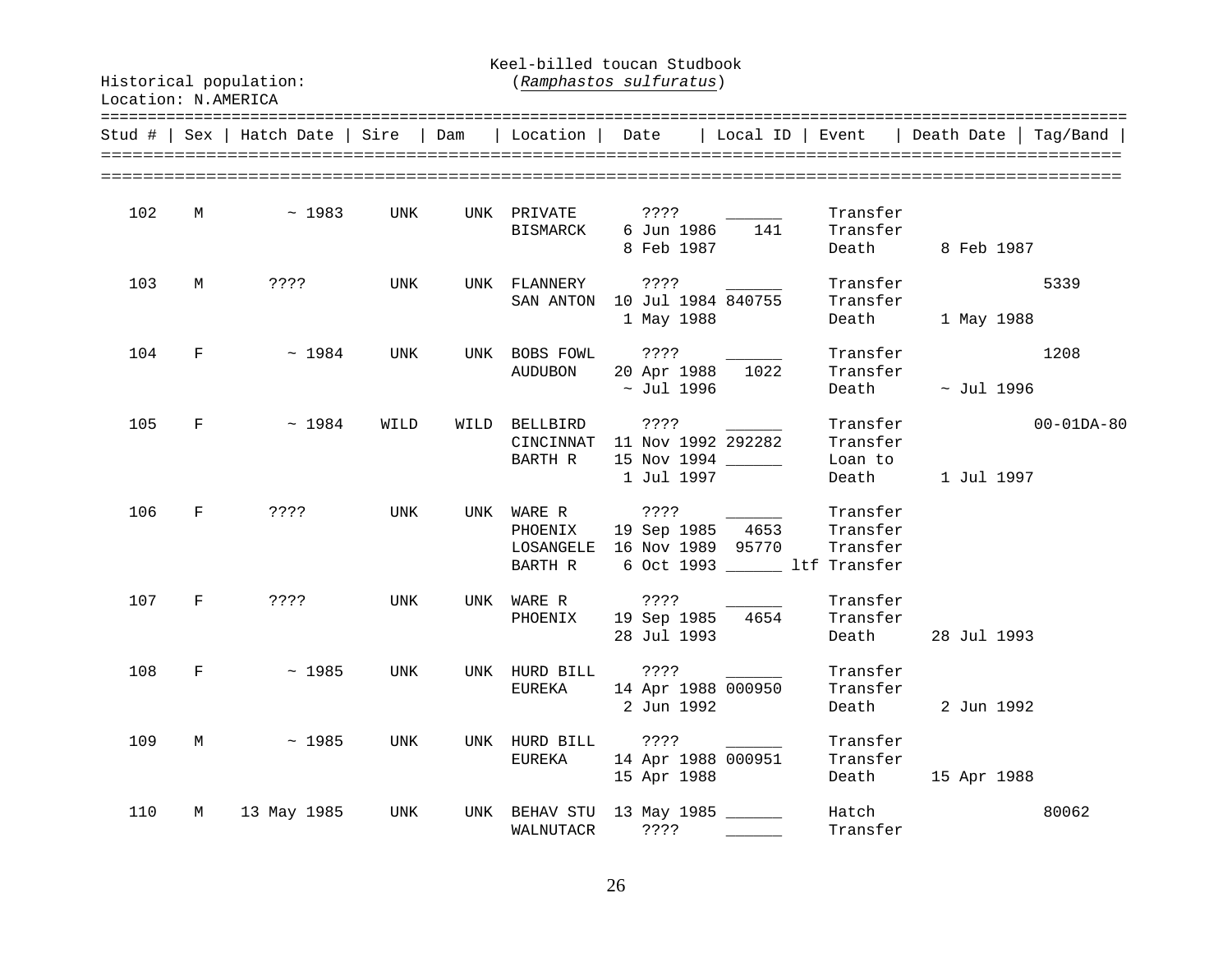Keel-billed toucan Studbook

| Stud # |              | Sex   Hatch Date | Sire | Dam  | Location                                     | Date                                               | Local ID                                                   | Event                                                | =========================<br>Death Date | Tag/Band   |
|--------|--------------|------------------|------|------|----------------------------------------------|----------------------------------------------------|------------------------------------------------------------|------------------------------------------------------|-----------------------------------------|------------|
|        |              |                  |      |      |                                              | 22 May 1989                                        | CHICAGOBR 13 May 1987 870107                               | Transfer<br>Death                                    | 22 May 1989                             |            |
| 111    | М            | ~1985            | UNK  |      | UNK MCMORRIS ????<br>LAKEBUENA               | 21 Jun 1993                                        | 1 Jun 1988 180601                                          | Transfer<br>Transfer<br>Death                        | 21 Jun 1993                             | 3188       |
| 112    | F            | ~1985            | UNK  |      | UNK MCMORRIS                                 | ????<br>23 Jun 1993                                | LAKEBUENA 1 Jun 1988 180602                                | Transfer<br>Transfer<br>Death                        | 23 Jun 1993                             | 3189       |
| 113    | М            | ~1985            | WILD | WILD | MCMORRIS<br>SKRABLE<br>AUDUBON<br>GULF BREZ  | ? ? ? ?<br>17 Nov 1987<br>2 Apr 1992<br>2 Apr 1994 | 26 Oct 1987 352923<br>980<br>1506                          | Transfer<br>Transfer<br>Loan to<br>Loan to<br>Death  | 2 Apr 1994                              |            |
| 114    | М            | ~1985            | UNK  |      | UNK MEANS M<br>PHOENIX                       | ? ? ? ?<br>7 Oct 1992<br>16 Oct 1992               | 6480                                                       | Transfer<br>Transfer<br>Death                        | 16 Oct 1992                             |            |
| 115    | $\mathbf{F}$ | ????             | WILD |      | WILD VAZQUEZ G ????                          | 21 Mar 1994                                        | GUADALJR 3 May 1987 A00317                                 | Transfer<br>Transfer<br>Death                        | 21 Mar 1994                             | GZOO D 021 |
| 117    | F            | ~1986            | UNK  |      | UNK FALLBROOK<br><b>JACKSONVL</b>            | ? ? ? ?<br>24 Jun 1987<br>28 Jul 1987              | 2837                                                       | Transfer<br>Transfer<br>Death                        | 28 Jul 1987                             |            |
| 118    | M            | ~1986            | WILD | WILD | CENTRALAM 12 Jul 1986<br>WALNUTACR<br>EUREKA | ? ? ? ?<br>21 Feb 1995                             | NONE<br>CHICAGOBR 13 May 1987 870108<br>12 May 1988 000952 | Capture<br>Transfer<br>Transfer<br>Transfer<br>Death | 21 Feb 1995                             | 80061      |
| 119    | ?            | ~1987            | UNK  | UNK  | PRIVATE<br>SAN FRAN                          | ? ? ? ?                                            | 21 Apr 1991 291904                                         | Transfer<br>Transfer                                 |                                         |            |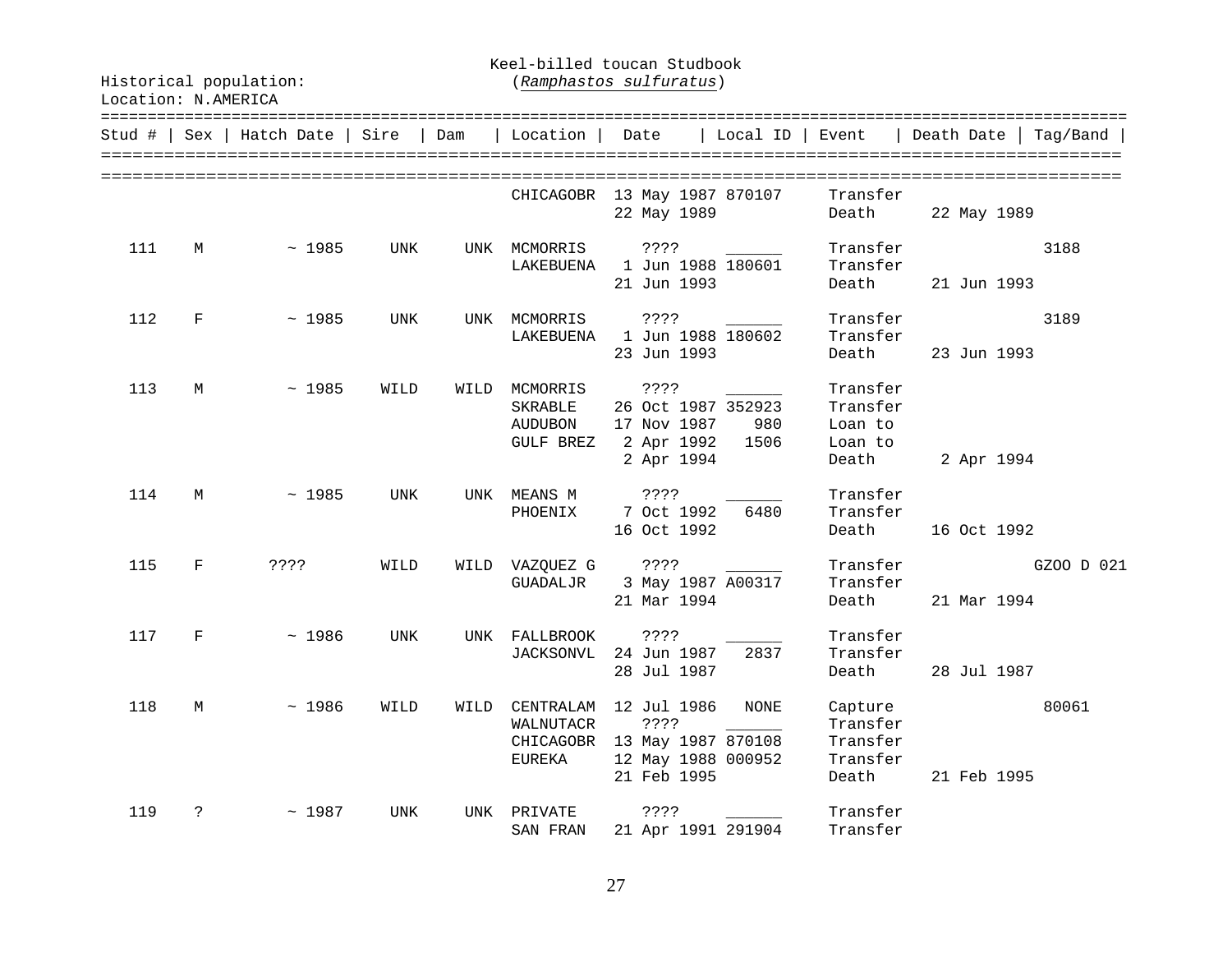Keel-billed toucan Studbook

|     |           | Stud #   Sex   Hatch Date   Sire   Dam |     | Location   Date                                                                             |                       |                                                                        | Local ID   Event   Death Date   Tag/Band                          |            |     |
|-----|-----------|----------------------------------------|-----|---------------------------------------------------------------------------------------------|-----------------------|------------------------------------------------------------------------|-------------------------------------------------------------------|------------|-----|
|     |           |                                        |     |                                                                                             | 9 Oct 1993            |                                                                        | Death                                                             | 9 Oct 1993 |     |
| 120 | $M_{\rm}$ | $\sim$ 1987                            | UNK | UNK BLUE RIB ~ 1987 _______<br>MONROE                                                       |                       | 6 Aug 1988 151179<br>11 Oct 1988                                       | Hatch<br>Transfer<br>Death 11 Oct 1988                            |            |     |
| 121 | М         | $\sim 1987$                            | UNK | UNK BLUE RIB ~ 1987 _______<br>MONROE                                                       |                       | 6 Aug 1988 152178<br>11 Dec 1988                                       | Hatch<br>Transfer<br>Death 11 Dec 1988                            |            |     |
| 122 | F         | ? ? ? ?                                | UNK | UNK D. PEREA<br>PHOENIX<br>HOFFMAN                                                          | ? ? ? ?<br>6 Oct 1990 | 29 Feb 1988 5253<br>10 Oct 1989 _____                                  | Transfer<br>Transfer<br>Loan to<br>Death                          | 6 Oct 1990 |     |
| 123 | M         | ? ? ? ?                                | UNK | UNK PRIVATE ????<br>NY BRONX 20 Feb 1988 882026<br>BRONX CZ<br>FORTWORTH 11 Jun 1992 920641 |                       | 882026 مد⊥ ہے۔<br>6 May 1988 882026<br>11 Jun 1000 متاب<br>14 Jan 1999 | Transfer<br>Transfer<br>Transfer<br>Transfer<br>Death 14 Jan 1999 |            |     |
| 124 | M         | $\sim 1987$                            | UNK | UNK PRIVATE ????<br>JACKSONVL 23 Mar 1988 2917                                              | 3 May 1988            |                                                                        | Transfer<br>Transfer<br>Death                                     | 3 May 1988 |     |
| 125 |           | $F \sim 1987$                          | UNK | UNK PRIVATE ????<br>JACKSONVL 23 Mar 1988 2918                                              |                       | 3 Dec 1991                                                             | Transfer<br>Transfer<br>Death                                     | 3 Dec 1991 | 422 |
| 126 |           | M ~ Aug 1987                           | UNK | UNK PRIVATE ???? 2000<br>CALDWELL                                                           | 9 Dec 1990            | 5 Dec 1990 001903                                                      | Transfer<br>Transfer<br>Death                                     | 9 Dec 1990 |     |
| 127 |           | F ~ Aug 1987                           | UNK | UNK PRIVATE ????<br>CALDWELL                                                                | 10 Mar 1991           | 5 Dec 1990 001904                                                      | Transfer<br>Transfer<br>Death 10 Mar 1991                         |            |     |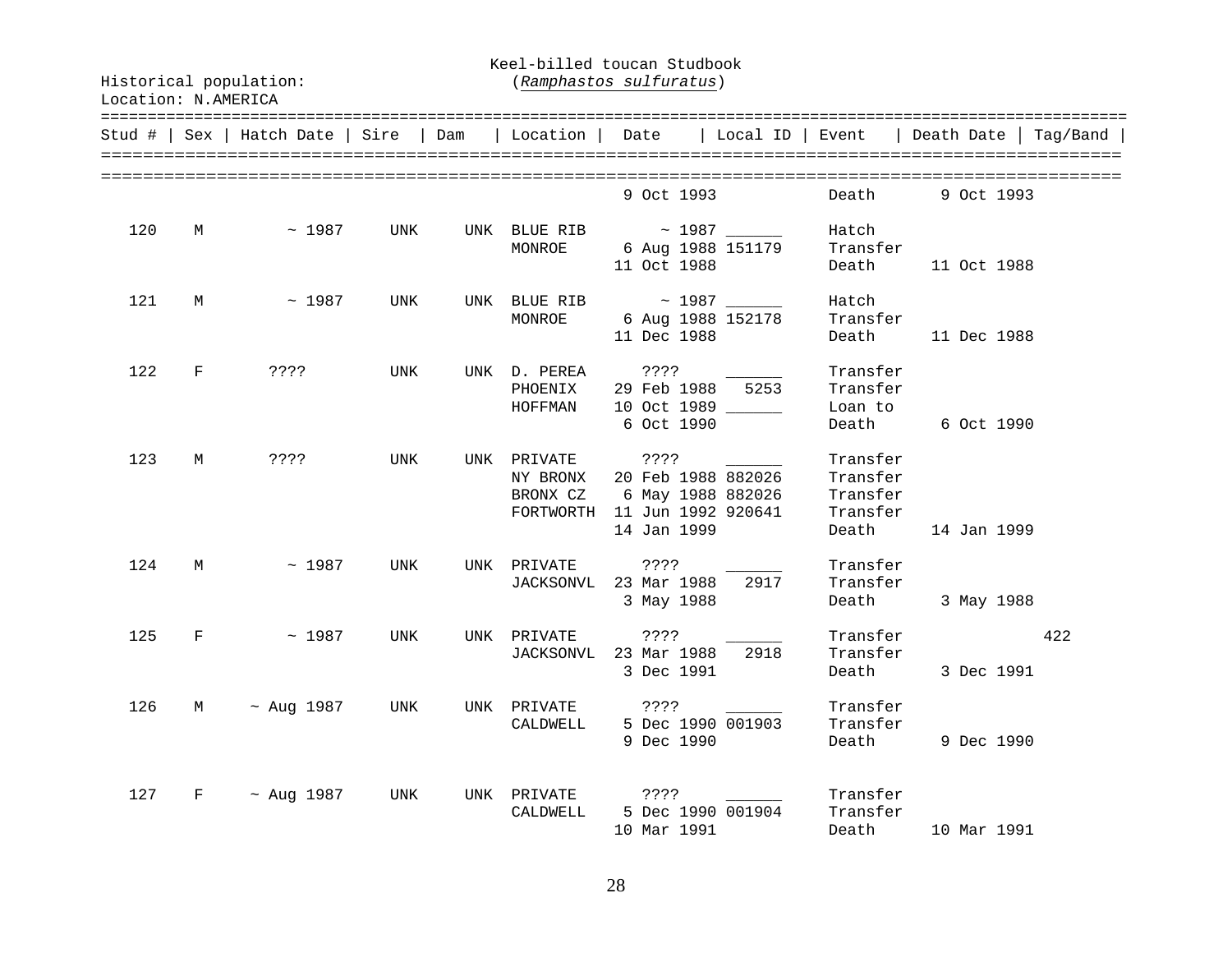Keel-billed toucan Studbook

| Stud #   Sex |            | Hatch Date   Sire |            | Dam  | Location                                   | Date                                                 | Local ID   Event    |                                          | Death Date  | Tag/Band |
|--------------|------------|-------------------|------------|------|--------------------------------------------|------------------------------------------------------|---------------------|------------------------------------------|-------------|----------|
| 128          | М          | ????              | UNK        |      | UNK MCMORRIS<br>AUDUBON                    | ????<br>8 Dec 1988<br>23 Sep 1991                    | 1124                | Transfer<br>Transfer<br>Death            | 23 Sep 1991 | APZ 1226 |
| 129          | F          | ? ? ? ?           | UNK        |      | UNK PRIVATE<br>BROWNSVIL                   | ????<br>29 Jan 1989<br>30 Oct 1993                   | 3922                | Transfer<br>Transfer<br>Death            | 30 Oct 1993 |          |
| 130          | М          | $\sim$ Jan 1988   | UNK        | UNK  | BELLBIRD<br><b>JACKSONVL</b>               | ? ? ? ?<br>11 Jul 1989 689086<br>12 Jun 1991         |                     | Transfer<br>Transfer<br>Death            | 12 Jun 1991 | 494      |
| 131          | М          | ? ? ? ?           | UNK        |      | UNK PRIVATE<br>BROWNSVIL                   | ? ? ? ?<br>26 Apr 1989<br>3 May 1989                 | 4030                | Transfer<br>Transfer<br>Death            | 3 May 1989  |          |
| 132          | $_{\rm F}$ | ~1988             | <b>UNK</b> |      | UNK SALATINO<br><b>DALLAS</b>              | ? ? ? ?<br>3 Apr 1992 927580<br>16 May 1992          |                     | Transfer<br>Transfer<br>Death            | 16 May 1992 |          |
| 133          | M          | ~1988             | WILD       | WILD | KOHNEN H<br>GRANBY                         | ? ? ? ?<br>27 Sep 1993 580088<br>23 Jan 1994         |                     | Transfer<br>Transfer<br>Death            | 23 Jan 1994 |          |
| 134          | M          | ????              | UNK        |      | UNK FRIEDMAN<br>PHOENIX                    | ? ? ? ?<br>29 Oct 1989<br>19 Nov 1991                | 5764                | Transfer<br>Transfer<br>Death            | 19 Nov 1991 |          |
| 135          | М          | $\sim$ Oct 1988   | WILD       | WILD | S.AMERICA<br>PRIVATE<br>LOSANGELE          | ~1988<br>? ? ? ?<br>30 Apr 1989 003344<br>4 Feb 1990 | <b>NONE</b>         | Capture<br>Transfer<br>Transfer<br>Death | 4 Feb 1990  |          |
| 136          | М          | ????              | UNK        | UNK  | CALIFORNI<br>TODD QUIN<br><b>GULF BREZ</b> | ????<br>? ? ? ?<br>6 Nov 1989                        | <b>NONE</b><br>1063 | Hatch<br>Transfer<br>Loan to             |             |          |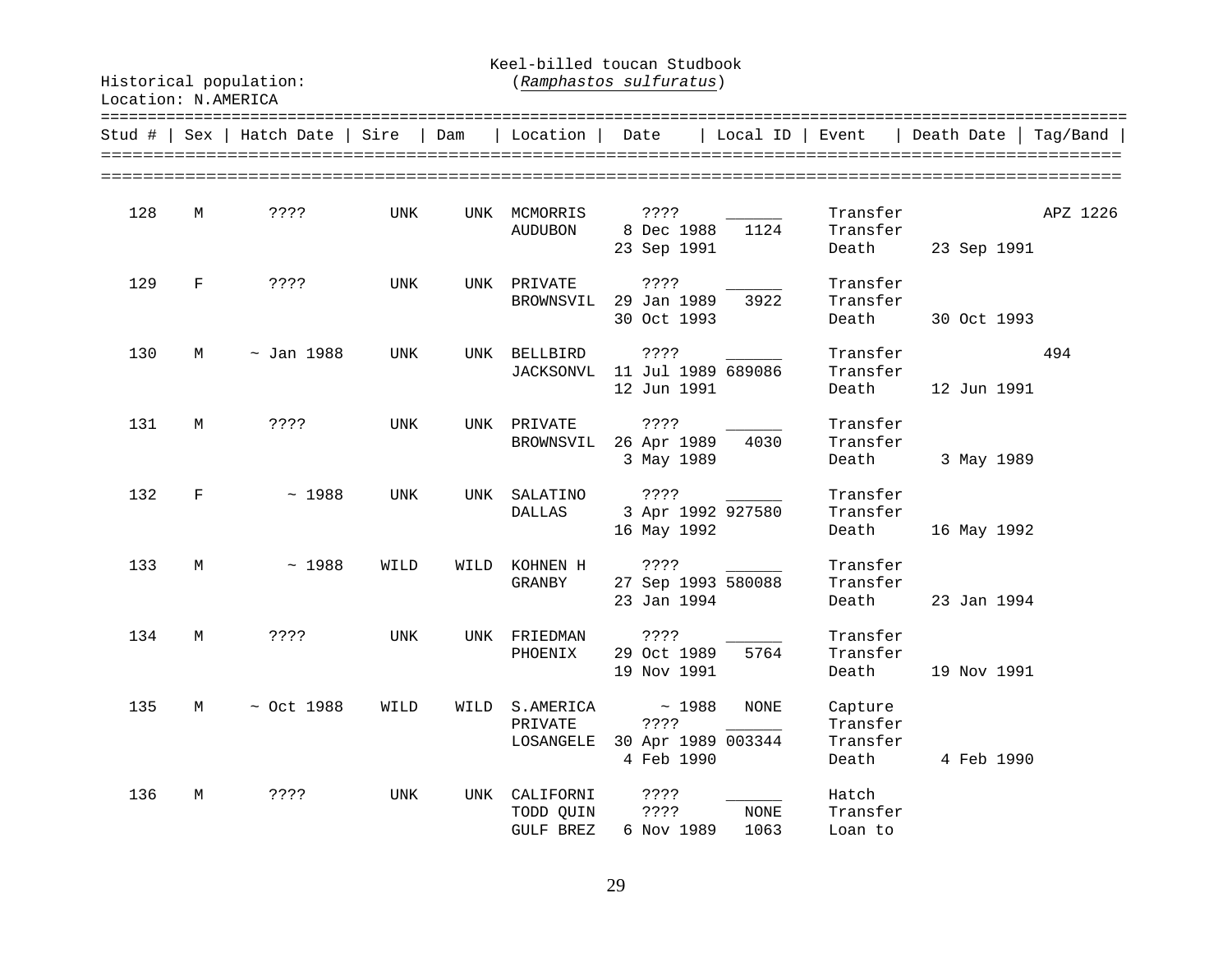#### Keel-billed toucan Studbook

|     |              | Stud #   Sex   Hatch Date   Sire   Dam |      |      | Location   Date                 |                                                                                      | Local ID   Event |                                                      | Death Date              | Taq/Band         |
|-----|--------------|----------------------------------------|------|------|---------------------------------|--------------------------------------------------------------------------------------|------------------|------------------------------------------------------|-------------------------|------------------|
|     |              |                                        |      |      |                                 | 12 Nov 1989                                                                          |                  | Death                                                | 12 Nov 1989             |                  |
|     | 137 F        | ? ? ? ?                                | UNK  | UNK  | CHANL ISL ????<br>SAM NORD ???? | GULF BREZ 6 Nov 1989 1064<br>25 Jan 1993                                             |                  | Hatch<br>Transfer<br>Loan to<br>Death                | 25 Jan 1993             |                  |
| 138 | М            | $\sim$ Jan 1989                        | UNK  |      | UNK PRIVATE                     | ? ? ? ?<br>SANDIEGOZ 16 Jul 1990 390789<br>30 Aug 1990                               |                  | Transfer<br>Transfer                                 | Death 30 Aug 1990       | SDZG411          |
| 139 | $\mathbf{F}$ | ????                                   | UNK  |      | UNK PRIVATE                     | ? ? ? ?<br>BROWNSVIL 1 Feb 1990<br>24 Nov 1990                                       | 4384             | Transfer<br>Transfer<br>Death                        | 24 Nov 1990             |                  |
| 140 | M            | ? ? ? ?                                | UNK  |      |                                 | UNK PRIVATE ????<br>BROWNSVIL 9 Apr 1990 4434<br>24 Nov 1990                         |                  | Transfer<br>Transfer<br>Death                        | 24 Nov 1990             |                  |
| 141 | M            | $\sim$ 1989                            | UNK  |      | UNK PRIVATE                     | ? ? ? ?<br>LAKEBUENA 19 Aug 1993 230805<br>16 May 1998                               |                  | Transfer<br>Transfer<br>Death                        | 16 May 1998             | DI 3172          |
| 142 | M            | $\sim 1989$                            | UNK  |      | UNK BELLBIRD<br>BARTH R         | CINCINNAT 11 Nov 1992 292281<br>15 Nov 1994 ______<br>13 Apr 1996                    |                  | Transfer<br>Loan to<br>Death                         | Transfer<br>13 Apr 1996 | $00 - 01DA - 83$ |
| 143 | М            | ~1990                                  | WILD | WILD | BRUSSARD<br>HOGLE<br>KNOXVILLE  | TAUTPHAUS 16 Mar 1992 92A011<br>30 Oct 1996 960190<br>6 May 1997 660<br>9 Oct 1997   |                  | Transfer<br>Transfer<br>Loan to<br>Transfer<br>Death | 9 Oct 1997              | TPZ #46          |
| 144 | F            | ~1990                                  | UNK  | UNK  | BRUSSARD                        | CALIFORNI $\sim$ 1990 $\_\_\_\_\_\_\_\_\_\_$<br>????<br>TAUTPHAUS 16 Mar 1992 92A012 |                  | Hatch<br>Transfer<br>Transfer                        |                         | METAL #45        |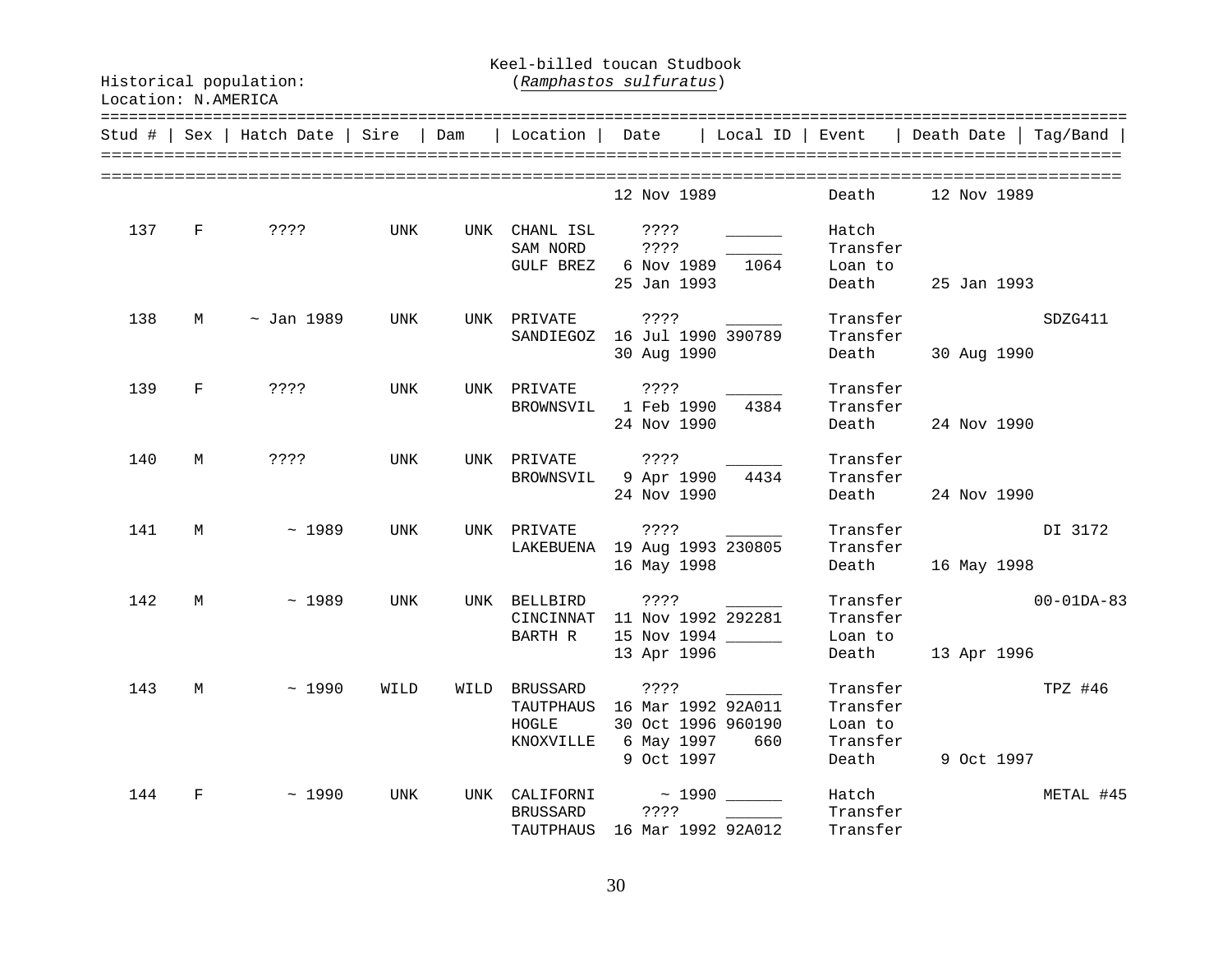Keel-billed toucan Studbook

| Stud # |            | $Sex  $ Hatch Date $ $ Sire |            | Dam | Location                                                    | Date                      | Local ID                                | Event                                     | Death Date  | Taq/Band |
|--------|------------|-----------------------------|------------|-----|-------------------------------------------------------------|---------------------------|-----------------------------------------|-------------------------------------------|-------------|----------|
|        |            |                             |            |     |                                                             | 7 Jul 1996                |                                         | Death                                     | 7 Jul 1996  |          |
| 145    | M          | $~\sim$ May 1990            | UNK        |     | UNK FALLBROOK<br>MINNESOTA 7 Feb 1992 7231                  | 12 Feb 1992               |                                         | Hatch<br>Transfer<br>Death                | 12 Feb 1992 |          |
| 146    | F          | ? ? ? ?                     | UNK        |     | UNK FALLBROOK<br>DALLAS                                     | ? ? ? ?<br>7 Sep 1991     | 22 May 1991 917140                      | Transfer<br>Transfer<br>Death             | 7 Sep 1991  |          |
| 147    | М          | 3333                        | UNK        |     | UNK FALLBROOK<br>DALLAS<br>YULEE                            | ????<br>27 Mar 1993       | 22 May 1991 917139<br>23 Sep 1992 92525 | Transfer<br>Transfer<br>Transfer<br>Death | 27 Mar 1993 |          |
| 148    | $F \sim 1$ | ~ May 1990                  | UNK        |     | UNK FALLBROOK ~ May 1990 _______<br>MINNESOTA               | 7 Feb 1992<br>11 Feb 1992 | 7232                                    | Hatch<br>Transfer<br>Death                | 11 Feb 1992 |          |
| 149    | $F \sim 1$ | $~\sim$ May 1990            | UNK        |     | UNK PRIVATE<br>LAKEBUENA 25 May 1995 250524                 | ? ? ? ?<br>12 May 1998    |                                         | Transfer<br>Transfer<br>Death             | 12 May 1998 | DI 2833  |
| 150    | $\ddot{ }$ | ~1990                       | <b>UNK</b> |     | UNK PRIVATE<br>KNOXVILLE 26 Oct 1993                        | ????<br>5 Nov 1993        | 436                                     | Transfer<br>Transfer<br>Death             | 5 Nov 1993  |          |
| 151    | F          | $??\; ?$                    | WILD       |     | WILD BIRDHAVEN<br>FORTWORTH 14 May 1992 920531<br>SEAWLD TX | ? ? ? ?<br>2 Apr 1998     | 9 Dec 1997 KBT503                       | Transfer<br>Transfer<br>Transfer<br>Death | 2 Apr 1998  | SWT 2378 |
| 152    | F          | ~1991                       | UNK        | UNK | WAO<br>SEAWLD TX 11 Jun 1992 KBT500                         | ????<br>24 May 1994       |                                         | Transfer<br>Transfer<br>Death             | 24 May 1994 | SWT 1400 |
| 153    | ?          | ????                        | UNK        |     | UNK PRIVATE                                                 | ????                      |                                         | Transfer                                  |             |          |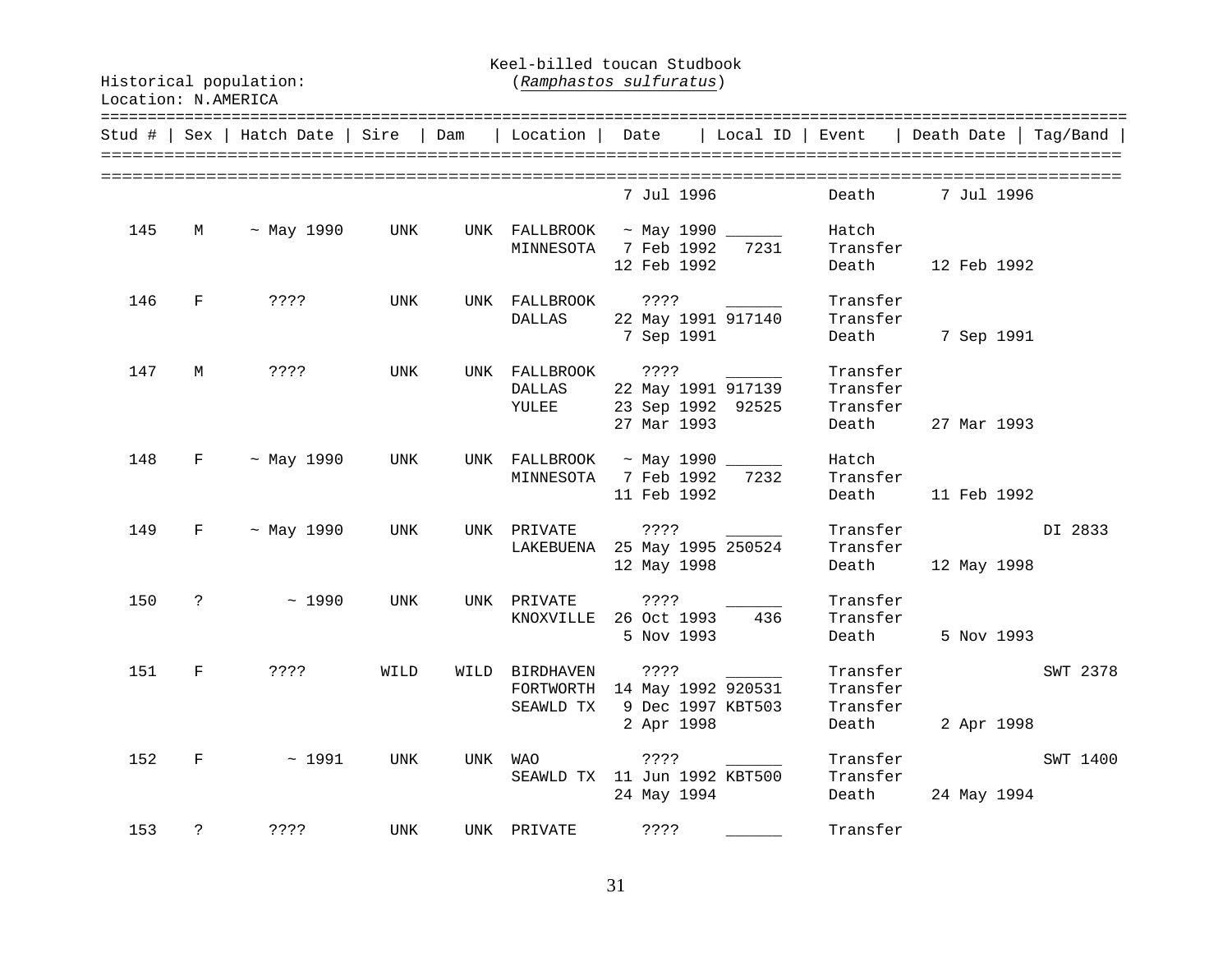Keel-billed toucan Studbook

|     |                               | Stud #   Sex   Hatch Date   Sire   Dam   Location   Date |     |                              |                                                                                                         |                                           |                               | Local ID   Event   Death Date   Tag/Band |
|-----|-------------------------------|----------------------------------------------------------|-----|------------------------------|---------------------------------------------------------------------------------------------------------|-------------------------------------------|-------------------------------|------------------------------------------|
|     |                               |                                                          |     |                              | SANTA ANA 21 Jan 1992 B92007 Transfer<br>25 Jan 1992                                                    |                                           |                               | Death 25 Jan 1992                        |
|     |                               | 154 ? 14 Mar 1991 UNK                                    |     |                              | UNK PRIVATE ????<br>BROWNSVIL 14 Mar 1996 6071<br>18 Sep 1997                                           |                                           | Transfer<br>Transfer          | Death 18 Sep 1997                        |
|     |                               | 155 F 1 Apr 1991 UNK                                     |     |                              | UNK SANDIEGOZ 1 Apr 1991 _______<br>SCHMITT G ???? ________<br>PITTS CA 19 Oct 1992 4005<br>22 Oct 1992 |                                           | Hatch<br>Transfer<br>Transfer | Death 22 Oct 1992                        |
| 156 |                               | M 1 Apr 1991 UNK                                         |     |                              | UNK SANDIEGOZ 1 Apr 1991 ______<br>SCHMITT G ???? 2000<br>PITTS CA 19 Oct 1992 4004                     | 23 Oct 1992                               | Hatch<br>Transfer<br>Transfer | Death 23 Oct 1992                        |
|     |                               | 157 M ????                                               | UNK |                              | SAN ANTON 8 Aug 1992 920815                                                                             | 12 Oct 1992                               | Transfer<br>Transfer          | Death 12 Oct 1992                        |
| 158 |                               | F ~ Sep 1991 UNK                                         |     |                              | UNK SALATINO ????<br>LODI 10 Mar 2000 MGZ303 Loan to<br>6 Jan 2002                                      |                                           | Transfer<br>Transfer          | 18<br>Death 6 Jan 2002                   |
| 159 | $\mathbf{F}$ and $\mathbf{F}$ | ? ? ? ?                                                  | UNK |                              | UNK BOBMORRIS ????<br>BOBMORRIS ????<br>YULEE 4 Sep 1992 92516<br>27 Mar 1993                           |                                           | Transfer<br>Transfer          | Death 27 Mar 1993                        |
|     |                               | $160$ F ~ 1991                                           | UNK |                              | UNK FALLBROOK ~ 1991 _______<br>OKLAHOMA 14 Sep 1994 657814<br>15 Aug 2003                              |                                           | Hatch<br>Transfer<br>Death    | 15 Aug 2003                              |
| 161 | M                             | $~\sim$ Dec 1991                                         | UNK | UNK PRIVATE ????<br>OKLAHOMA | PRIVATE ????<br>SAN ANTON 1 Jun 1993 930600 Transfer                                                    | 23 Sep 1994 658815 Loan to<br>18 Feb 1996 |                               | Death 18 Feb 1996                        |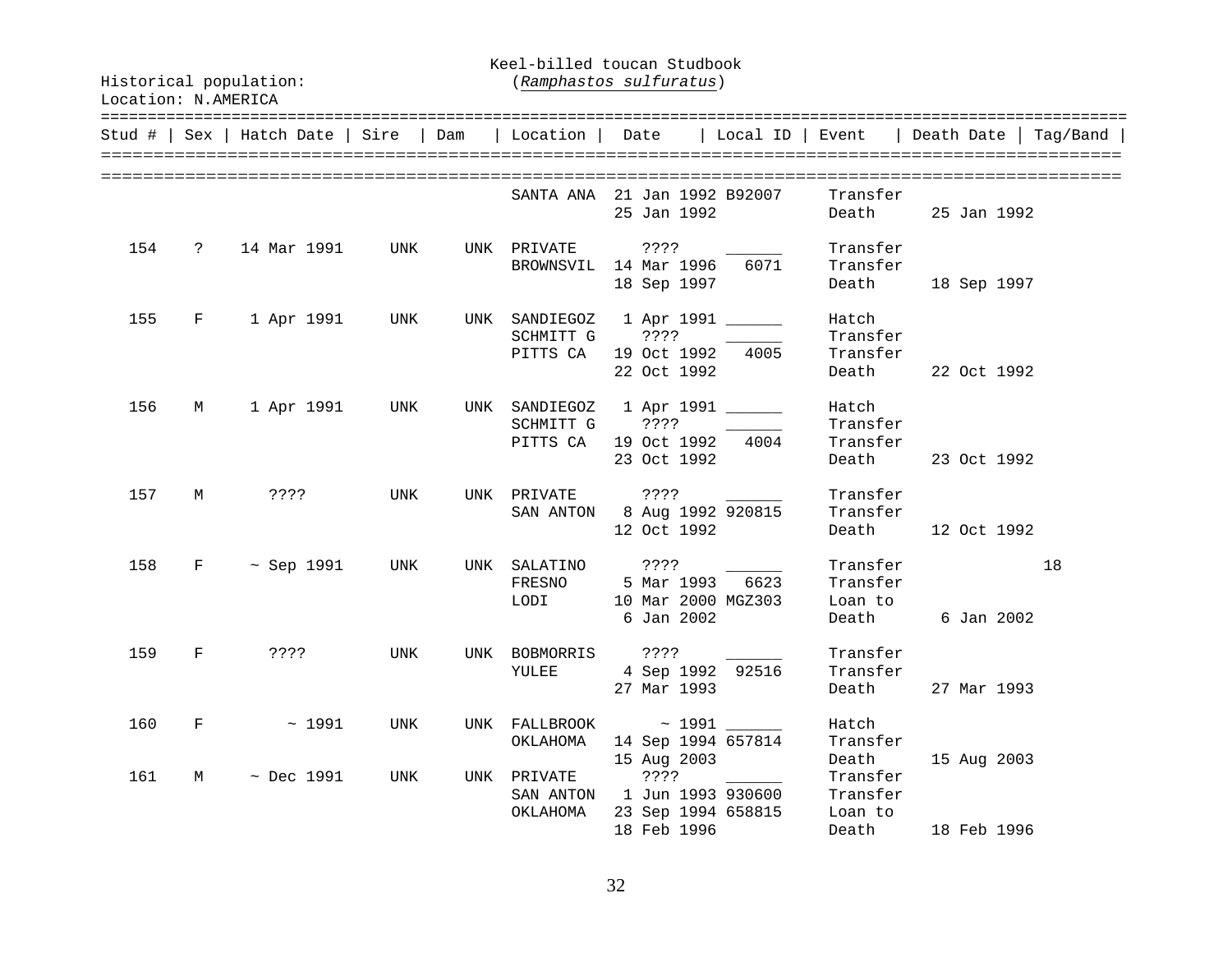Keel-billed toucan Studbook

| Location: N.AMERICA |  |
|---------------------|--|
|---------------------|--|

| Stud # | Sex            | Hatch Date       | Sire | Dam  | Location                                  | Date                                               | Local ID    | Event                                    | Death Date  | Tag/Band   |
|--------|----------------|------------------|------|------|-------------------------------------------|----------------------------------------------------|-------------|------------------------------------------|-------------|------------|
| 162    | $\mathbf F$    | ~1992            | WILD | WILD | CENTRALAM<br><b>BIRDHAVEN</b><br>OKLAHOMA | ~1992<br>????<br>16 Feb 1994 638712<br>12 Jul 1994 | NONE        | Capture<br>Transfer<br>Transfer<br>Death | 12 Jul 1994 | TM 1053    |
| 163    | F              | ~1992            | WILD | WILD | CENTRALAM<br><b>BIRDHAVEN</b><br>OKLAHOMA | ~1992<br>????<br>16 Feb 1994 638813<br>31 Jan 2002 | <b>NONE</b> | Capture<br>Transfer<br>Transfer<br>Death | 31 Jan 2002 | TM 1050    |
| 164    | М              | ~1992            | WILD | WILD | CENTRALAM<br><b>BIRDHAVEN</b><br>OKLAHOMA | ~1992<br>????<br>16 Feb 1994 638611<br>27 May 2002 | NONE        | Capture<br>Transfer<br>Transfer<br>Death | 27 May 2002 | SC 1142    |
| 165    | $\ddot{ }$     | ~1992            | WILD | WILD | CENTRALAM<br><b>BIRDHAVEN</b><br>OKLAHOMA | ~1992<br>????<br>20 Mar 1997 710116<br>20 Sep 1997 | NONE        | Capture<br>Transfer<br>Transfer<br>Death | 20 Sep 1997 | WHITE TAPE |
| 166    | $\ddot{\cdot}$ | ~1992            | WILD | WILD | CENTRALAM<br><b>BIRDHAVEN</b><br>OKLAHOMA | ~1992<br>????<br>20 Mar 1997 710217<br>26 Sep 1997 | <b>NONE</b> | Capture<br>Transfer<br>Transfer<br>Death | 26 Sep 1997 |            |
| 167    | М              | ????             | UNK  | UNK  | USFWS<br>BROWNSVIL                        | ????<br>17 Mar 1993<br>7 Jun 1994                  | 5406        | Transfer<br>Transfer<br>Death            | 7 Jun 1994  | ME USDA XB |
| 168    | F              | ~ Mar 1992       | UNK  |      | UNK PRIVATE<br>W PALM BE                  | ????<br>3 Sep 1993 970058<br>12 Dec 1997           |             | Transfer<br>Transfer<br>Death            | 12 Dec 1997 |            |
| 169    | М              | $~\sim$ Mar 1992 | UNK  | UNK  | PRIVATE<br>W PALM BE                      | ? ? ? ?<br>3 Sep 1993 970059                       |             | Transfer<br>Transfer                     |             |            |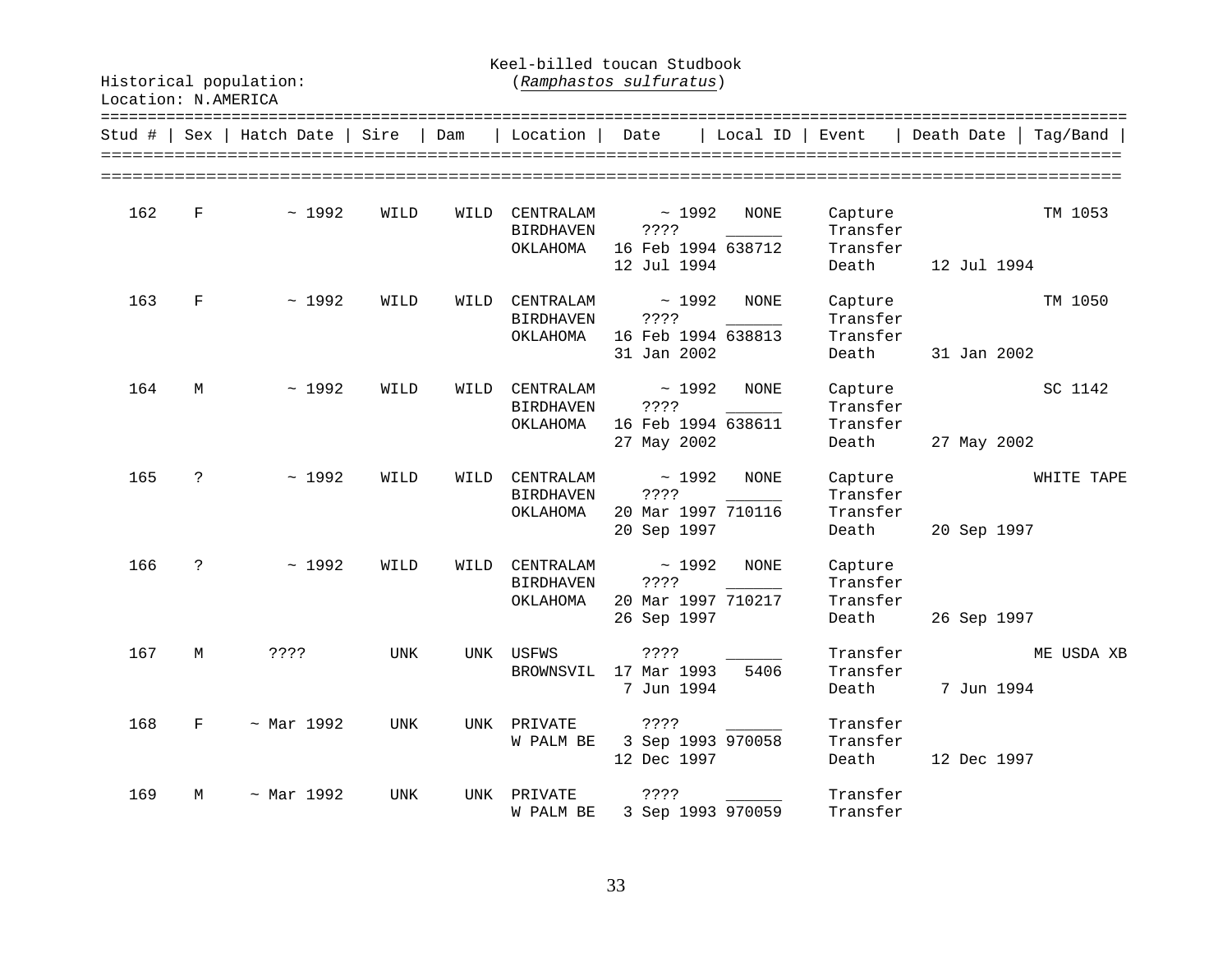Keel-billed toucan Studbook

|     |             | Stud #   Sex   Hatch Date   Sire   Dam   Location   Date |     |     |                                   |                                                                         |                                        |                                        | Local ID   Event   Death Date | Tag/Band    |
|-----|-------------|----------------------------------------------------------|-----|-----|-----------------------------------|-------------------------------------------------------------------------|----------------------------------------|----------------------------------------|-------------------------------|-------------|
| 170 | М           | 10 Apr 1992                                              | UNK | UNK | SANDIEGOZ<br>PRIVATE<br>BRIDGEPRT | 10 Apr 1992<br>????<br>21 Jun 1992 10415<br>15 Jan 1999                 |                                        | Hatch<br>Transfer<br>Transfer<br>Death | 15 Jan 1999                   |             |
| 171 | $F \sim$    | 10 Apr 1992 UNK                                          |     |     | PRIVATE                           | UNK SANDIEGOZ 10 Apr 1992<br>BRIDGEPRT 21 Jun 1992 10416<br>22 Apr 1996 |                                        | Hatch<br>Transfer<br>Transfer<br>Death | 22 Apr 1996                   |             |
| 172 | $M$ and $M$ | ~1992                                                    | UNK |     | UNK DEAN                          | ? ? ? ?<br>SAN ANTON 17 Apr 1995 950430<br>2 Jul 1995                   |                                        | Transfer<br>Transfer<br>Death          | 2 Jul 1995                    |             |
| 173 |             | ? 26 May 1992                                            | UNK |     | UNK TRIPLE S                      | ? ? ? ?<br>MINNESOTA 16 Jul 1992 7502<br>18 Jul 1992                    |                                        | Transfer<br>Transfer<br>Death          | 18 Jul 1992                   | $D&S-92-21$ |
| 174 | $F \sim$    | 26 May 1992                                              | UNK |     | UNK TRIPLE S ????<br>MINNESOTA    | 7 Jul 1992<br>2 Jan 1999                                                | 7481                                   | Transfer<br>Transfer<br>Death          | 2 Jan 1999                    |             |
| 175 |             | F 26 May 1992                                            | UNK |     | UNK TRIPLE S ????                 | MINNESOTA 16 Jul 1992<br>19 May 1997                                    | 7500                                   | Transfer<br>Death                      | Transfer<br>19 May 1997       | D&S-92-1    |
| 176 | $F \sim$    | 26 May 1992                                              | UNK |     | UNK TRIPLE S                      | ? ? ? ?<br>MINNESOTA 16 Jul 1992<br>8 Feb 1996                          | 7501                                   | Transfer<br>Transfer                   | Death 8 Feb 1996              | $D&S-02-25$ |
| 177 |             | $F \sim$ Jul 1992                                        | UNK |     | EUREKA                            | UNK FALLBROOK ~ Jul 1992 ______<br>16 Oct 1992 000953<br>20 Oct 1992    |                                        | Hatch<br>Transfer<br>Death             | 20 Oct 1992                   |             |
| 178 | F           | 1 Nov 1992                                               | UNK |     | UNK GRAHAM<br>EUREKA              | 8 Jan 1993                                                              | 1 Nov 1992 ______<br>2 Jan 1993 000955 | Hatch<br>Transfer                      | Death 8 Jan 1993              |             |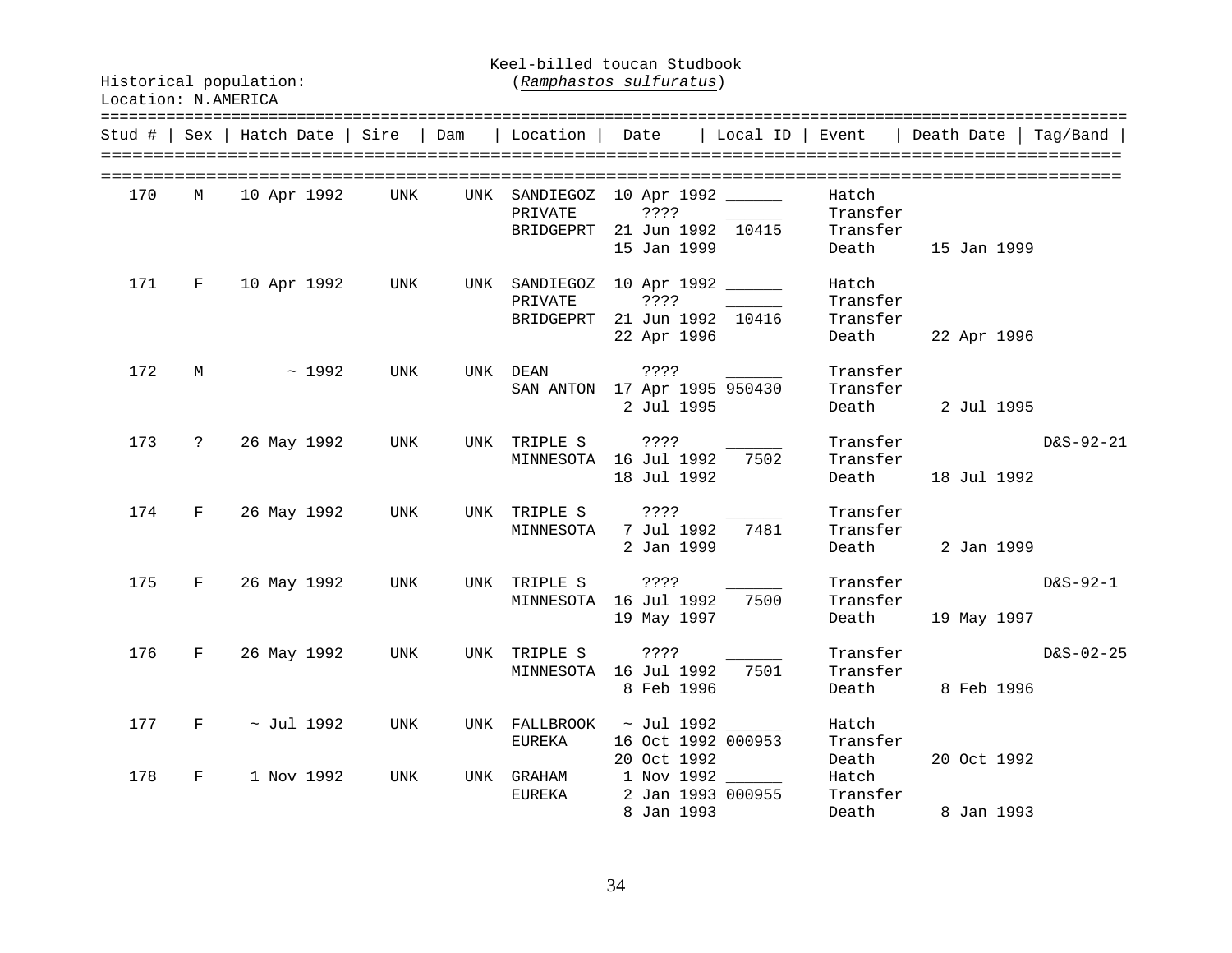Keel-billed toucan Studbook

| Stud # | Sex           | Hatch Date        | Sire | Dam | ============<br>Location | Date                                                                                | Local ID | Event                            | =======================<br>Death Date | Taq/Band   |
|--------|---------------|-------------------|------|-----|--------------------------|-------------------------------------------------------------------------------------|----------|----------------------------------|---------------------------------------|------------|
| 179    | M             | $??\,?\,?$        | UNK  | UNK | SHARPE M<br>PHOENIX      | ? ? ? ?<br>18 Nov 1993<br>21 Nov 1993                                               | 6879     | Transfer<br>Transfer<br>Death    | 21 Nov 1993                           | D & S 13 S |
| 180    | $\mathbf{F}$  | ? ? ? ?           | UNK  |     | UNK SHARPE M<br>PHOENIX  | ????<br>18 Nov 1993<br>22 Nov 1993                                                  | 6880     | Transfer<br>Transfer<br>Death    | 22 Nov 1993                           | D & S 2 SI |
| 181    | $-$ F $-$     | ? ? ? ?           | UNK  |     | UNK SHARPE M<br>HONOLULU | ????<br>18 Nov 1993 930312<br>3 Sep 1994                                            |          | Transfer<br>Transfer<br>Death    | 3 Sep 1994                            | BLACK SC11 |
| 182    | F             | ? ? ? ?           | UNK  |     | BRIDGEPRT                | UNK PRIVATE ????<br>HONOLULU 18 Nov 1993 930311<br>3 Oct 1997 101140<br>28 Aug 1999 |          | Transfer<br>Transfer<br>Death    | Transfer<br>28 Aug 1999               | BLUE (R)   |
| 183    | M             | 4 Mar 1993        | 116  | 115 | GUADALJR<br>FRESNO       | 4 Mar 1993 A00336<br>6 Jun 1995 950092<br>14 Aug 1995                               |          | Hatch<br>Transfer<br>Death       | 14 Aug 1995                           | GZOO C 036 |
| 184    |               | $F \sim$ Apr 1993 | UNK  |     | EUREKA                   | UNK GRAHAM ~ Apr 1993<br>5 Apr 1993 000956<br>15 May 1996                           |          | Hatch<br>Transfer<br>Death       | 15 May 1996                           |            |
| 185    |               | $F \sim$ Apr 1993 | UNK  |     | UNK PRIVATE<br>ATLANTA   | ????<br>KNOXVILLE 13 Jan 1994<br>11 Feb 2002 A20000                                 | 454      | Transfer<br>Transfer<br>Transfer |                                       | AS0090     |
| 186    | $\ddot{?}$    | 10 Jun 1993       | 111  |     |                          | 112 LAKEBUENA 10 Jun 1993 230632<br>10 Jun 1993                                     |          | Hatch<br>Death                   | 10 Jun 1993                           |            |
| 187    | $\mathcal{E}$ | 11 Jun 1993       | 111  |     |                          | 112 LAKEBUENA 11 Jun 1993 230634<br>14 Jun 1993                                     |          | Hatch<br>Death                   | 14 Jun 1993                           |            |
| 188    | F             | ~1993             | WILD |     | WILD S.AMERICA           | $\sim 1993$                                                                         | NONE     |                                  | Capture                               | PBAH A 009 |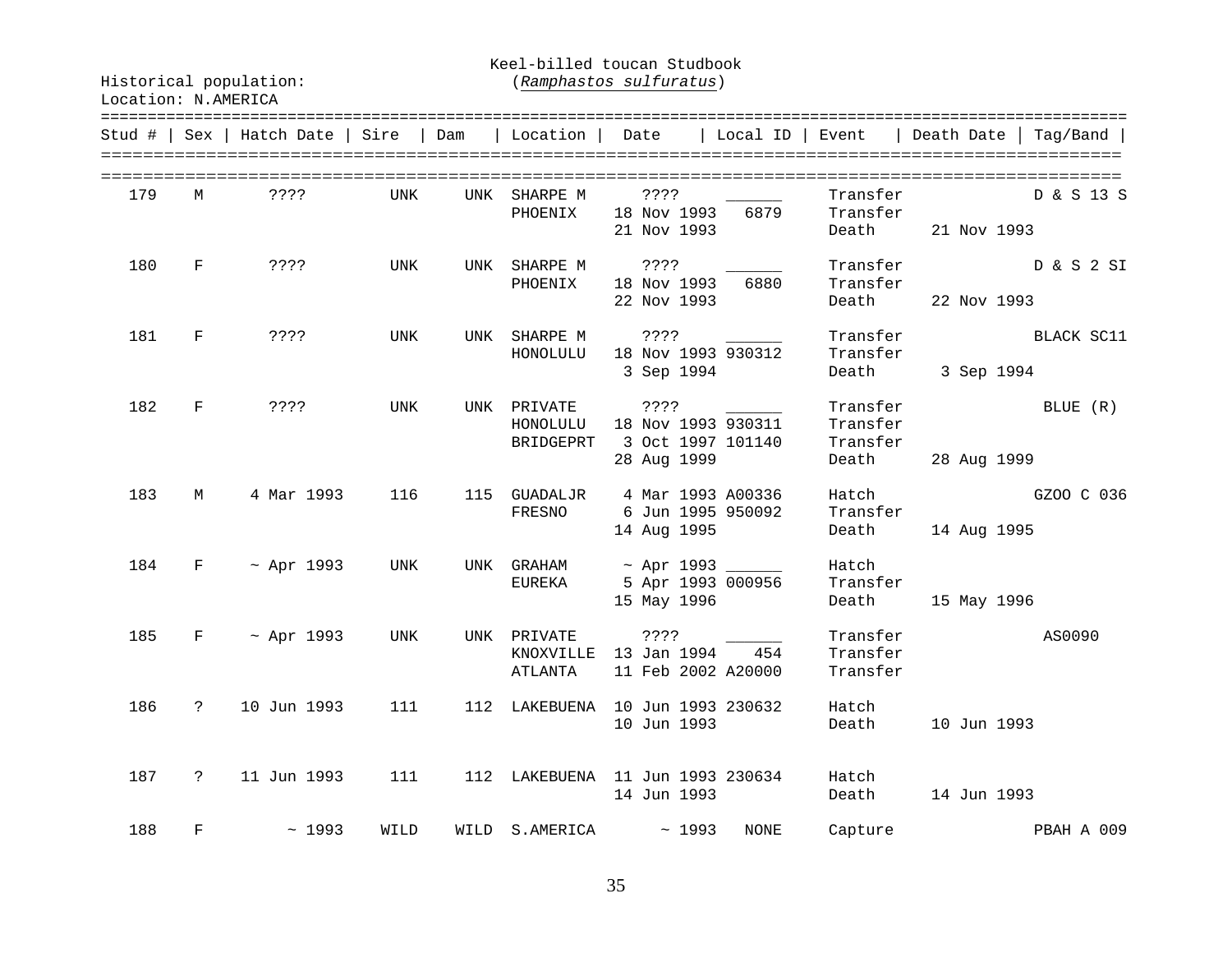Keel-billed toucan Studbook

Historical population: (*Ramphastos sulfuratus*)

| Stud # | Sex                | Hatch Date   Sire |      | Dam  | Location                               | Date                                                       | Local ID    | Event                                    | Death Date  <br>Tag/Band  |
|--------|--------------------|-------------------|------|------|----------------------------------------|------------------------------------------------------------|-------------|------------------------------------------|---------------------------|
|        |                    |                   |      |      | <b>FALLBROOK</b><br>COLUMBIA           | ????<br>1 Aug 1995 006321<br>15 Nov 2003                   |             | Transfer<br>Transfer<br>Death            | 15 Nov 2003               |
| 189    | М                  | ~1993             | WILD | WILD | S.AMERICA<br>FALLBROOK<br>COLUMBIA     | $\sim 1993$<br>? ? ? ?<br>1 Aug 1995 006320<br>20 Mar 2002 | NONE        | Capture<br>Transfer<br>Transfer<br>Death | PBAH A 034<br>20 Mar 2002 |
| 190    | $\mathbf{P}$       | ~1993             | UNK  |      | UNK PRIVATE<br>OMAHA                   | ? ? ? ?<br>9 Aug 2001 12274<br>1 Oct 2002                  |             | Transfer<br>Transfer<br>Death            | 1 Oct 2002                |
| 191    | М                  | ~1994             | WILD | WILD | NICARAGUA<br><b>FALLBROOK</b><br>TULSA | $\sim 1994$<br>? ? ? ?<br>5 Aug 1995 11570<br>27 Mar 1996  | <b>NONE</b> | Capture<br>Transfer<br>Transfer<br>Death | 27 Mar 1996               |
| 192    | $\mathbf{F}$       | ~1994             | WILD | WILD | NICARAGUA<br><b>FALLBROOK</b><br>TULSA | $\sim 1994$<br>? ? ? ?<br>5 Aug 1995 11571<br>28 Feb 2005  | <b>NONE</b> | Capture<br>Transfer<br>Transfer<br>Death | 28 Feb 2005               |
| 193    | М                  | ? ? ? ?           | WILD | WILD | NICARAGUA<br>EL PASO                   | ? ? ? ?<br>4 Aug 1995 951107<br>18 Aug 1996                | NONE        | Capture<br>Transfer<br>Death             | METAL P<br>18 Aug 1996    |
| 194    | $\mathbf{F}% _{0}$ | ? ? ? ?           | WILD | WILD | NICARAGUA<br>EL PASO                   | ? ? ? ?<br>4 Aug 1995 951108<br>1 Aug 1996                 | NONE        | Capture<br>Transfer<br>Death             | METAL PBAH<br>1 Aug 1996  |
| 195    | М                  | ? ? ? ?           | WILD |      | WILD USFWS<br>BROWNSVIL                | ? ? ? ?<br>30 Oct 1995<br>1 Nov 1995                       | 5996        | Transfer<br>Transfer<br>Death            | XB 4235<br>1 Nov 1995     |
| 196    | F                  | ????              | WILD | WILD | USFWS<br>BROWNSVIL                     | ????<br>30 Oct 1995                                        | 5997        | Transfer<br>Transfer                     | XB 4236                   |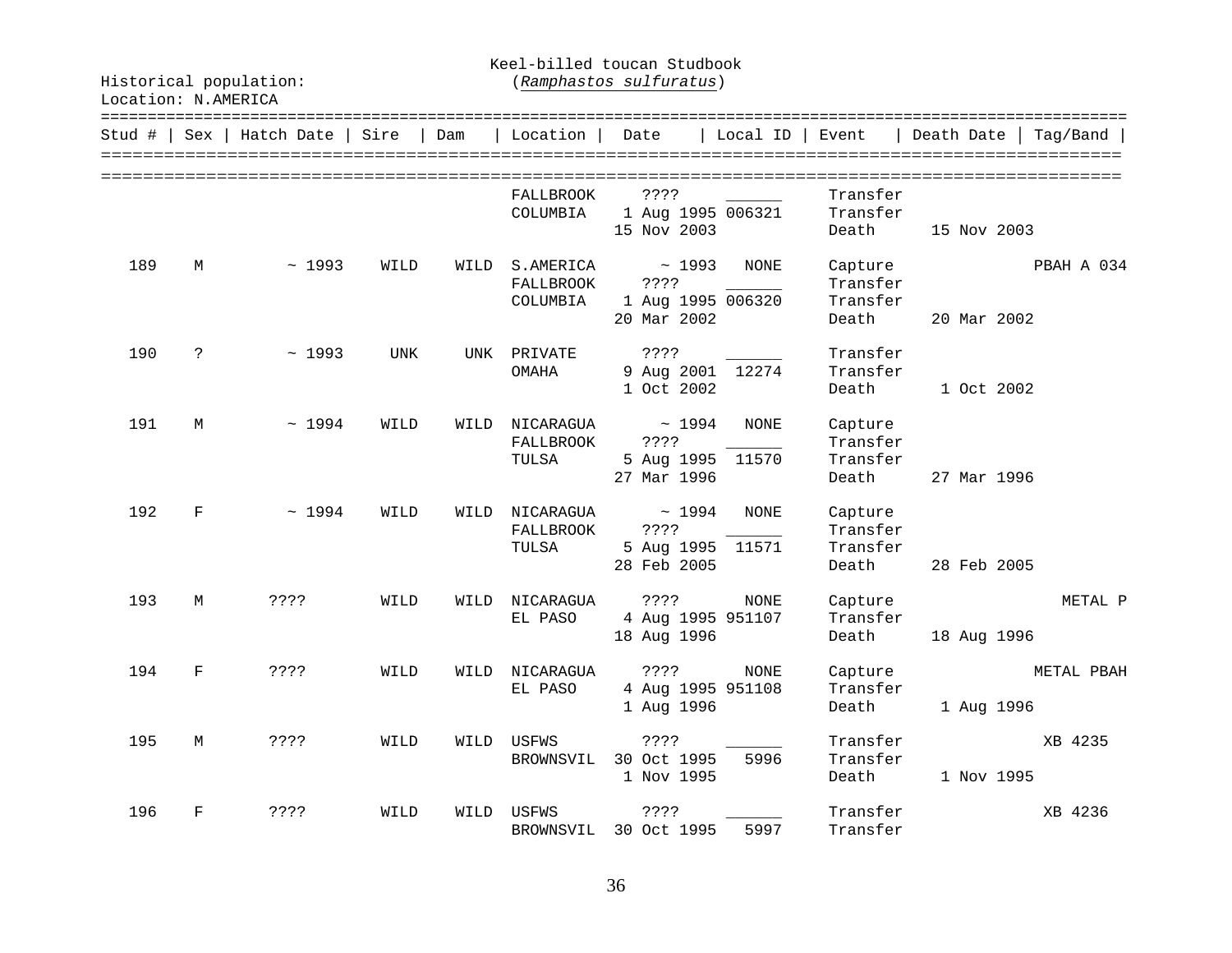Keel-billed toucan Studbook

|     |              | Stud #   Sex   Hatch Date   Sire |            | Dam | Location                   | Date                                                            | Local ID | Event                            | =======================<br>Death Date    | Tag/Band |
|-----|--------------|----------------------------------|------------|-----|----------------------------|-----------------------------------------------------------------|----------|----------------------------------|------------------------------------------|----------|
|     |              |                                  |            |     |                            | 2 Nov 1995                                                      |          | Death                            | 2 Nov 1995                               |          |
| 197 | $\mathbf{F}$ | ????                             | WILD       |     |                            | WILD USFWS ????<br>BROWNSVIL 30 Oct 1995<br>2 Nov 1995          | 5998     | Transfer<br>Death                | Transfer<br>2 Nov 1995                   | XB 4238  |
| 198 | $\mathbf{F}$ | ? ? ? ?                          | WILD       |     | WILD USFWS                 | ? ? ? ?<br>BROWNSVIL 30 Oct 1995<br>2 Nov 1995                  | 5999     | Transfer<br>Transfer             | Death 2 Nov 1995                         | XB 4241  |
| 199 | M            | ????                             | WILD       |     | BROWNSVIL                  | WILD USFWS ????<br>30 Oct 1995<br>30 Apr 1996                   | 6000     | Transfer                         | Transfer XB 4242 OP<br>Death 30 Apr 1996 |          |
| 200 | M            | ? ? ? ?                          | WILD       |     |                            | WILD FALLBROOK ????<br>FRESNO 28 Dec 1995 950254<br>17 Dec 2001 |          | Transfer<br>Transfer             | Death 17 Dec 2001                        |          |
| 201 |              | $M \sim 1994$                    | UNK        |     | UNK LARRY                  | 222<br>DALLAS WA 5 Jul 1999 99A036<br>ADVENTURE 28 Apr 2000 28  |          | Transfer<br>Transfer<br>Transfer |                                          |          |
| 202 |              | $? \sim$ Sep 1994                | WILD       |     | WILD USFWS ????<br>FRESNO  | 4 Nov 1994 940291<br>8 Nov 1994                                 |          | Transfer<br>Transfer             | Death 8 Nov 1994                         |          |
| 203 | M            | $\sim 1995$                      | UNK        |     | UNK DOTH JEFF<br>BUSCH TAM | ? ? ? ?<br>SEAWLD TX 10 Feb 1997 KBT501<br>3 Apr 2000 60932     |          | Transfer<br>Transfer<br>Transfer |                                          | SWT 2357 |
| 204 | M            | $\sim 1995$                      | UNK        |     | UNK DOTH JEFF              | ? ? ? ?<br>SEAWLD TX 10 Feb 1997 KBT502<br>14 Sep 2002          |          | Transfer<br>Transfer<br>Death    | 14 Sep 2002                              | SWT 2356 |
| 205 | М            | ? ? ? ?                          | <b>UNK</b> |     | EL PASO                    | UNK PRIVATE ????<br>3 Jan 1996 961002<br>6 Jan 1996             |          | Transfer                         | Transfer<br>Death 6 Jan 1996             | METAL 7  |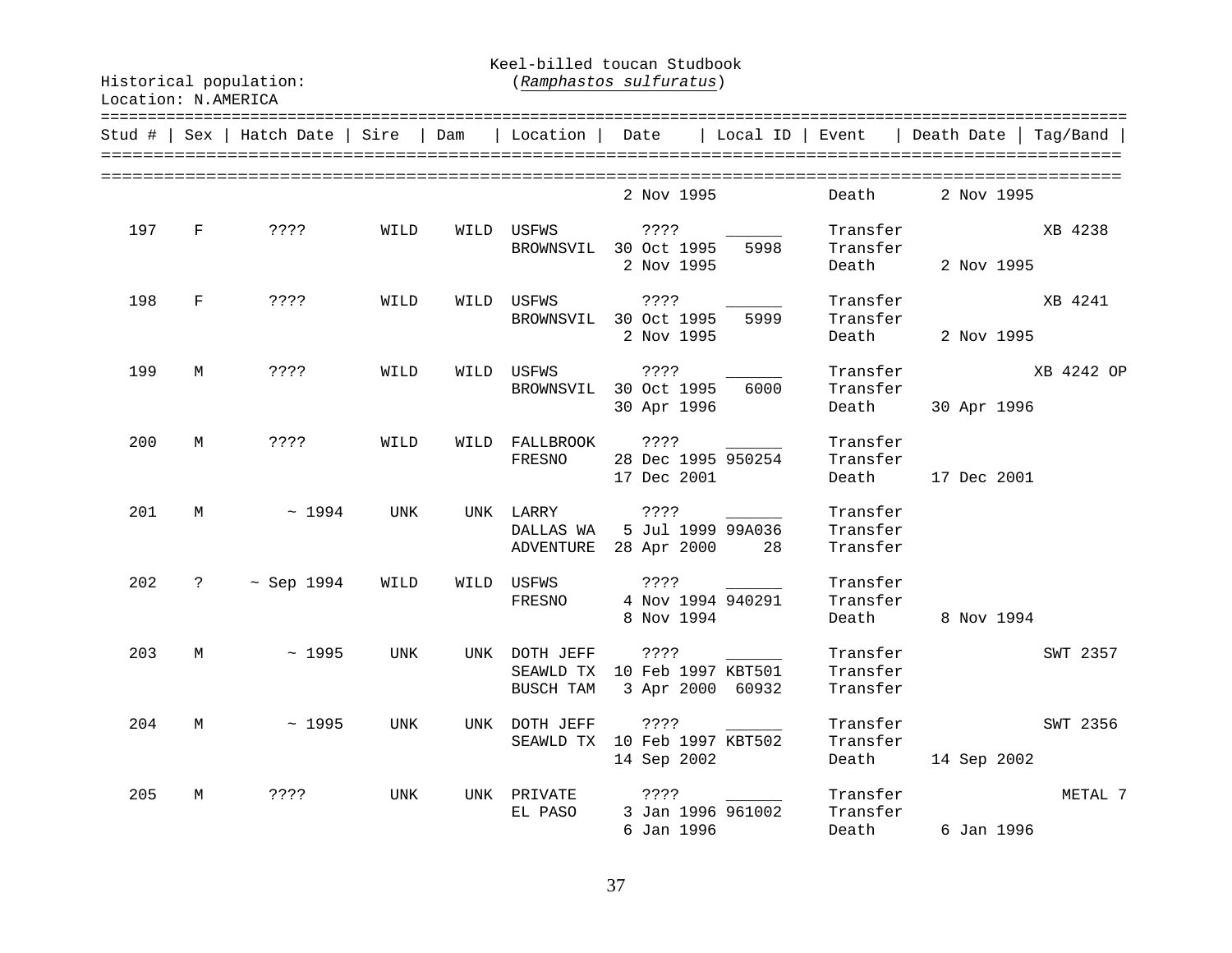Keel-billed toucan Studbook

|     |                               |                         |      |                        |                                                                                                                                                                                                                                                                                                                                                                                                                                                                                                                                                                                      |                                 | Stud #   Sex   Hatch Date   Sire   Dam   Location   Date   Local ID   Event   Death Date   Tag/Band |
|-----|-------------------------------|-------------------------|------|------------------------|--------------------------------------------------------------------------------------------------------------------------------------------------------------------------------------------------------------------------------------------------------------------------------------------------------------------------------------------------------------------------------------------------------------------------------------------------------------------------------------------------------------------------------------------------------------------------------------|---------------------------------|-----------------------------------------------------------------------------------------------------|
|     |                               | 206 F ????              | UNK  | UNK PRIVATE<br>EL PASO | $\begin{array}{ccc} \text{????} & \text{\quad} & \text{\quad} \end{array}$<br>3 Jan 1996 961003<br>8 Apr 1997                                                                                                                                                                                                                                                                                                                                                                                                                                                                        | Transfer                        | Transfer<br>METAL $6/-$<br>Death 8 Apr 1997                                                         |
|     |                               | $207 \t M \t \sim 1995$ | WILD | TULSA                  | $\begin{minipage}{.4\linewidth} \begin{tabular}{l} \hline \texttt{WILD} \end{tabular} \end{minipage} \begin{minipage}{.4\linewidth} \begin{tabular}{l} \texttt{WILD} \end{tabular} \end{minipage} \begin{minipage}{.4\linewidth} \begin{tabular}{l} \texttt{WILD} \end{tabular} \end{minipage} \begin{minipage}{.4\linewidth} \begin{tabular}{l} \hline \texttt{WILD} \end{tabular} \end{minipage} \end{minipage} \begin{minipage}{.4\linewidth} \begin{tabular}{l} \hline \texttt{WILD} \end{tabular} \end{minipage} \begin{$<br>FALLBROOK ????<br>23 Aug 1996 11922<br>12 Jun 2001 | Capture<br>Transfer<br>Transfer | Death 12 Jun 2001                                                                                   |
| 208 | $\mathbf{F}$ and $\mathbf{F}$ | $\sim 1995$             | UNK  |                        | UNK FALLBROOK ~ 1995 _______<br>DALLAS WA 18 Sep 1997 97A005                                                                                                                                                                                                                                                                                                                                                                                                                                                                                                                         | Hatch<br>Transfer               | PBAH A 023                                                                                          |
| 209 | $\mathbf{F}$                  | ~1995                   | UNK  |                        | UNK FALLBROOK ~ 1995 ______<br>DALLAS WA 18 Sep 1997 97A006                                                                                                                                                                                                                                                                                                                                                                                                                                                                                                                          | Hatch<br>Transfer               | PBAH A 048                                                                                          |
| 210 | M                             | ~1995                   | UNK  |                        | UNK FALLBROOK ~ 1995 _______<br>DALLAS WA 18 Sep 1997 97A007<br>8 May 1998                                                                                                                                                                                                                                                                                                                                                                                                                                                                                                           | Hatch<br>Transfer               | #27 BL, W<br>Death 8 May 1998                                                                       |
|     | 211 F                         | $\sim 1995$             | UNK  |                        | UNK FALLBROOK ~ 1995 _______<br>DALLAS WA 18 Sep 1997 97A011<br>12 Mar 2000                                                                                                                                                                                                                                                                                                                                                                                                                                                                                                          | Transfer                        | Hatch<br>EFBG A037<br>Death 12 Mar 2000                                                             |
| 212 |                               | M ~ 1995                | UNK  |                        | UNK FALLBROOK ~ 1995 _______<br>DALLAS WA 18 Sep 1997 97A004<br>TRACY AV 7 Nov 2001 1191<br>6 Sep 2004                                                                                                                                                                                                                                                                                                                                                                                                                                                                               | Transfer<br>Transfer            | Hatch<br>TA 0458 (R<br>Death 6 Sep 2004                                                             |
|     |                               | $213$ M ~ 1995          | UNK  |                        | UNK FALLBROOK ~ 1995 _______<br>DALLAS WA 25 Sep 1997 97A012                                                                                                                                                                                                                                                                                                                                                                                                                                                                                                                         | Hatch<br>Transfer               |                                                                                                     |
| 214 | $_{\rm F}$                    | ? ? ? ?                 | UNK  |                        | UNK BULVERDE ????<br>MONTGOMRY 13 Apr 1997 2278<br>$11 \text{ Oct } 2000$                                                                                                                                                                                                                                                                                                                                                                                                                                                                                                            | Transfer                        | Transfer Fundacional METAL 16<br>Death 11 Oct 2000                                                  |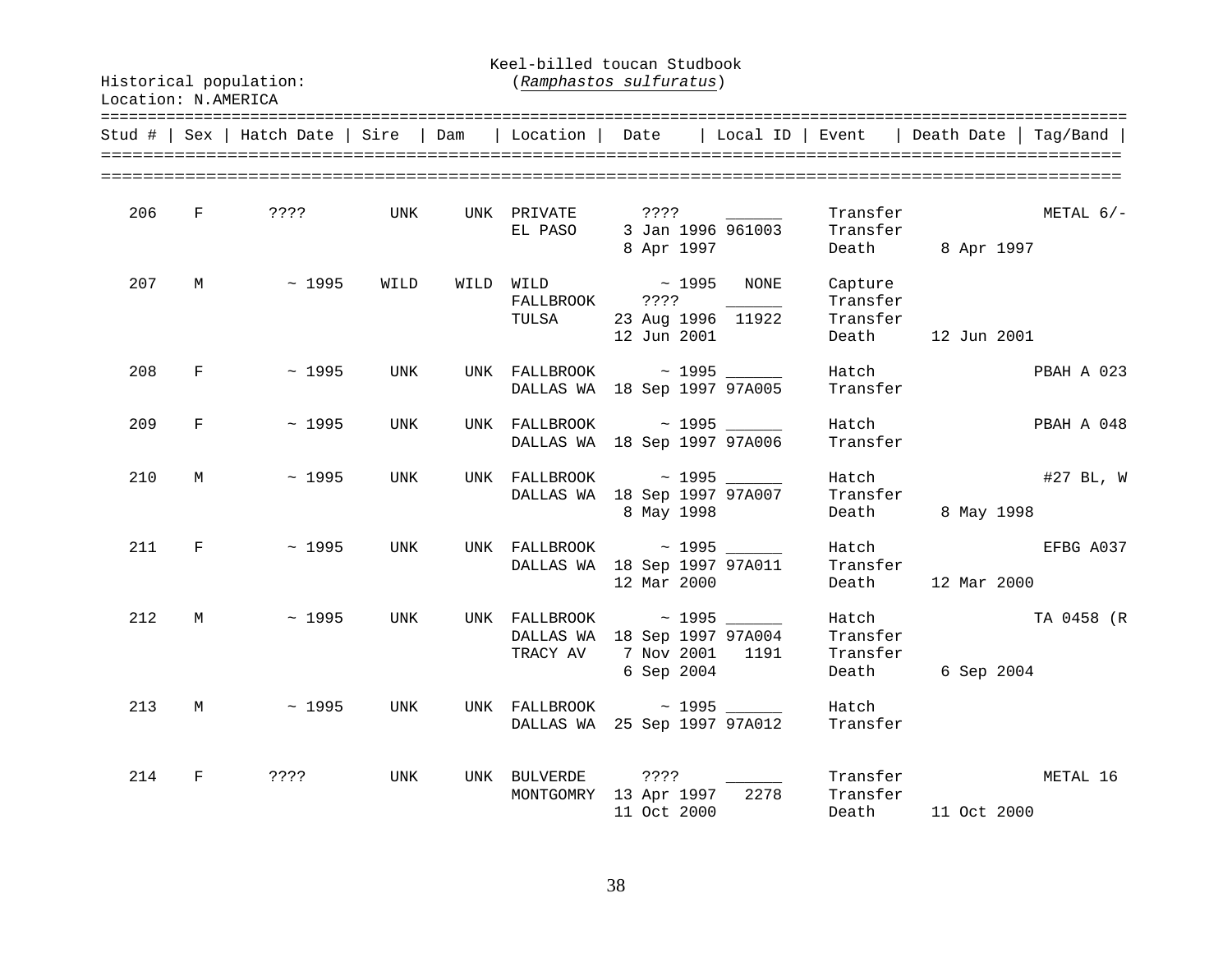Keel-billed toucan Studbook

|     |              | Stud #   Sex   Hatch Date   Sire   Dam |     | Location   Date           |                                                                                          | Local ID   Event         |                                 | Death Date              | Taq/Band |
|-----|--------------|----------------------------------------|-----|---------------------------|------------------------------------------------------------------------------------------|--------------------------|---------------------------------|-------------------------|----------|
| 215 | M            | $??\,?\,?$                             | UNK | UNK BULVERDE              | ? ? ? ?<br>MONTGOMRY 13 Apr 1997<br>23 Aug 2003                                          | 2277                     | Transfer<br>Transfer<br>Death   | 23 Aug 2003             |          |
| 216 | M            | ????                                   | UNK |                           | UNK USFWS TX ???? 713325<br>BROWNSVIL 12 Jun 1997 6423<br>1 Oct 2001 6423<br>21 Oct 2004 |                          | Loan to<br>Transfer<br>Death    | Transfer<br>21 Oct 2004 | XB 4628  |
| 217 | $\mathbf{F}$ | ????                                   | UNK | UNK USFWS<br>NY BRONX     | ? ? ? ?<br>30 Jun 1997 972180<br>25 Jul 1997                                             |                          | Transfer<br>Loan to             | Death 25 Jul 1997       | PURPLE/  |
| 218 | M            | ????                                   | UNK | UNK USFWS<br>NY BRONX     | ? ? ? ?<br>30 Jun 1997 972179<br>20 Oct 1997 972179                                      | $\overline{\phantom{a}}$ | Transfer<br>Loan to<br>Transfer |                         | /GREEN   |
| 219 | $\mathbf{F}$ | ????                                   | UNK | UNK USFWS<br>NY BRONX     | 30 Jun 1997 972178<br>20 Oct 1997 972178                                                 |                          | Transfer<br>Loan to<br>Transfer |                         | /ORANGE  |
| 220 | $\mathbf{F}$ | ????                                   | UNK | NY BRONX                  | UNK USFWS ????<br>30 Jun 1997 972177<br>14 Aug 1997                                      |                          | Transfer<br>Loan to<br>Death    | 14 Aug 1997             | BLUE/    |
| 221 | M            | ????                                   | UNK | UNK USFWS TX<br>BROWNSVIL | $7.7.7$ $7.7.7$<br>28 Aug 1997 6590<br>31 Aug 1997                                       |                          | Transfer<br>Loan to<br>Death    | 31 Aug 1997             | XB4 637  |
| 222 | M            | ????                                   | UNK | UNK USFWS TX              | ????<br>BROWNSVIL 28 Aug 1997 6591<br>15 Feb 1999                                        |                          | Transfer<br>Loan to<br>Death    | 15 Feb 1999             | XB4 642  |
| 223 | M            | ? ? ? ?                                | UNK | UNK USFWS TX<br>BROWNSVIL | ????<br>28 Aug 1997 6592<br>31 Aug 1997                                                  |                          | Transfer<br>Loan to             | Death 31 Aug 1997       | XB4 644  |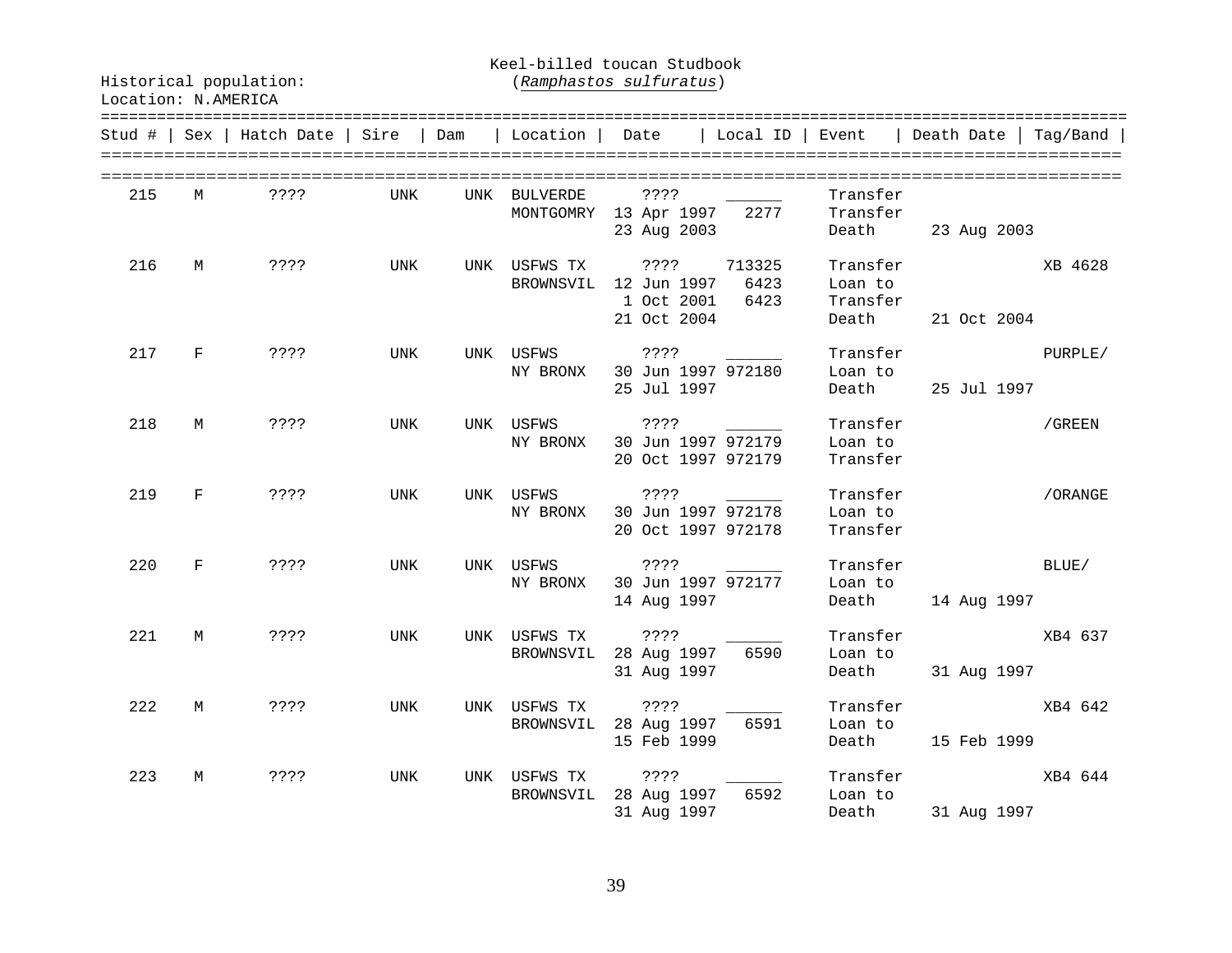Keel-billed toucan Studbook

Location: N.AMERICA

Historical population: (*Ramphastos sulfuratus*)

|     |              | Stud #   Sex   Hatch Date   Sire   Dam |     | Location   Date        |                                                                         | Local ID   Event         |                                  | Death Date                  | Tag/Band    |
|-----|--------------|----------------------------------------|-----|------------------------|-------------------------------------------------------------------------|--------------------------|----------------------------------|-----------------------------|-------------|
| 224 | M            | ????                                   | UNK | UNK USFWS TX           | ????<br>BROWNSVIL 28 Aug 1997<br>27 Jul 1998                            | $\overline{\phantom{a}}$ | Transfer<br>6593 Loan to         | Death 27 Jul 1998           | XB4 638     |
| 225 | M            | ? ? ? ?                                | UNK |                        | UNK BULVERDE ???? ________ ltf Transfer<br>BROUSSARD 18 Sep 1997 97B011 |                          | Transfer                         |                             | NO BAND     |
| 226 | $\mathbf{F}$ | ????                                   | UNK |                        | UNK BULVERDE ???? ________<br>BROUSSARD 18 Sep 1997 97B010              | 1 May 1998               | Transfer<br>Transfer             | Death 1 May 1998            | JS9516      |
| 227 | $\mathbf{F}$ | ????                                   | UNK | UNK CUSTOMS            | ? ? ? ?<br>SAN ANTON 21 Oct 1997 971046<br>21 Apr 1998                  |                          | Transfer<br>Transfer<br>Death    | 21 Apr 1998                 |             |
| 228 | $\mathbf{F}$ | ????                                   | UNK |                        | UNK CUSTOMS ????<br>SAN ANTON 21 Oct 1997 971047<br>3 Jan 2002          |                          | Transfer<br>Transfer             | Death 3 Jan 2002            |             |
| 229 | M            | ????                                   | UNK |                        | UNK CUSTOMS ???? ________<br>SAN ANTON 21 Oct 1997 971043               |                          | Transfer<br>Transfer             |                             |             |
| 230 | М            | ????                                   | UNK | UNK CUSTOMS            | ? ? ? ?<br>SAN ANTON 21 Oct 1997 971045<br>19 Apr 2004                  |                          | Transfer<br>Transfer             | YELLOW<br>Death 19 Apr 2004 |             |
| 231 | М            | ? ? ? ?                                | UNK |                        | SAN ANTON 21 Oct 1997 971044<br>HOUSTON 16 Jan 1998 17223               |                          | Transfer<br>Transfer<br>Transfer |                             | <b>BLUE</b> |
| 232 | M            | ? ? ? ?                                | UNK | UNK CUSTOMS<br>HOUSTON | $? ? ? ?$ _______<br>SAN ANTON 21 Oct 1997 971042<br>16 Jan 1998 17222  |                          | Transfer<br>Transfer<br>Transfer |                             | RED         |
| 233 | F            | ~1997                                  | UNK | UNK CUSTOMS            | ????<br>SAN ANTON 21 Oct 1997 971041<br>DALLAS WA 8 Mar 2000 A01700     |                          | Transfer<br>Transfer<br>Transfer |                             | OPEN METAL  |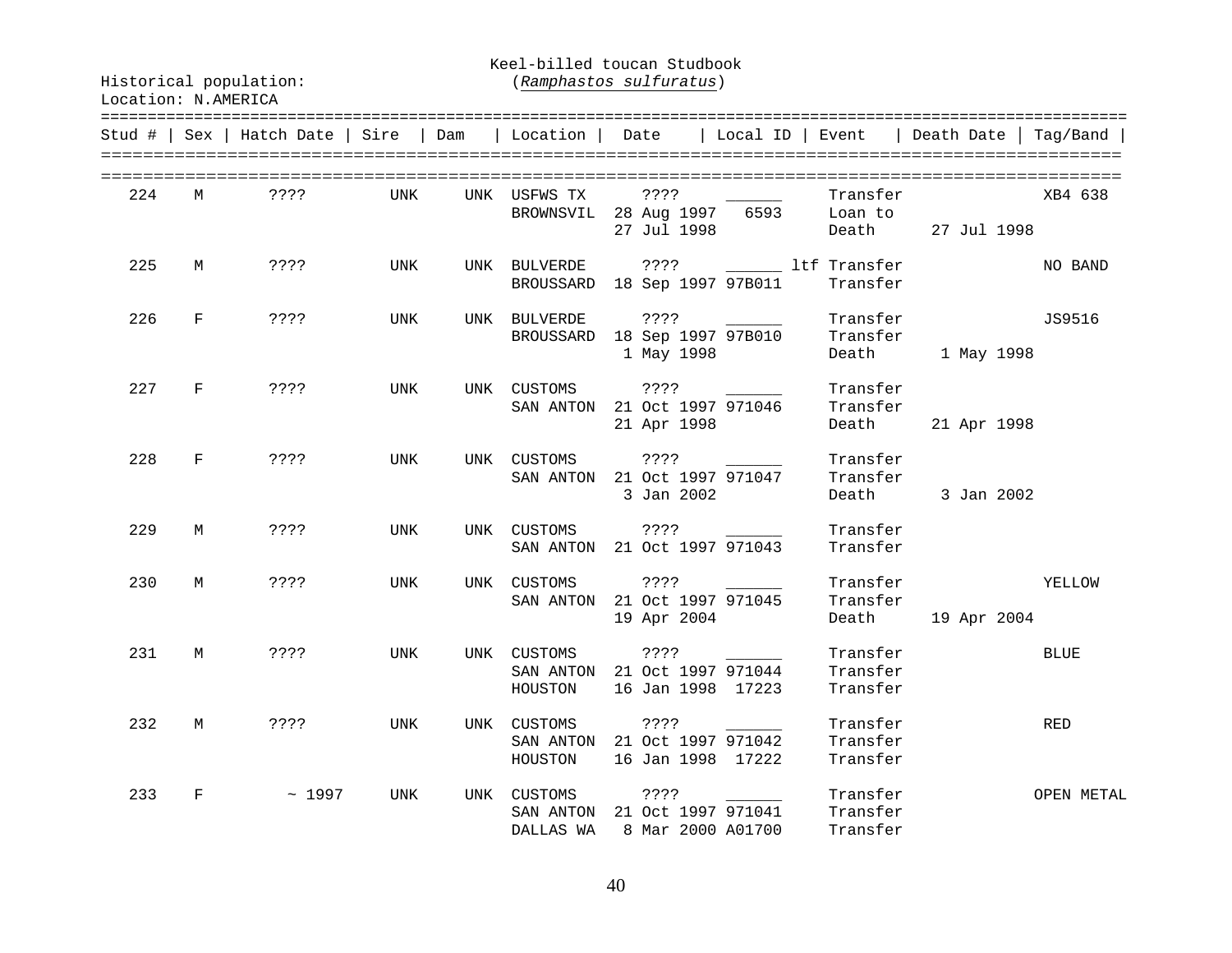Keel-billed toucan Studbook

| Stud # | Sex                | Hatch Date     | Sire       | Dam  | ============<br>Location                  | Date |                                   | Local ID                                | Event                                    | Death Date  | =====================<br>Taq/Band |
|--------|--------------------|----------------|------------|------|-------------------------------------------|------|-----------------------------------|-----------------------------------------|------------------------------------------|-------------|-----------------------------------|
|        |                    |                |            |      | AUDUBON                                   |      | 25 Jul 2000                       | 2740                                    | Transfer                                 |             |                                   |
| 234    | $\mathsf{P}$       | 4 Jun 1997     | 189        | 188  | COLUMBIA                                  |      | 11 Jun 1997                       | 4 Jun 1997 006522                       | Hatch<br>Death                           | 11 Jun 1997 |                                   |
| 235    | $\ddot{ }$         | 4 Jun 1997     | 189        | 188  | COLUMBIA                                  |      | 11 Jun 1997                       | 4 Jun 1997 006521                       | Hatch<br>Death                           | 11 Jun 1997 |                                   |
| 236    | F.                 | $~25$ Jun 1997 | UNK        | UNK  | FALLBROOK ~25 Jun 1997<br>COLUMBIA        |      | 12 Dec 1997<br>28 Jul 2000        | 6580                                    | Hatch<br>Transfer<br>Death               | 28 Jul 2000 | EFBG A021                         |
| 237    | М                  | ????           | WILD       | WILD | NICARAGUA<br>FALLBROOK<br>EL PASO         |      | ? ? ? ?<br>? ? ? ?<br>10 Dec 2002 | NONE<br>4 Nov 1998 981124               | Capture<br>Transfer<br>Transfer<br>Death | 10 Dec 2002 | RED CT/EFB                        |
| 238    | $_{\rm F}$         | ????           | WILD       | WILD | NICARAGUA<br>FALLBROOK<br>EL PASO         |      | ????<br>????<br>19 Dec 2002       | NONE<br>4 Nov 1998 981125               | Capture<br>Transfer<br>Transfer<br>Death | 19 Dec 2002 | EFBG-B011/                        |
| 239    | $\mathbf{F}$       | 14 Jul 1997    | 189        | 188  | COLUMBIA<br>HOUSTON                       |      |                                   | 14 Jul 1997 006556<br>15 Apr 1998 17347 | Hatch<br>Transfer                        |             |                                   |
| 240    | M                  | 14 Jul 1997    | 189        | 188  | COLUMBIA                                  |      | 28 Jul 2000                       | 14 Jul 1997 006555                      | Hatch<br>Death                           | 28 Jul 2000 | 362                               |
| 241    | $_{\rm F}$         | ????           | UNK        |      | UNK FALLBROOK<br>DALLAS WA                |      | $??\,?\,?$                        | 17 Sep 1998 98A053                      | Hatch<br>Transfer                        |             | $G/Y$ EFBG B                      |
| 242    | $\mathbf{F}% _{0}$ | ????           | UNK        | UNK  | FALLBROOK<br>DALLAS WA 17 Sep 1998 98A054 |      | ????                              |                                         | Hatch<br>Transfer                        |             | Y/Y;EFBG B                        |
| 243    | M                  | ? ? ? ?        | <b>UNK</b> | UNK  | FALLBROOK<br>DALLAS WA                    |      | ????                              | 17 Sep 1998 98A057                      | Hatch<br>Transfer                        |             | $G/O$ ; EFBG B                    |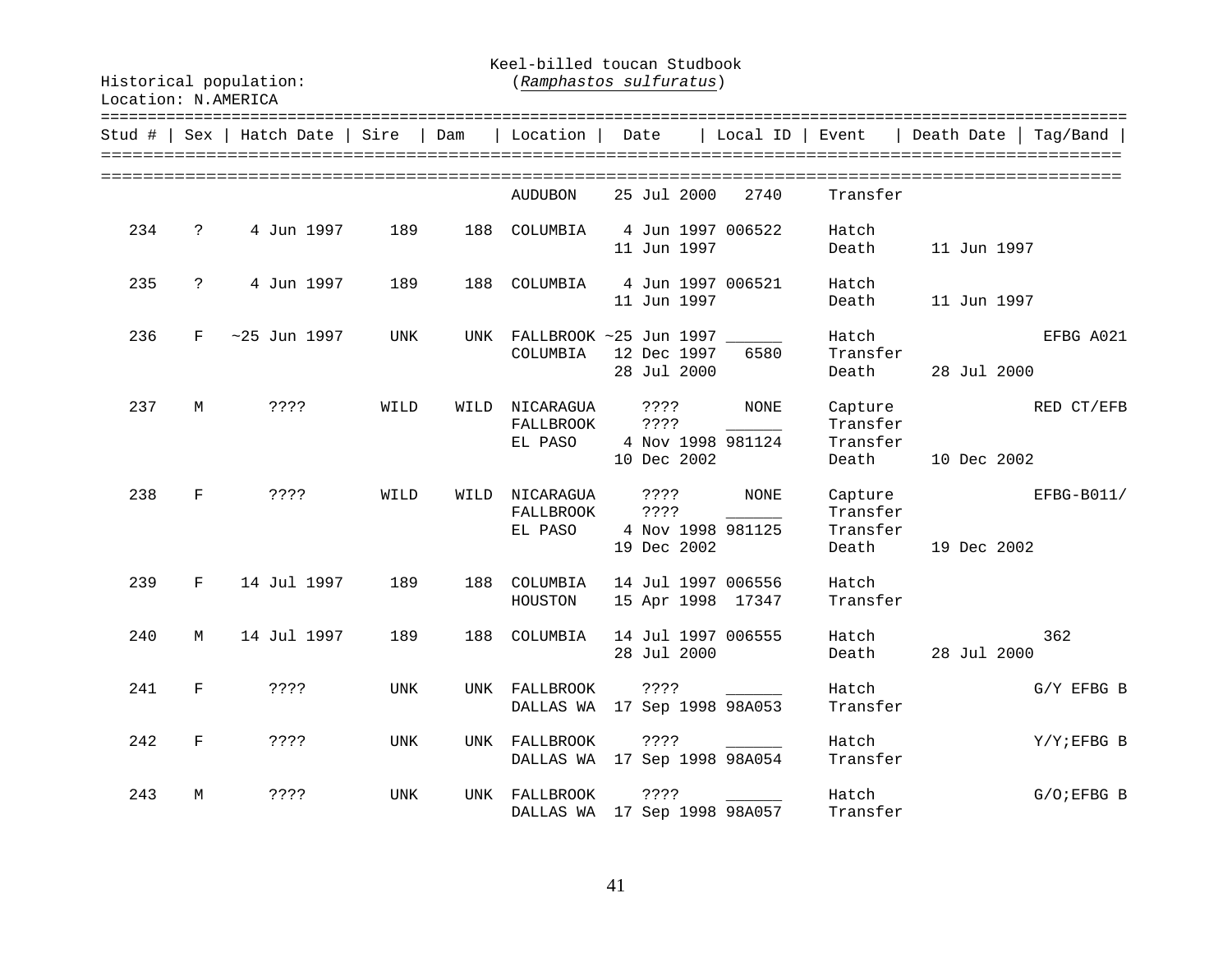Keel-billed toucan Studbook

| Stud # |              | Sex   Hatch Date   Sire |            | Dam  | Location                             | Date                                                                     | Local ID | Event                                       | Death Date  <br>$Taq/Band$ |
|--------|--------------|-------------------------|------------|------|--------------------------------------|--------------------------------------------------------------------------|----------|---------------------------------------------|----------------------------|
| 244    | М            | ? ? ? ?                 | UNK        |      | UNK FALLBROOK                        | ? ? ? ?<br>DALLAS WA 17 Sep 1998 98A058                                  |          | Hatch<br>Transfer                           | $G/B$ ; EFBG B             |
| 245    | М            | ????                    | UNK        | UNK  | MACDONALD                            | ? ? ? ?                                                                  |          | Transfer                                    | RED, GRAY                  |
| 246    | F            | ????                    | UNK        |      |                                      | DALLAS WA 27 Sep 1998 98A069<br>UNK MACDONALD ????                       |          | Transfer<br>Transfer                        | GRAY, GRAY                 |
|        |              |                         |            |      |                                      | DALLAS WA 27 Sep 1998 98A070                                             |          | Transfer                                    |                            |
| 247    | М            | ~1997                   | UNK        |      | UNK FALLBROOK                        | ????<br>DALLAS WA 14 Sep 1999 99A065                                     |          | Transfer<br>Transfer                        | EFBGA184                   |
| 248    | F            | ~1997                   | UNK        |      | UNK FALLBROOK                        | ???? A172<br>DALLAS WA 14 Sep 1999 99A078<br>SAN ANTON 7 Mar 2000 M00008 |          | Transfer<br>Transfer<br>Transfer            | BFBGAM2                    |
| 249    | М            | ????                    | UNK        | UNK  | TATUM F ????<br>SAN ANTON<br>AUDUBON | 4 Oct 1998 981002<br>DALLAS WA 30 Aug 1999 99A060<br>27 Sep 2001 100352  |          | Transfer<br>Transfer<br>Transfer<br>Loan to | GREEN CABL                 |
| 250    | М            | ????                    | UNK        |      | SAN ANTON                            | UNK TATUM F ????<br>4 Oct 1998 981001                                    |          | Transfer<br>Transfer                        | 2806                       |
| 251    | $\mathsf{P}$ | ????                    | UNK        | UNK  | TREMONTON                            | ????<br>DALLAS WA 10 Dec 1998 98A101                                     |          | Transfer<br>Transfer                        |                            |
| 252    | M            | ~1998                   | WILD       | WILD | CENTRALAM<br>FALLBROOK<br>OKLAHOMA   | $\sim 1998$<br>? ? ? ?<br>31 Mar 2001 769119<br>18 Nov 2002              | NONE     | Capture<br>Transfer<br>Transfer<br>Death    | EFBGA 158<br>18 Nov 2002   |
| 253    | M            | ????                    | <b>UNK</b> | UNK  | HUMANESOC<br>SACRAMNTO               | ? ? ? ?<br>26 Oct 1999 201391<br>23 Mar 2004                             |          | Transfer<br>Transfer<br>Death               | 23 Mar 2004                |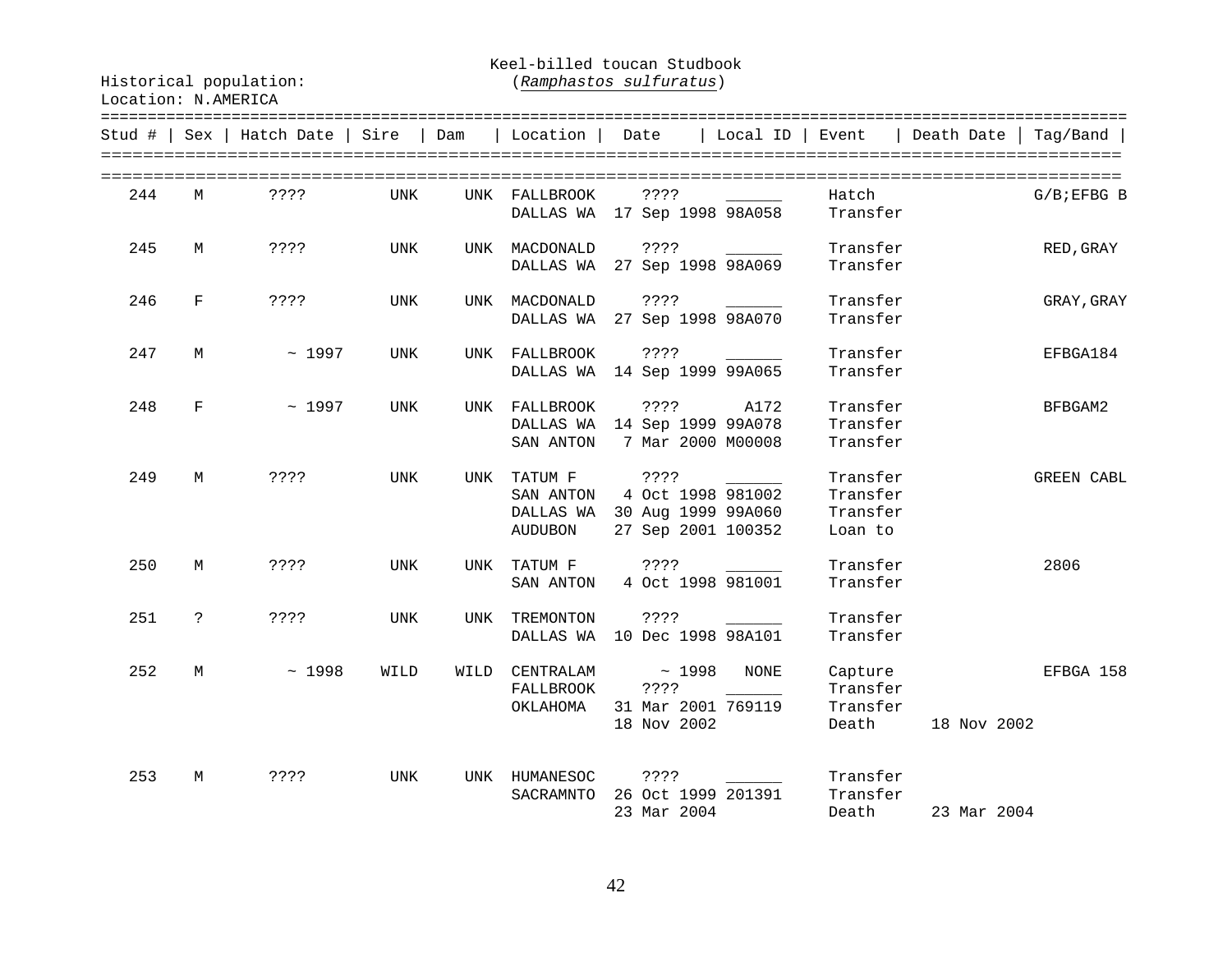Keel-billed toucan Studbook

Historical population: (*Ramphastos sulfuratus*)

| Stud # | Sex           | Hatch Date      | Sire | Dam  | Location                                            | Date                                                               | Local ID             | Event                                                  | =======================<br>Death Date | Taq/Band         |
|--------|---------------|-----------------|------|------|-----------------------------------------------------|--------------------------------------------------------------------|----------------------|--------------------------------------------------------|---------------------------------------|------------------|
| 254    | F             | ????            | UNK  | UNK  | PARROTTRU<br>SAN ANTON                              | ????<br>12 Jan 1999 990188<br>17 Apr 2003 990188                   |                      | Transfer<br>Loan to<br>Transfer                        |                                       | 2908             |
| 255    | F             | ? ? ? ?         | WILD | WILD | MEXICO<br>USFWS<br>NASHV ZOO                        | ? ? ? ?<br>????<br>9 Mar 1999<br>7 Feb 2001                        | NONE<br>1181         | Capture<br>Transfer<br>Transfer<br>Death               | 7 Feb 2001                            | XB-4854          |
| 256    | М             | 3333            | WILD | WILD | MEXICO<br>USFWS<br>NASHV ZOO<br>COLUMBIA<br>PRIVATE | ????<br>????<br>9 Mar 1999<br>1 Nov 2001<br>20 Feb 2002 ______     | NONE<br>1182<br>7003 | Capture<br>Transfer<br>Transfer<br>Transfer<br>Loan to |                                       | XB-4856          |
| 257    | F             | ????            | UNK  | UNK  |                                                     | DALLAS WA 17 Apr 1999 99A031                                       |                      | Transfer                                               |                                       | EB 049           |
| 258    | М             | 20 May 1998     | 189  | 188  | COLUMBIA<br>MOODY                                   | 20 May 1998<br>10 Dec 1998<br>12 Oct 2000                          | 6622<br>1110         | Hatch<br>Transfer<br>1110 ltf Release                  |                                       | YELLOW BAN       |
| 259    | F             | 20 May 1998     | 189  | 188  | COLUMBIA<br>SEAWLD TX                               | 20 May 1998<br>12 Nov 1998 KBT504                                  | 6621                 | Hatch<br>Transfer                                      |                                       | SWT 2394         |
| 260    | F             | 20 May 1998     | 189  | 188  | COLUMBIA<br>FRESNO                                  | 20 May 1998<br>3 Sep 1999 990100<br>11 Jul 2004                    | 6623                 | Hatch<br>Loan to<br>Death                              | 11 Jul 2004                           | <b>BLUE BAND</b> |
| 261    | $\mathcal{E}$ | 8 Jul 1998      | 164  | 163  | OKLAHOMA                                            | 8 Jul 1998 745718<br>12 Jul 1998                                   |                      | Hatch<br>Death                                         | 12 Jul 1998                           |                  |
| 262    | F             | $\sim$ Jul 1998 | UNK  | UNK  | PRIVATE<br>FALLBROOK<br>KANSASCTY                   | $\sim$ Jul 1998 ______<br>????<br>9 Dec 1998 98A121<br>18 Sep 2004 | ZAZU02               | Hatch<br>Transfer<br>Transfer<br>Death                 | 18 Sep 2004                           | NO BAND          |
| 263    | F             | 29 Jul 1998     | 189  | 188  | COLUMBIA                                            | 29 Jul 1998                                                        | 6693                 | Hatch                                                  |                                       | PINK BAND        |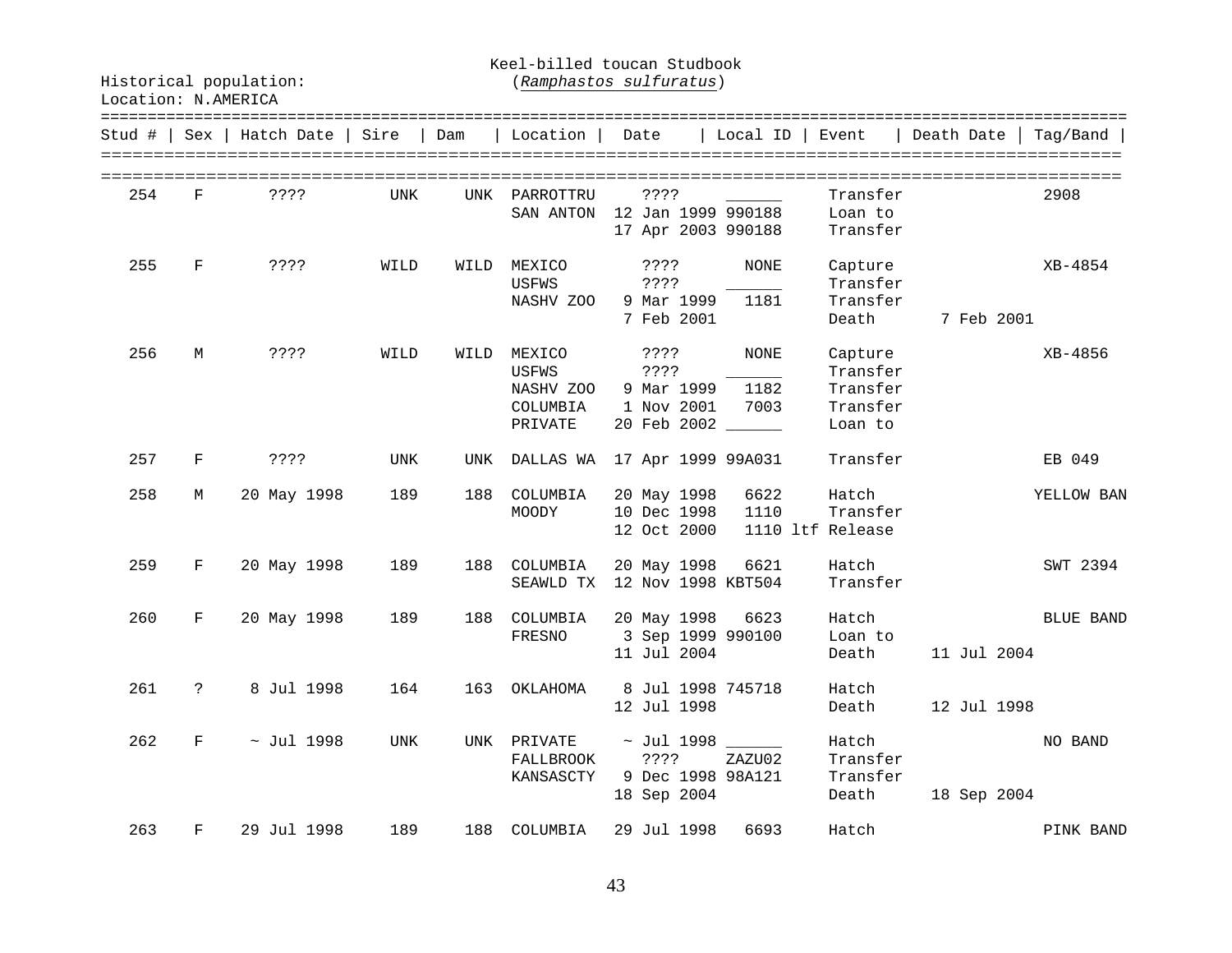Keel-billed toucan Studbook

|     |            | Stud #   Sex   Hatch Date   Sire |            | Dam | Location                     | Date        | Local ID           | Event    | Death Date  | Taq/Band   |
|-----|------------|----------------------------------|------------|-----|------------------------------|-------------|--------------------|----------|-------------|------------|
|     |            |                                  |            |     | MOODY                        | 10 Dec 1998 | 1109               | Transfer |             |            |
|     |            |                                  |            |     | ADVENTURE                    | 13 Jul 2000 | 29                 | Transfer |             |            |
|     |            |                                  |            |     |                              | 18 Sep 2004 |                    | Death    | 18 Sep 2004 |            |
| 264 | $_{\rm F}$ | 29 Jul 1998                      | 189        | 188 | COLUMBIA                     | 29 Jul 1998 | 6692               | Hatch    |             | ORANGE     |
|     |            |                                  |            |     | KANSASCTY 10 Dec 1998 98A120 |             |                    | Transfer |             |            |
|     |            |                                  |            |     | HOUSTON                      | 10 Nov 1999 | 18279              | Transfer |             |            |
| 265 | М          | 8 Oct 1998                       | 189        | 188 | COLUMBIA                     | 8 Oct 1998  | 6700               | Hatch    |             | RBZP 422   |
|     |            |                                  |            |     | KANSASCTY                    |             | 23 Jun 1999 99A088 | Transfer |             |            |
|     |            |                                  |            |     |                              | 14 Jul 2004 |                    | Death    | 14 Jul 2004 |            |
| 266 | M          | 8 Oct 1998                       | 189        | 188 | COLUMBIA                     | 8 Oct 1998  | 6701               | Hatch    |             | BAND # RBZ |
|     |            |                                  |            |     | MINNESOTA 19 May 1999        |             | 9681               | Transfer |             |            |
| 267 | $_{\rm F}$ | ? ? ? ?                          | UNK        |     | UNK PARROTTRU                | ? ? ? ?     |                    | Transfer |             |            |
|     |            |                                  |            |     | SAN ANTON                    |             | 27 Apr 2000 A00042 | Loan to  |             |            |
|     |            |                                  |            |     |                              | 17 Apr 2001 |                    | Death    | 17 Apr 2001 |            |
| 268 | M          | 20 May 1999                      | 189        | 188 | COLUMBIA                     | 20 May 1999 | 6728               | Hatch    |             | CG 186     |
|     |            |                                  |            |     | BUSCH TAM 15 Feb 2000        |             | 60876              | Transfer |             |            |
|     |            |                                  |            |     | ORLANDO                      |             | 28 Sep 2001 KBT250 | Transfer |             |            |
|     |            |                                  |            |     | BUSCH TAM                    |             | 1 Nov 2001 60876   | Transfer |             |            |
| 269 | М          | 20 May 1999                      | 189        | 188 | COLUMBIA                     | 20 May 1999 | 6727               | Hatch    |             | ORANGE     |
|     |            |                                  |            |     | ATLANTA                      |             | 17 May 2000 A00002 | Loan to  |             |            |
|     |            |                                  |            |     | SACRAMNTO                    |             | 9 Jun 2005 201589  | Loan to  |             |            |
| 270 | M          | 20 May 1999                      | 189        | 188 | COLUMBIA                     | 20 May 1999 | 6726               | Hatch    |             | WHITE      |
|     |            |                                  |            |     | INDIANAPL                    |             | 25 Jul 2000 200112 | Transfer |             |            |
|     |            |                                  |            |     |                              | 10 Sep 2000 |                    | Death    | 10 Sep 2000 |            |
| 271 | F          | ~1999                            | <b>UNK</b> | UNK | <b>BULVERDE</b>              | ? ? ? ?     |                    | Transfer |             |            |
|     |            |                                  |            |     | MONTGOMRY                    | 4 Jun 2001  | 2894               | Transfer |             |            |
|     |            |                                  |            |     |                              | 28 Aug 2003 |                    | Death    | 28 Aug 2003 |            |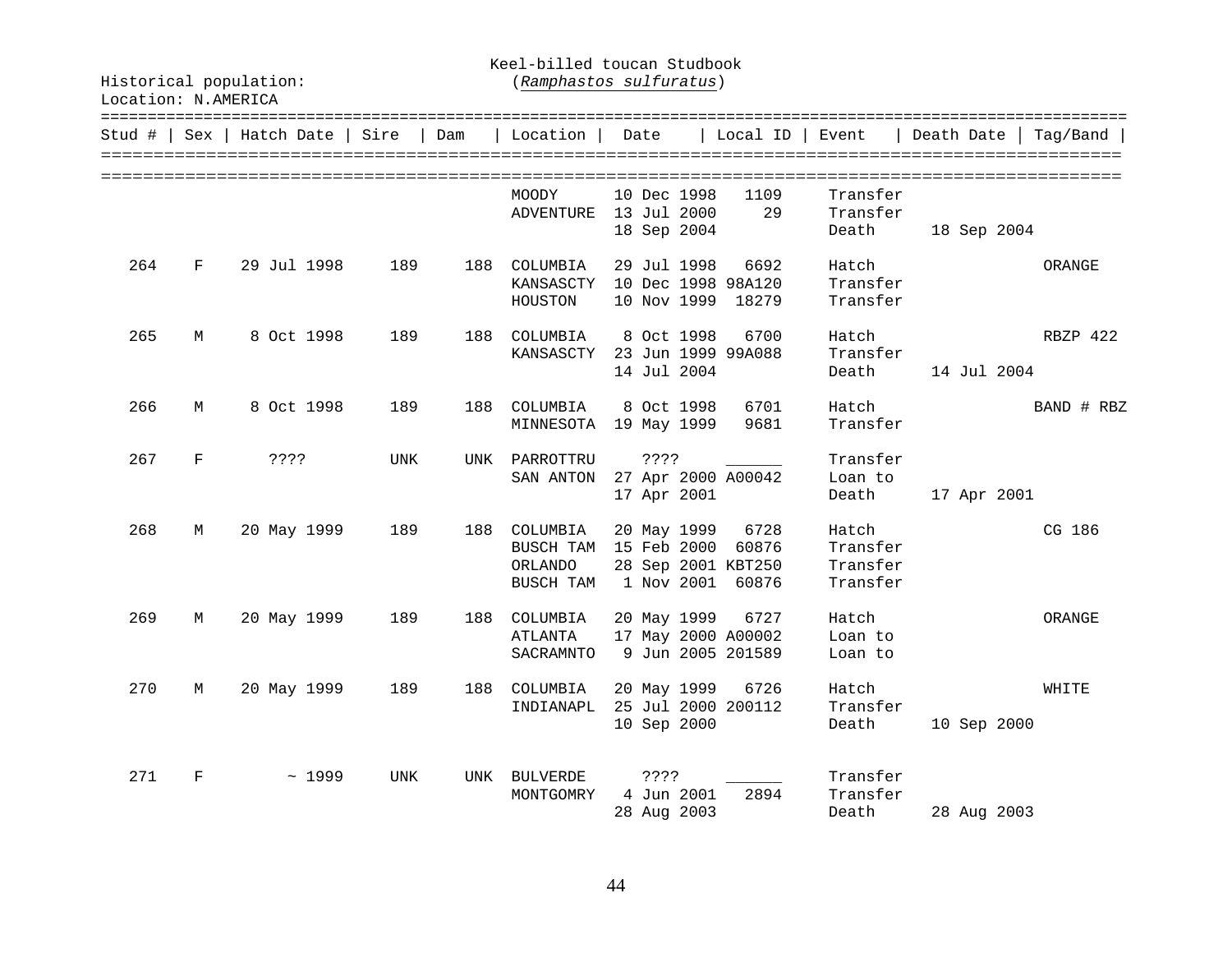Keel-billed toucan Studbook

Location: N.AMERICA

Historical population: (*Ramphastos sulfuratus*)

|     |       | Stud #   Sex   Hatch Date   Sire   Dam              |            |                                                                                     |             |                           |                               | Location   Date   Local ID   Event   Death Date   Tag/Band |             |
|-----|-------|-----------------------------------------------------|------------|-------------------------------------------------------------------------------------|-------------|---------------------------|-------------------------------|------------------------------------------------------------|-------------|
| 272 | $F =$ | 30 Jul 1999                                         | 189        | 188 COLUMBIA<br>BUSCH TAM 15 Feb 2000                                               | 7 May 2003  | 30 Jul 1999 6751<br>60877 | Hatch<br>Transfer             | Death 7 May 2003                                           | CG 190      |
|     |       | 273 F 30 Jul 1999 189 188 COLUMBIA                  |            | SACRAMNTO 9 Mar 2000 201395                                                         |             | 30 Jul 1999 6753          | Transfer                      | Hatch                                                      | 6753 WHITE  |
| 274 | M     | 30 Jul 1999                                         | 189        | 188 COLUMBIA<br>BRIDGEPRT 31 May 2000 101309                                        |             | 30 Jul 1999 6749          | Hatch<br>Transfer             |                                                            | WHITE       |
|     | 275 F | 30 Jul 1999                                         | 189        | 188 COLUMBIA 30 Jul 1999 6750                                                       |             | 25 Oct 1999               | Hatch                         | Death 25 Oct 1999                                          | <b>BLUE</b> |
| 276 |       | $F \sim 1999$                                       | UNK        | UNK FALLBROOK ???? A185<br>DALLAS WA 14 Sep 1999 99A066                             | 2 Dec 1999  |                           | Transfer<br>Transfer          | EFBGA185<br>Death 2 Dec 1999                               |             |
|     |       | 277 M ????                                          | UNK        | UNK FALLBROOK ???? A171<br>DALLAS WA 14 Sep 1999 99A067<br>AUDUBON 25 Jul 2000 2739 |             | 30 Jul 2000               | Transfer<br>Transfer<br>Death | Transfer EFBGA171<br>30 Jul 2000                           |             |
| 278 |       | $M \sim 2000$                                       | UNK        | UNK FALLBROOK $\sim 2000$ $\sim$<br>QUEBEC 8 May 2001 A15801                        | 25 Feb 2003 |                           | Hatch<br>Transfer             | RBZP406<br>Death 25 Feb 2003                               |             |
|     |       | 279 F 6 Apr 2000                                    | <b>UNK</b> | UNK FALLBROOK 6 Apr 2000 B117<br>QUEBEC 8 May 2001 A15800                           |             |                           | Hatch<br>Transfer             |                                                            | EFBGB117    |
| 280 |       | M ~ 1 May 2000                                      | UNK        | UNK PRIVATE $\sim$ 1 May 2000 ______<br>SEATTLE                                     |             | 27 Mar 2003 200978        | Hatch<br>Transfer             |                                                            |             |
| 281 | F     | 11 May 2000 189 188 COLUMBIA 11 May 2000 6814 Hatch |            | SEATTLE                                                                             | 26 Aug 2006 |                           | 17 Aug 2000 200206 Transfer   | Death 26 Aug 2006                                          | <b>BLUE</b> |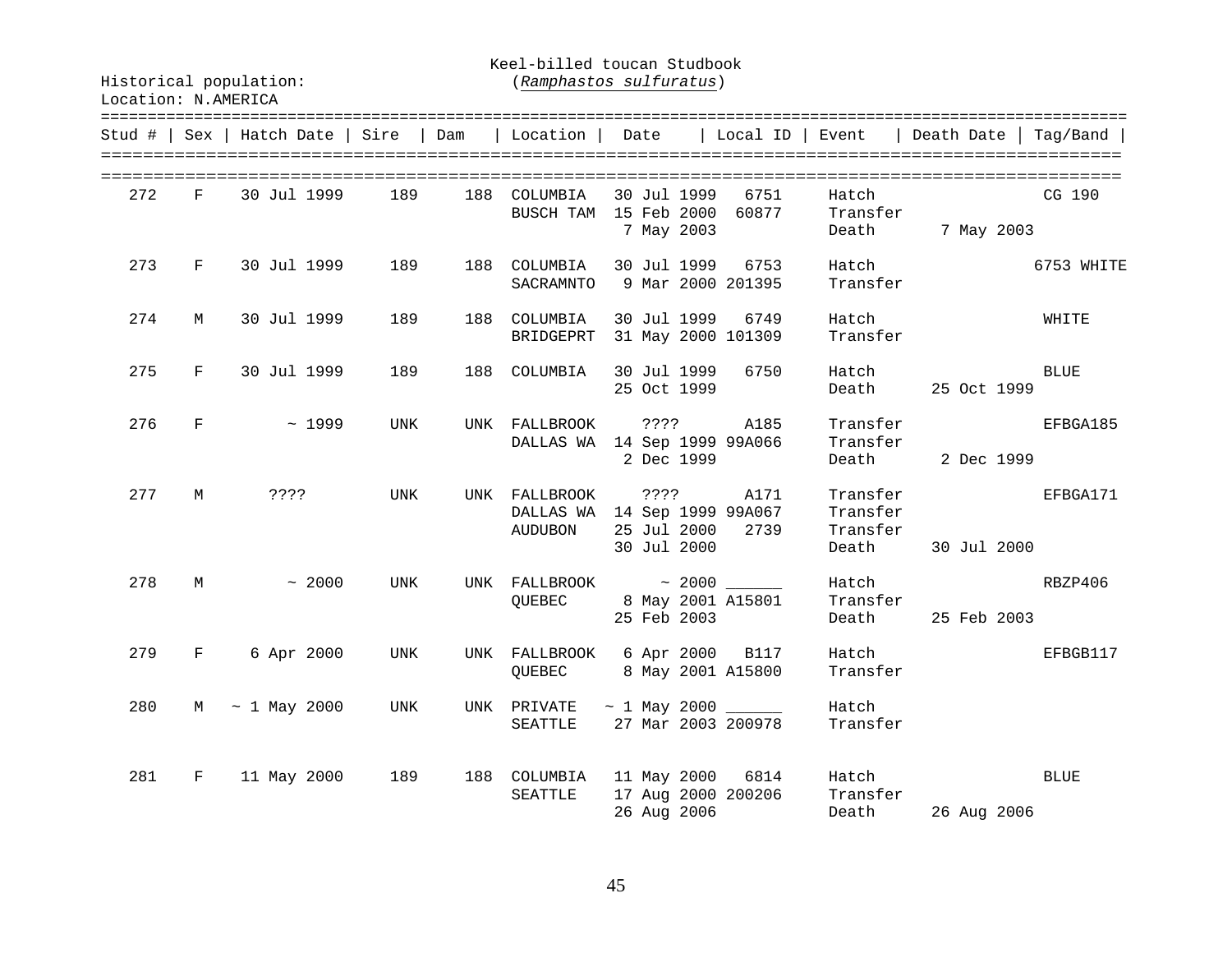Keel-billed toucan Studbook

|     |              | Stud #   Sex   Hatch Date   Sire   Dam |            |      | Location                                                 | Date                                                          | Local ID            | Event                                     | Death Date  | Tag/Band     |
|-----|--------------|----------------------------------------|------------|------|----------------------------------------------------------|---------------------------------------------------------------|---------------------|-------------------------------------------|-------------|--------------|
| 282 | M            | 11 May 2000                            | 189        |      | 188 COLUMBIA<br>BALTIMORE                                | 11 May 2000<br>28 Jun 2000                                    | 6813<br>642         | Hatch<br>Transfer                         |             |              |
| 283 | $\mathsf{P}$ | 1 Jun 2000                             | 240        | 236  | COLUMBIA                                                 | 1 Jun 2000<br>7 Jun 2000                                      | 6830                | Hatch<br>Death                            | 7 Jun 2000  |              |
| 284 | М            | 4 Jun 2000                             | UNK        |      | UNK FALLBROOK<br>COLUMBIA                                | 4 Jun 2000<br>27 Oct 2000                                     | <b>B130</b><br>6872 | Hatch<br>Transfer                         |             | YELLOW       |
| 285 | M            | 30 Jun 2000                            | UNK        |      | UNK PRIVATE<br>FRESNO                                    | 30 Jun 2000 _____<br>17 Mar 2002 220013                       |                     | Hatch<br>Transfer                         |             |              |
| 286 | М            | ? ? ? ?                                | <b>UNK</b> |      | UNK PRIVATE<br>TRACY AV                                  | ? ? ? ?<br>5 Dec 2003<br>20 Sep 2004                          | 1364                | Transfer<br>Transfer<br>Death             | 20 Sep 2004 | PBAH044      |
| 287 | $\mathbf F$  | ????                                   | WILD       |      | WILD PRIVATE<br>TRACY AV                                 | ? ? ? ?<br>5 Dec 2003<br>5 Jun 2004                           | 1365<br>1365        | Transfer<br>Loan to<br>Transfer           |             | YELLOW CT    |
| 288 | M            | 1 Jul 2000                             | 189        | 188  | COLUMBIA<br>FALLBROOK                                    | 1 Jul 2000<br>17 Oct 2000 _______ ltf Transfer                | 6862                | Hatch                                     |             |              |
| 289 | M            | 15 Sep 2000                            | 189        | 188  | COLUMBIA<br>SEATTLE                                      | 15 Sep 2000<br>1 Feb 2001 200372                              | 6881                | Hatch<br>Transfer                         |             | <b>BLACK</b> |
| 290 | $\ddot{ }$   | 15 Sep 2000                            | 189        | 188  | COLUMBIA                                                 | 15 Sep 2000<br>27 Oct 2000                                    | 6882                | Hatch<br>Death                            | 27 Oct 2000 |              |
| 291 | F            | ? ? ? ?                                | WILD       | WILD | CENTRALAM<br><b>USFWS</b><br>LOSANGELE<br><b>SEATTLE</b> | ? ? ? ?<br>? ? ? ?<br>29 Jan 2002 990530<br>2 Feb 2007 202364 | NONE                | Capture<br>Transfer<br>Loan to<br>Loan to |             | BLACK        |
| 292 | М            | ????                                   | WILD       | WILD | CENTRALAM<br>USFWS<br>LOSANGELE                          | ? ? ? ?<br>? ? ? ?<br>29 Jan 2002 990529<br>16 Sep 2006       | NONE                | Capture<br>Transfer<br>Loan to<br>Death   | 16 Sep 2006 |              |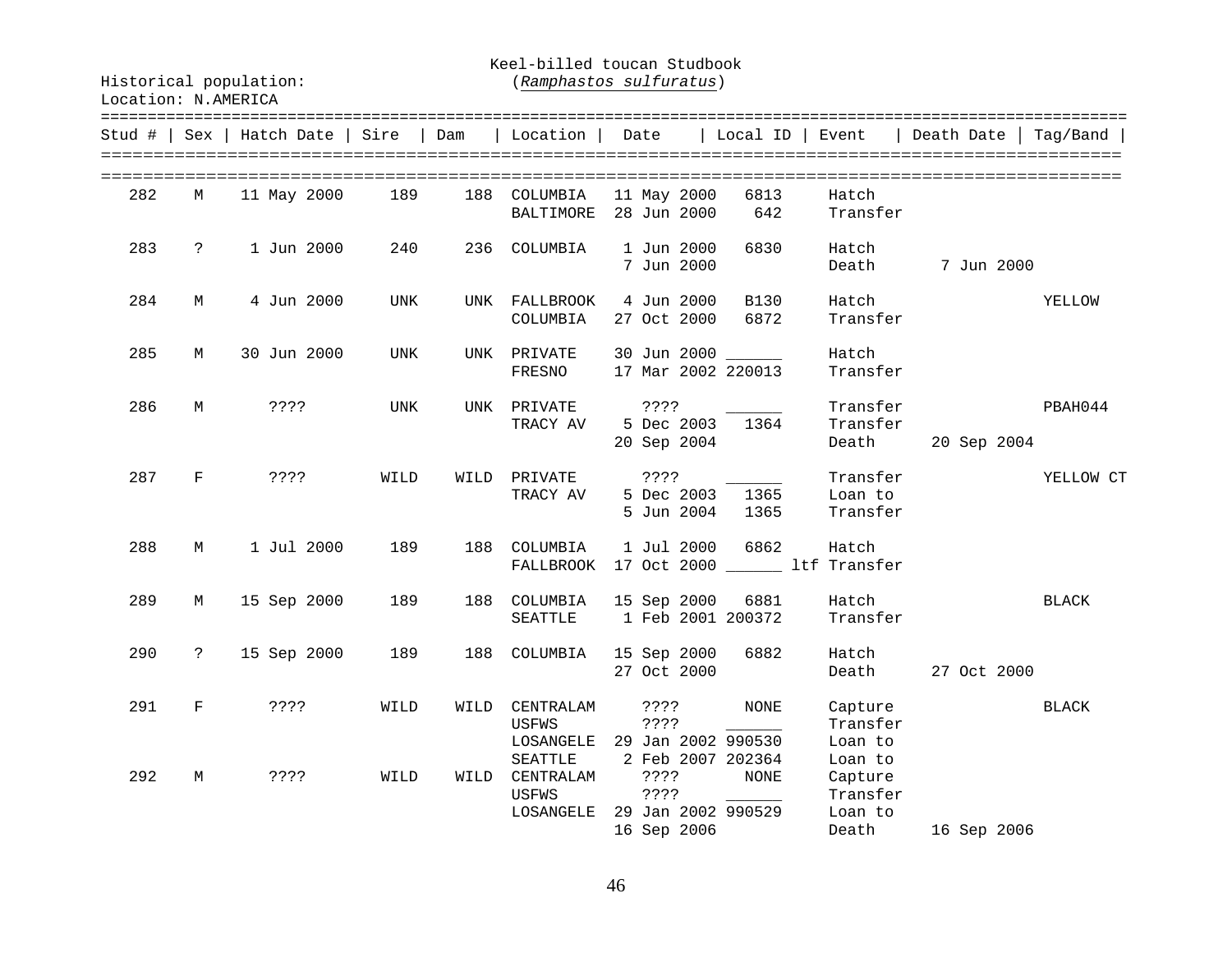Keel-billed toucan Studbook

| Location: N.AMERICA |  |
|---------------------|--|
|                     |  |

|     |              | Stud #   Sex   Hatch Date   Sire   Dam |      |      | Location               | Date                                                                    | Local ID            | Event                           | Death Date  <br>Tag/Band |
|-----|--------------|----------------------------------------|------|------|------------------------|-------------------------------------------------------------------------|---------------------|---------------------------------|--------------------------|
| 293 | $\ddot{?}$   | 4 May 2001                             | 189  | 188  |                        | COLUMBIA 4 May 2001<br>12 May 2001                                      | 6936                | Hatch                           | Death 12 May 2001        |
| 294 | М            | ~1001                                  | WILD |      | VOGELIMP<br>QUEBEC     | WILD NICARAGUA $\sim 2001$<br>????<br>30 Apr 2003 A35802                | NONE                | Capture<br>Transfer<br>Transfer | $B - 0042$               |
| 295 | F            | ~1001                                  | WILD | WILD | VOGELIMP               | $NICARAGUA$ ~ 2001<br>? ? ? ?<br>COLUMBIA 13 Feb 2003                   | <b>NONE</b><br>7441 | Capture<br>Transfer<br>Transfer | B0034                    |
| 296 | М            | ~1001                                  | WILD | WILD | VOGELIMP<br>COLUMBIA   | $NICARAGUA \sim 2001$<br>? ? ? ?<br>13 Feb 2003                         | NONE<br>7440        | Capture<br>Transfer<br>Transfer | B0033                    |
| 297 |              | ? 2 Jul 2001                           | 189  | 188  |                        | COLUMBIA 2 Jul 2001<br>10 Jul 2001                                      | 6966                | Hatch<br>Death                  | 10 Jul 2001              |
| 298 | $\mathbf{F}$ | $~15$ Jul 2001                         | UNK  | UNK  | INDIANA<br>TRACY AV    | $~15$ Jul 2001 ______<br>3 Oct 2001 1148                                |                     | Hatch<br>Transfer               | 12 WBTOV (               |
| 299 | F            | ~2002                                  | UNK  |      | UNK PRIVATE<br>ORLANDO | ? ? ? ?<br>1 Jun 2004 KBT251                                            |                     | Transfer<br>Transfer            |                          |
| 300 | $\ddot{ }$   | 16 Jun 2002                            | 231  |      | 264 HOUSTON            | 16 Jun 2002 19918<br>16 Jun 2002                                        |                     | Hatch<br>Death                  | 16 Jun 2002              |
| 301 | $\ddot{?}$   | 16 Jun 2002                            | 231  |      | 264 HOUSTON            | 16 Jun 2002 19919<br>16 Jun 2002                                        |                     | Hatch<br>Death                  | 16 Jun 2002              |
| 302 | М            | $\sim$ Jul 2002                        | UNK  |      | TULSA                  | UNK FALLBROOK $\sim$ Jul 2002 ______<br>9 Oct 2003 14589<br>31 Jan 2004 |                     | Hatch<br>Transfer<br>Death      | 31 Jan 2004              |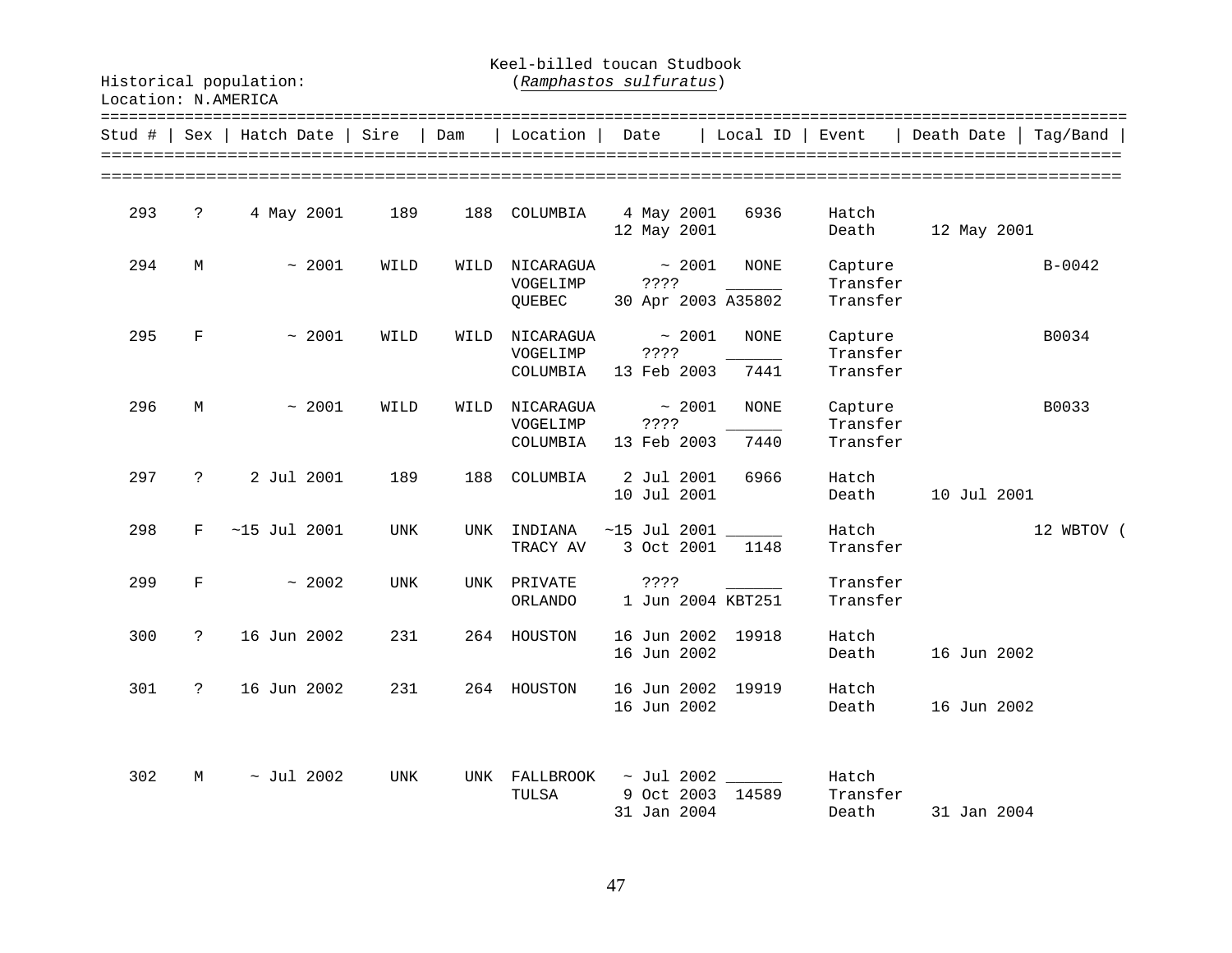Keel-billed toucan Studbook

|     |   | Stud #   Sex   Hatch Date   Sire   Dam |      |      | Location   Date             |                  | Local ID   Event   |          | Death Date | Taq/Band |
|-----|---|----------------------------------------|------|------|-----------------------------|------------------|--------------------|----------|------------|----------|
| 303 | M | $~12$ May 2005                         | WILD | WILD | NICARAGUA                   | $~\sim$ Nov 2005 | NONE               | Capture  |            |          |
|     |   |                                        |      |      | SOUTHBEND                   |                  | 25 Apr 2006 26035  | Transfer |            |          |
|     |   |                                        |      |      | FRESNO                      |                  | 4 May 2006         | Transfer |            |          |
| 304 | M | $~12$ May 2005                         | WILD | WILD | NICARAGUA                   | $~\sim$ Nov 2005 | NONE               | Capture  |            |          |
|     |   |                                        |      |      | SOUTHBEND 25 Apr 2006 26036 |                  |                    | Transfer |            |          |
|     |   |                                        |      |      | BRIDGEPRT                   |                  | 4 May 2006 ______  | Transfer |            |          |
| 305 | F | $~12$ May 2005                         | WILD | WILD | NICARAGUA 15 Nov 2005       |                  | NONE               | Capture  |            |          |
|     |   |                                        |      |      | SOUTHBEND                   | 25 Apr 2006      | 26037              | Transfer |            |          |
|     |   |                                        |      |      | DENVER                      |                  | 4 May 2006 ______  | Transfer |            |          |
| 306 | F | $~12$ May 2005                         | WILD | WILD | NICARAGUA ~15 Nov 2005      |                  | NONE               | Capture  |            |          |
|     |   |                                        |      |      | SOUTHBEND 25 Apr 2006       |                  | 26038              | Transfer |            |          |
|     |   |                                        |      |      | DENVER                      |                  | 4 May 2006 _______ | Transfer |            |          |
| 307 | M | $~12$ May 2005                         | WILD | WILD | NICARAGUA                   | $~\sim$ Nov 2005 | NONE               | Capture  |            |          |
|     |   |                                        |      |      | SOUTHBEND 25 Apr 2006 26039 |                  |                    | Transfer |            |          |
|     |   |                                        |      |      | EVANSVLLE                   |                  | 4 May 2006 206003  | Transfer |            |          |
| 308 | F | $~12$ May 2005                         | WILD | WILD | NICARAGUA                   | $~\sim$ Nov 2005 | NONE               | Capture  |            |          |
|     |   |                                        |      |      | SOUTHBEND                   | 25 Apr 2006      | 26040              | Transfer |            |          |
|     |   |                                        |      |      | MINNESOTA                   | 4 May 2006       | 11633              | Transfer |            |          |
| 309 | M | $~12$ May 2005                         | WILD | WILD | NICARAGUA                   | $~\sim$ Nov 2005 | NONE               | Capture  |            |          |
|     |   |                                        |      |      | SOUTHBEND                   | 25 Apr 2006      | 26041              | Transfer |            |          |
|     |   |                                        |      |      | MINNESOTA                   | 4 May 2006       | 11631              | Transfer |            |          |
| 310 | M | $~12$ May 2005                         | WILD | WILD | NICARAGUA                   | $~\sim$ Nov 2005 | NONE               | Capture  |            |          |
|     |   |                                        |      |      | SOUTHBEND                   |                  | 25 Apr 2006 26042  | Transfer |            |          |
|     |   |                                        |      |      | TUCSON                      |                  | 28 Jun 2006 T65168 | Transfer |            |          |
|     |   |                                        |      |      |                             |                  |                    |          |            |          |
| 311 | М | $~12$ May 2005                         | WILD | WILD | NICARAGUA                   | $~\sim$ Nov 2005 | NONE               | Capture  |            |          |
|     |   |                                        |      |      | SOUTHBEND                   |                  | 25 Apr 2006 26043  | Transfer |            |          |
|     |   |                                        |      |      | <b>DENVER</b>               |                  | 4 May 2006         | Transfer |            |          |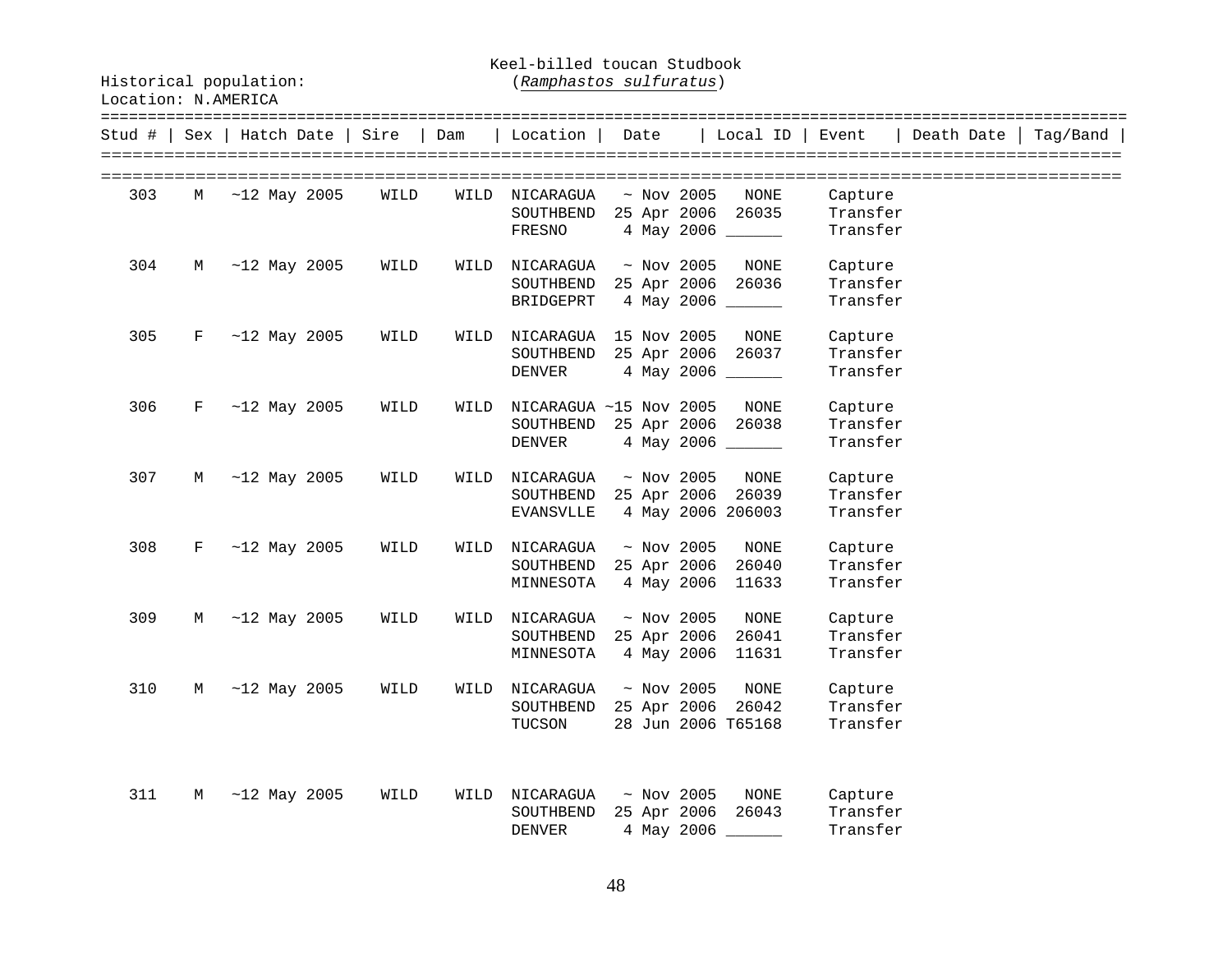Keel-billed toucan Studbook

| Location: | N.AMERICA |  |
|-----------|-----------|--|
|           |           |  |

| Stud # | Sex | Hatch Date Sire |      | Dam  | Location                                             | Date                                          | Local ID                                        | Event                           | Death Date   Tag/Band |  |
|--------|-----|-----------------|------|------|------------------------------------------------------|-----------------------------------------------|-------------------------------------------------|---------------------------------|-----------------------|--|
| 312    | F   | $~12$ May 2005  | WILD | WILD | NICARAGUA<br>SOUTHBEND<br>BRIDGEPRT                  | $~\sim$ Nov 2005<br>25 Apr 2006               | NONE<br>26044<br>4 May 2006 ______              | Capture<br>Transfer<br>Transfer |                       |  |
| 313    | М   | $~12$ May 2005  | WILD | WILD | NICARAGUA<br>SOUTHBEND 25 Apr 2006<br>TRACY AV       | $~\sim$ Nov 2005<br>10 May 2006               | NONE<br>26045<br>1553                           | Capture<br>Transfer<br>Transfer |                       |  |
| 314    | М   | $~12$ May 2005  | WILD | WILD | NICARAGUA<br>SOUTHBEND<br>MINNESOTA                  | $~\sim$ Nov 2005<br>25 Apr 2006<br>4 May 2006 | NONE<br>26046<br>11632                          | Capture<br>Transfer<br>Transfer |                       |  |
| 315    | F   | $~12$ May 2005  | WILD | WILD | NICARAGUA<br>SOUTHBEND 25 Apr 2006<br>SEATTLE        | $~\sim$ Nov 2005                              | NONE<br>26047<br>10 May 2006 202143             | Capture<br>Transfer<br>Transfer |                       |  |
| 316    | F   | $~12$ May 2005  | WILD | WILD | NICARAGUA<br>SOUTHBEND<br>EVANSVLLE                  | $~\sim$ Nov 2005<br>25 Apr 2006               | NONE<br>26048<br>4 May 2006 206002              | Capture<br>Transfer<br>Transfer |                       |  |
| 317    | F   | $~12$ May 2005  | WILD | WILD | NICARAGUA<br>SOUTHBEND<br>MINNESOTA                  | $~\sim$ Nov 2005<br>25 Apr 2006<br>4 May 2006 | NONE<br>26049<br>11634                          | Capture<br>Transfer<br>Transfer |                       |  |
| 318    | F   | $~12$ May 2005  | WILD | WILD | NICARAGUA<br>SOUTHBEND<br>TUCSON                     | $~\sim$ Nov 2005                              | NONE<br>25 Apr 2006 26050<br>28 Jun 2006 T65169 | Capture<br>Transfer<br>Transfer |                       |  |
| 319    | М   | $~12$ May 2005  | WILD | WILD | NICARAGUA<br>SOUTHBEND 25 Apr 2006 26051<br>NZP-WASH | $~\sim$ Nov 2005                              | NONE<br>19 Sep 2006 215582                      | Capture<br>Transfer<br>Transfer |                       |  |
| 320    | М   | $~12$ May 2005  | WILD | WILD | NICARAGUA<br>SOUTHBEND<br><b>DENVER</b>              | $~\sim$ Nov 2005<br>25 Apr 2006               | NONE<br>26052<br>4 May 2006 ______              | Capture<br>Transfer<br>Transfer |                       |  |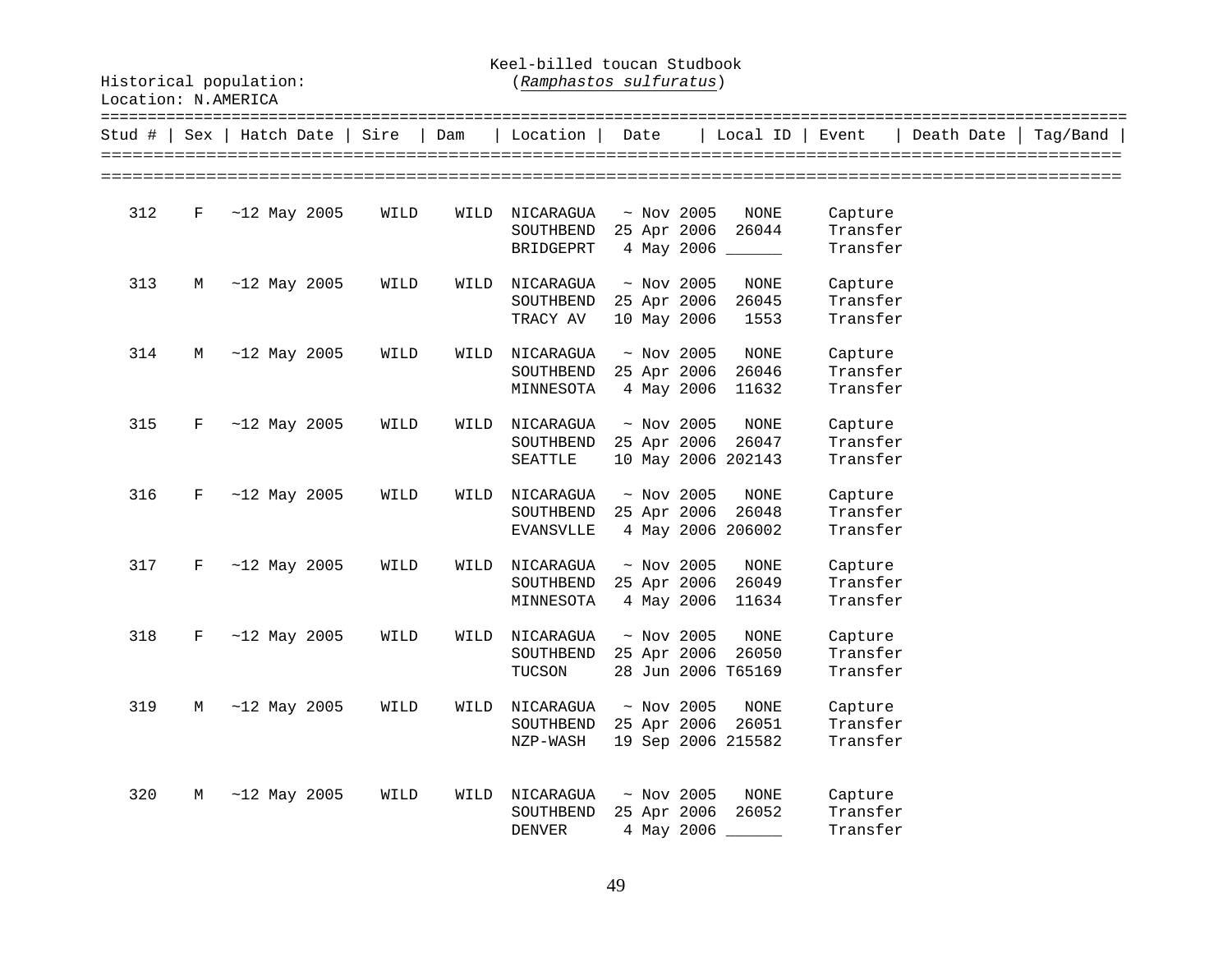Keel-billed toucan Studbook

| Location: N.AMERICA |
|---------------------|
|                     |

|     |              | Stud # $ $ Sex $ $ Hatch Date $ $ Sire |      | Dam  | Location                                            | Date                            | Local ID                                        | Event                           | Death Date | $Taq/Band$ |
|-----|--------------|----------------------------------------|------|------|-----------------------------------------------------|---------------------------------|-------------------------------------------------|---------------------------------|------------|------------|
| 321 | $\mathbf{F}$ | $~12$ May 2005                         | WILD | WILD | NICARAGUA<br>SOUTHBEND<br>FRESNO                    | $~\sim$ Nov 2005                | NONE<br>25 Apr 2006 26053<br>4 May 2006 ______  | Capture<br>Transfer<br>Transfer |            |            |
| 322 | M            | $~12$ May 2005                         | WILD | WILD | NICARAGUA<br>SOUTHBEND<br>TUCSON                    | $\sim$ Nov 2005<br>25 Apr 2006  | NONE<br>26054<br>10 May 2006 ______             | Capture<br>Transfer<br>Transfer |            |            |
| 323 | F            | $~12$ May 2005                         | WILD | WILD | NICARAGUA<br>SOUTHBEND<br>NZP-WASH                  | $~\sim$ Nov 2005                | NONE<br>25 Apr 2006 26055<br>28 Jun 2006 215549 | Capture<br>Transfer<br>Transfer |            |            |
| 324 | M            | $~\sim$ May 2005                       | WILD | WILD | NICARAGUA<br>SOUTHBEND                              | $~\sim$ Nov 2005<br>25 Apr 2006 | NONE<br>25056                                   | Capture<br>Transfer             |            |            |
| 325 | F            | $~\sim$ May 2005                       | WILD | WILD | NICARAGUA<br>SOUTHBEND<br>NZP-WASH                  | $~\sim$ Nov 2005                | NONE<br>25 Apr 2006 26057<br>28 Jun 2006 215550 | Capture<br>Transfer<br>Transfer |            |            |
| 326 | M            | $~\sim$ May 2005                       | WILD | WILD | NICARAGUA<br>SOUTHBEND 25 Apr 2006 26058<br>SEATTLE | $~\sim$ Nov 2005                | NONE<br>10 May 2006 202142                      | Capture<br>Transfer<br>Transfer |            |            |
| 327 | $\mathbf{F}$ | $~12$ May 2005                         | WILD | WILD | NICARAGUA<br>SOUTHBEND<br>SEATTLE                   | $~\sim$ Nov 2005<br>25 Apr 2006 | NONE<br>26059<br>10 May 2006 202144             | Capture<br>Transfer<br>Transfer |            |            |
| 328 | F            | $~12$ May 2005                         | WILD | WILD | NICARAGUA<br>SOUTHBEND<br>TUCSON                    | $~\sim$ Nov 2005                | NONE<br>25 Apr 2006 26060<br>10 May 2006 ______ | Capture<br>Transfer<br>Transfer |            |            |
| 329 | F            | $~12$ May 2005                         | WILD | WILD | NICARAGUA<br>SOUTHBEND<br>HOUSTON                   | $\sim$ Nov 2005                 | NONE<br>25 Apr 2006 26061<br>4 May 2006 ______  | Capture<br>Transfer<br>Transfer |            |            |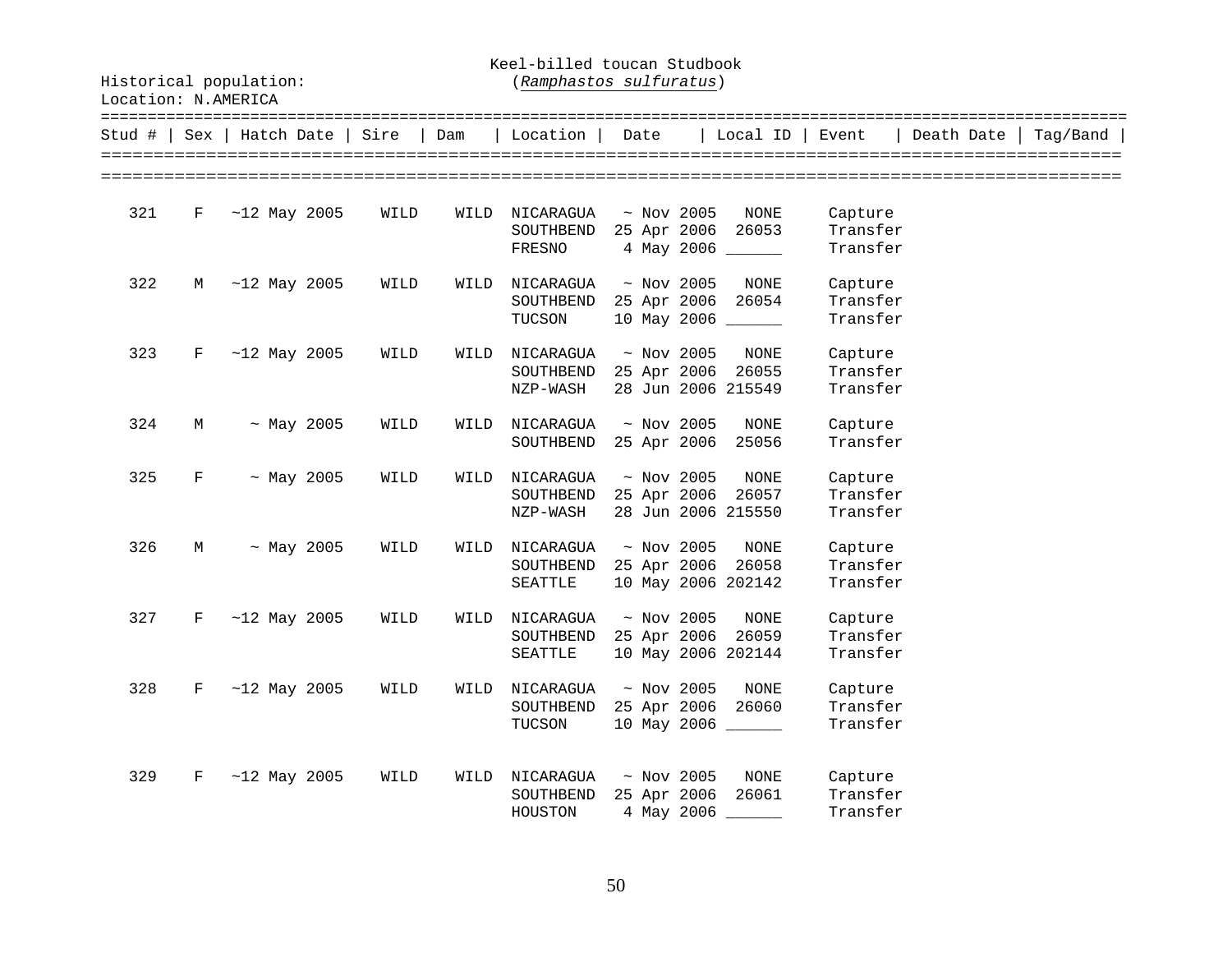Keel-billed toucan Studbook

Historical population: (*Ramphastos sulfuratus*)

| Stud # | Sex        | Hatch Date     | Sire | Dam  | Location                           | Date                                          | Local ID              | Event                           | Death Date | Taq/Band |
|--------|------------|----------------|------|------|------------------------------------|-----------------------------------------------|-----------------------|---------------------------------|------------|----------|
| 330    | М          | $~12$ May 2005 | WILD | WILD | NICARAGUA                          | $~\sim$ Nov 2005                              | NONE                  | Capture                         |            |          |
|        |            |                |      |      | SOUTHBEND<br>PITTS CA              | 25 Apr 2006<br>29 Jun 2006                    | 26062<br>7443         | Transfer<br>Transfer            |            |          |
| 331    | $_{\rm F}$ | $~12$ May 2005 | WILD | WILD | NICARAGUA<br>SOUTHBEND<br>PITTS CA | $\sim$ Nov 2005<br>25 Apr 2006<br>29 Jun 2006 | NONE<br>26063<br>7445 | Capture<br>Transfer<br>Transfer |            |          |
| 332    | М          | $~12$ May 2005 | WILD | WILD | NICARAGUA<br>SOUTHBEND<br>HOUSTON  | $\sim$ Nov 2005<br>25 Apr 2006<br>4 May 2006  | NONE<br>26064         | Capture<br>Transfer<br>Transfer |            |          |
| 333    | F          | $~12$ May 2005 | WILD | WILD | NICARAGUA<br>SOUTHBEND             | $~\sim$ Nov 2005<br>25 May 2006               | NONE<br>26065         | Capture<br>Transfer             |            |          |
|        |            |                |      |      |                                    |                                               |                       |                                 |            |          |

TOTALS: 121.121.90 (332)

Compiled by: Cyndi Laljer thru Sea World San Antonio Data current thru: 30 Apr 2007 North American regional Printed on 10 May 2007 using Sparks v1.54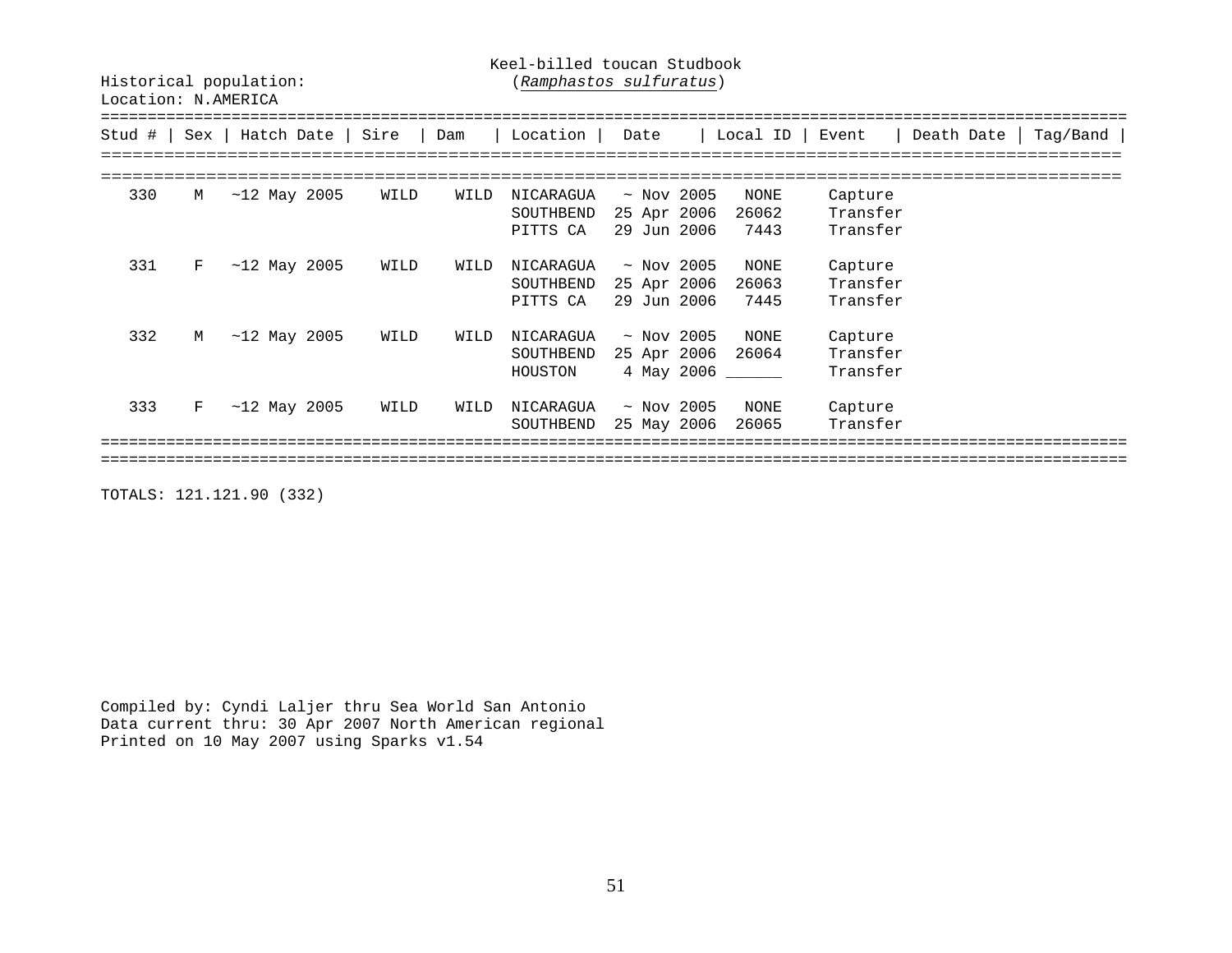### Location Glossary - Keel-billed Toucan Studbook ===========================================================================================================

| ATLANTA   | Zoo Atlanta<br>800 Cherokee Ave. SE, Atlanta, Georgia, USA, 30315-1440<br>(404)624-5631 fax: (404)624-5841 lperkins@zooatlanta.org<br>Contact: Mr. Lori Perkins                     |
|-----------|-------------------------------------------------------------------------------------------------------------------------------------------------------------------------------------|
| AUDUBON   | Audubon Zoo<br>6500 Magazine Street, New Orleans, Louisiana, USA, 70178-4327<br>$(504)$ 212-5369 fax: $(504)$ 866-0819 amiller@auduboninstitute.org<br>Contact: Ms. Adrienne Miller |
| BALTIMORE | The Maryland Zoo in Baltimore<br>Druid Hill Park, Baltimore, Maryland, USA, 21217<br>$(443)$ 552-3351 fax: $(410)$ 396-6464 abender@marylandzoo.org<br>Contact: Ms. Alice Bender    |
| BARTH R   | Rod Barth<br>17645 Camino Martinez, Perris, California, USA, 92370<br>$(714)780 - 3283$                                                                                             |
|           | BATONROUG BREC's Baton Rouge Zoo<br>P.O. Box 60, Baker, Louisiana, USA, 70704-0060<br>$(225)$ 775-3877 $\text{fax:}(225)$ 775-3931 hollytech@excite.com                             |
|           | BEHAV STU Behavioral Study of Birds - Birds Unli<br>North Hollywood, California, USA                                                                                                |
| BELLBIRD  | Bellbird<br>Laguna Hills, California, USA                                                                                                                                           |
|           | BIRDHAVEN Bird Haven Inc.<br>371 Romans Rd., Elmhurst, Illinois, USA, 60126<br>(708)941-8624                                                                                        |
| BISMARCK  | Dakota Zoo<br>P.O. Box 711, Bismarck, North Dakota, USA, 58502<br>$(701)$ 223-7543                                                                                                  |
| BLUE RIB  | Blue Ribbon Pet Farm<br>Miami, Florida, USA                                                                                                                                         |
|           | BOBS FOWL Bob's Waterfowl Inc.<br>Slidell, Louisiana, USA                                                                                                                           |
| BRADENTON | Frank Thompson Collection<br>15605 S. R. #64, Bradenton, Florida, USA, 33508<br>$(813)746 - 8559$                                                                                   |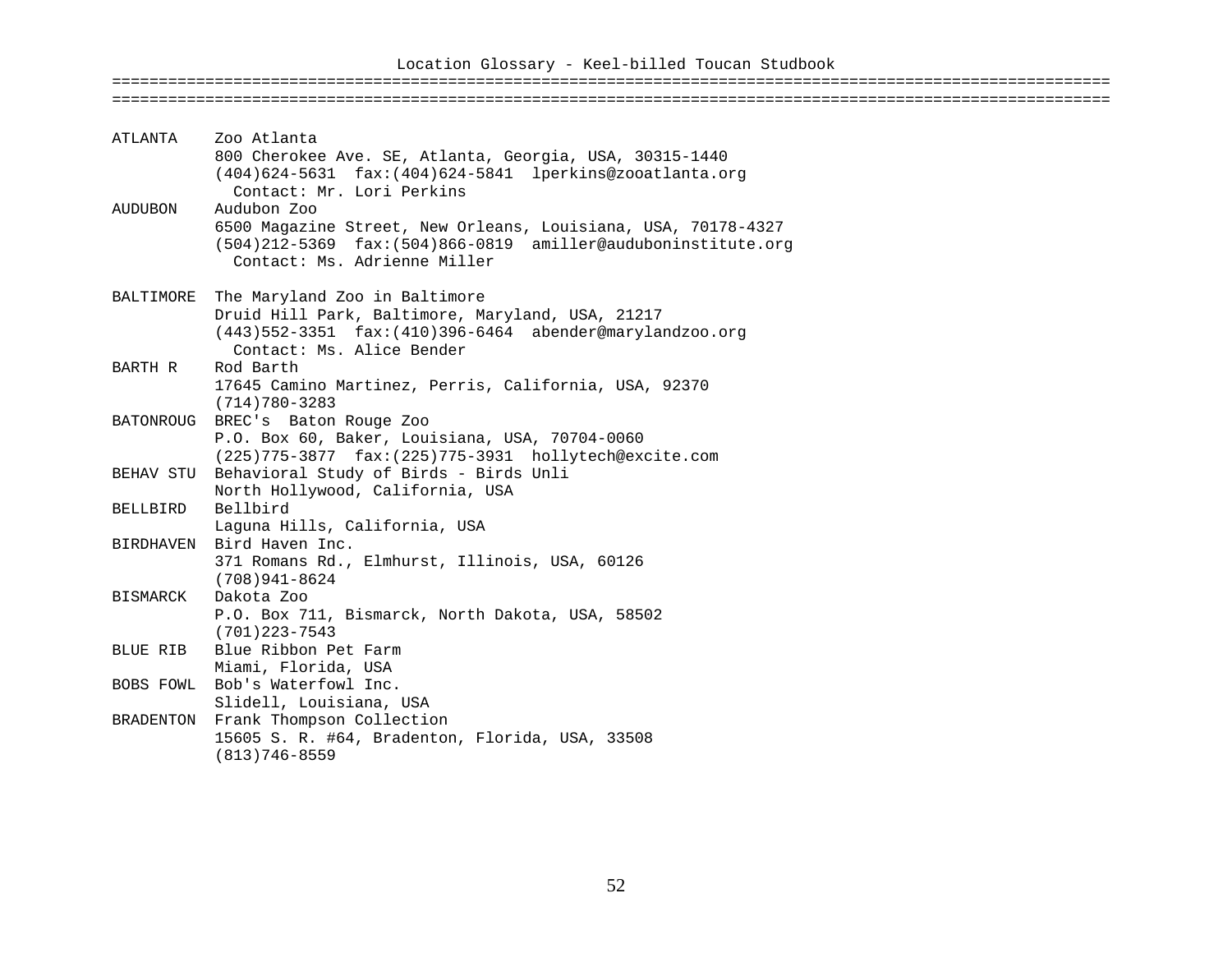|                 | BRIDGEPRT Connecticut's Beardsley Zoo                                                                                            |
|-----------------|----------------------------------------------------------------------------------------------------------------------------------|
|                 | 1875 Noble Ave., Bridgeport, Connecticut, USA, 06610-1600                                                                        |
|                 | (203)332-2636 fax: (203)394-6566 rtomas@beardsleyzoo.org                                                                         |
|                 | Contact: Rob Tomas                                                                                                               |
| BRONX CZ        | Bronx Children's Zoo                                                                                                             |
|                 | NYZS The Wildlife Cons. Soc., Bronx, New York, USA, 10460                                                                        |
|                 | $(718)220 - 5125$                                                                                                                |
|                 | BROUSSARD Zoo of Acadiana                                                                                                        |
|                 | 116 Lakeview Dr., Broussard, Louisiana, USA, 70518                                                                               |
|                 | (337)837-4325 fax: (337)837-6589 cline.r@worldnet.att.net                                                                        |
|                 | Contact: Mr. Ronald G. Cline                                                                                                     |
|                 | BROWNSVIL Gladys Porter Zoo                                                                                                      |
|                 | 500 Ringgold St., Brownsville, Texas, USA, 78520-7998                                                                            |
|                 | (956)546-0044 fax: (956)541-4940 registar@gpz.org                                                                                |
|                 | Contact: Ms. Diana Lucio                                                                                                         |
| <b>BULVERDE</b> | NBJ Ranch (Buddy Jordan)                                                                                                         |
|                 | 4580 Farm Road 1863, Bulverde, Texas, USA, 78163-2439                                                                            |
|                 | $(512)653 - 3673$                                                                                                                |
|                 | BUSCH TAM Busch Gardens                                                                                                          |
|                 | 3605 Bougainvillea Ave., Tampa, Florida, USA, 33612                                                                              |
|                 | (813)984-4074 fax: (813)987-5548 raina.collins@buschgardens.com                                                                  |
|                 | Contact: Ms. Raina D. Collins                                                                                                    |
| CALDWELL        | Caldwell Zoo                                                                                                                     |
|                 | PO Box 4785, Tyler, Texas, USA, 75712-4785                                                                                       |
|                 | (903)593-0121x 286 fax: (903)595-5083 phead@caldwellzoo.org                                                                      |
|                 | Contact: Ms. Patti Head                                                                                                          |
| CALIFORNI       | CALIFORNIA                                                                                                                       |
|                 | <b>USA</b>                                                                                                                       |
| CAMDEN          | Adventure Aquarium                                                                                                               |
|                 | 1 Aquarium Drive, Camden, New Jersey, USA, 08103-1060<br>(856)365-3300x7335 fax: (856)365-3311 dlittlehale@adventureaquarium.com |
|                 | Contact: Mr. Dave Littlehale                                                                                                     |
|                 | CENTRALAM CENTRAL AMERICA                                                                                                        |
|                 | American Region                                                                                                                  |
|                 | CENTRALPK Central Park Zoo                                                                                                       |
|                 | 830 Fifth Ave., New York, New York, USA, 10021-7095                                                                              |
|                 | (212)439-6506 fax: (212)988-0286 hbasic@wcs.org                                                                                  |
| CHANL ISL       | Channel Islands National Park                                                                                                    |
|                 | National Park Service, Ventura, California, USA, 93001                                                                           |
|                 | $(805)658 - 5776$                                                                                                                |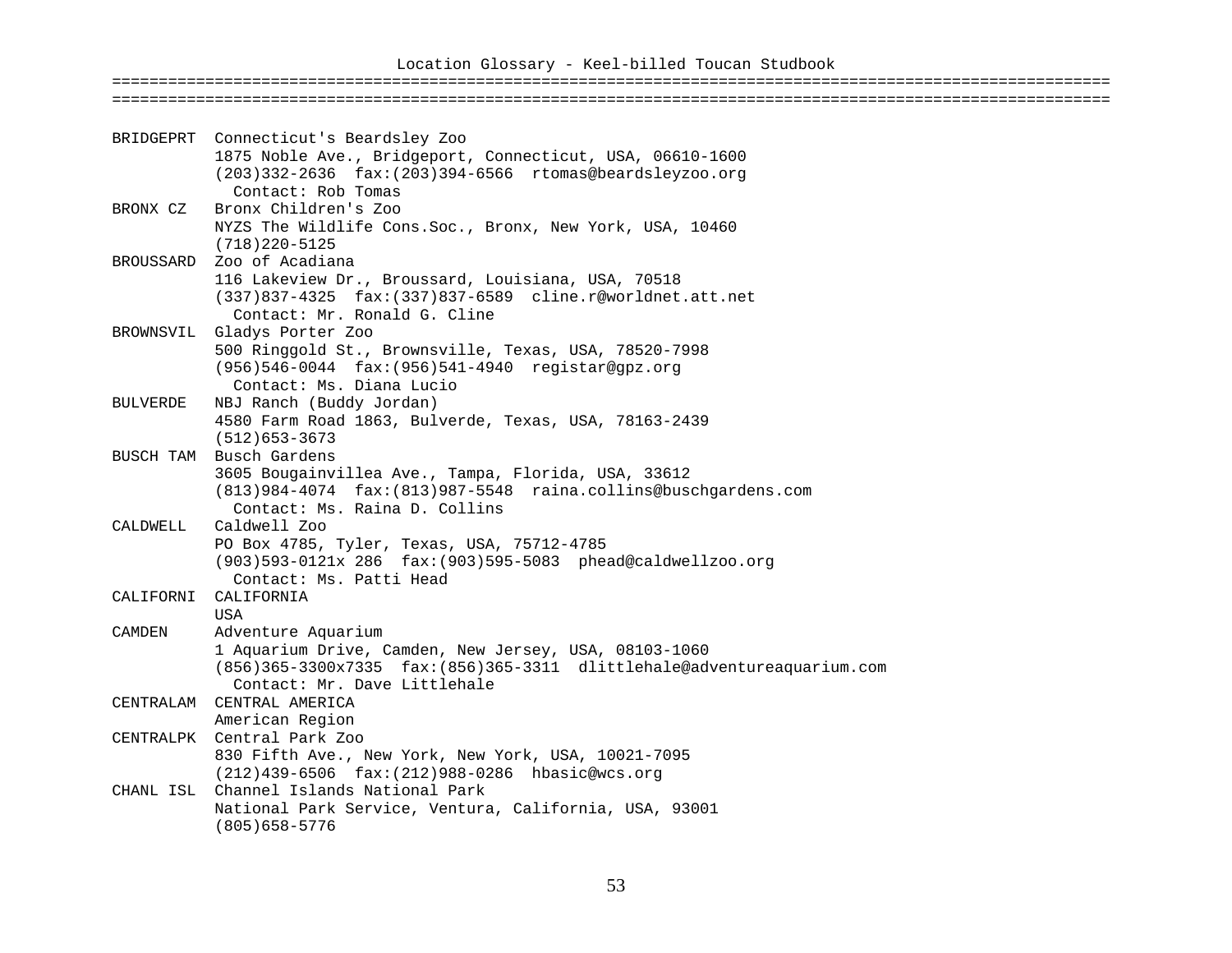### Location Glossary - Keel-billed Toucan Studbook ===========================================================================================================

| CHASE B  | Charles (Bill) P. Chase Co. Inc.<br>7330 NW 66th St, Miami, Florida, USA, 33166                                                               |
|----------|-----------------------------------------------------------------------------------------------------------------------------------------------|
|          | CHICAGOBR Chicago Zoological Park                                                                                                             |
|          | 3300 Golf Rd., Brookfield, Illinois, USA, 60513                                                                                               |
|          | (708)485-0263x460 fax: (708)485-3140 dejohnso@brookfieldzoo.org<br>Contact: Ms. Debbie Johnson<br>CINCINNAT Cincinnati Zoo & Botanical Garden |
|          | 3400 Vine St., Cincinnati, Ohio, USA, 45220-1399                                                                                              |
|          | $(513)$ 569-8225 $fast$ : (513)559-7790 mary.noell@cincinnatizoo.org                                                                          |
|          | Contact: Ms. Mary Noell                                                                                                                       |
|          | COLO SPRG Cheyenne Mtn Zoological Park                                                                                                        |
|          | 4250 Cheyenne Mountain Zoo Rd., Colorado Springs, Colorado, USA, 80906                                                                        |
|          | $(719)633 - 9925$                                                                                                                             |
| COLOMBIA | COLOMBIA                                                                                                                                      |
|          | South America, American Region                                                                                                                |
| COLORADO | COLORADO<br>Usa, North America, USA                                                                                                           |
| COLUMBIA | Riverbanks Zoo and Garden                                                                                                                     |
|          | PO Box 1060, Columbia, South Carolina, USA, 29202-1060                                                                                        |
|          | (803)779-8717 x1245 fax: (803)253-6381 susanreno@riverbanks.org                                                                               |
|          | Contact: Susan Reno                                                                                                                           |
|          | COSTA RIC COSTA RICA                                                                                                                          |
|          | Central America, American Region                                                                                                              |
| CUSTOMS  | Customs Regulations (USTD)                                                                                                                    |
|          | Washington, District Of Columbia, USA                                                                                                         |
| DALLAS   | Dallas Zoo                                                                                                                                    |
|          | 650 South R.L. Thornton Freeway, Dallas, Texas, USA, 75203-3013                                                                               |
|          | (214)670-6833 fax: (214)670-6717 npiwonk@mail.ci.dallas.tx.us                                                                                 |
|          | Contact: Mr. Norman L. Piwonka                                                                                                                |
|          | DALLAS WA Dallas World Aquarium                                                                                                               |
|          | 1801 N. Griffin St., Dallas, Texas, USA, 75202-1503<br>(214)720-2224 x333 fax: (214)720-2242 vetcindy@dwazoo.com                              |
|          | Contact: Cindy DiGesualdo, Dvm                                                                                                                |
| DENVER   | Denver Zoological Gardens                                                                                                                     |
|          | 2900 E. 23RD Ave, Denver, Colorado, USA, 80205-4899                                                                                           |
|          | (303)376-4917 fax: (303)376-4801 nbragin@denverzoo.org                                                                                        |
|          | Contact: Ms. Nanette Bragin                                                                                                                   |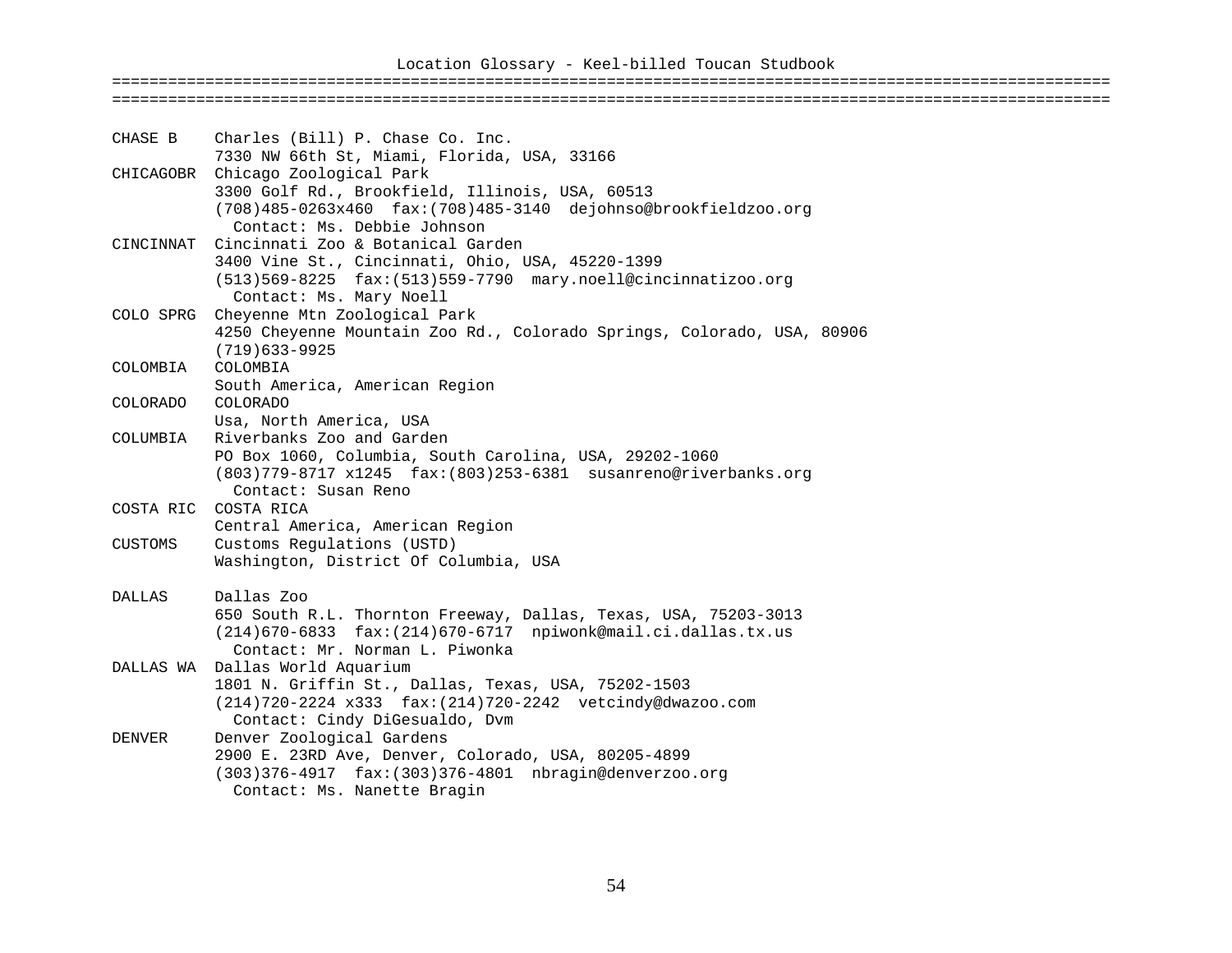| EL PASO   | El Paso Zoo<br>4001 East Paisano, El Paso, Texas, USA, 79905-4223<br>(915)521-1850 fax: (915)521-1857 kisedajj@ci.el-paso.tx.us<br>Contact: Mr. John Kiseda                                |
|-----------|--------------------------------------------------------------------------------------------------------------------------------------------------------------------------------------------|
|           |                                                                                                                                                                                            |
| EUREKA    | Sequoia Park Zoo<br>531 K St., Eureka, California, USA, 95501-1165<br>$(707)441 - 4229$ $fax:(707)441 - 4237$ $qzig@humboldt.com$<br>Contact: Ms. Gretchen Ziegler                         |
| EVANSVLLE | Mesker Park Zoo and Botanic Garden<br>2421 Bement Ave., Evansville, Indiana, USA, 47720<br>(812)435-6143 x404 fax: (812)435-6140 ebeck@meskerparkzoo.com<br>Contact: Erik Beck             |
|           | FALLBROOK Emerald Forest Bird Farm<br>(Jerry Jennings), Fallbrook, California, USA, 92028<br>(760)728-2226 fax: (760)728-9673 mr2can@aol.com<br>Contact: Ms. Paula Strasser                |
|           | FORTWORTH Fort Worth Zoological Park<br>1989 Colonial Pkwy., Ft Worth, Texas, USA, 76110-6640<br>(817)759-7126 fax: (817)759-7127 records@fortworthzoo.org<br>Contact: Ms. Annabel Ross    |
| FRANKLINP | Zoo New England / Franklin Park Zoo<br>1 Franklin Park Rd., Boston, Massachusetts, USA, 02121<br>(617)989-2020 fax: (617)989-2025 lrohr@zoonewengland.com<br>Contact: Ms. Linda Rohr       |
| FRESNO    | Chaffee Zool Gardens of Fresno<br>894 W Belmont Ave., Fresno, California, USA, 93728-2891<br>$(559)498-5912$ $fax:(559)264-9226$ bridget.rogers@ci.fresno.ca.us<br>Contact: Bridget Rogers |
|           | GLENDA CA Casa De Pets (Laszlo de Borondy)<br>Glendale, California, USA, 85301<br>$(602)939 - 1003$                                                                                        |
| GRANBY    | Granby Zoo<br>525, rue St-Hubert, Granby, Quebec, Canada, J2G 5P3<br>$(450)372 - 9113x151$ $fax:(450)372 - 5531$ $p.leggett@zoography.qc.ca$<br>Contact: Ms. Pauline Leggett               |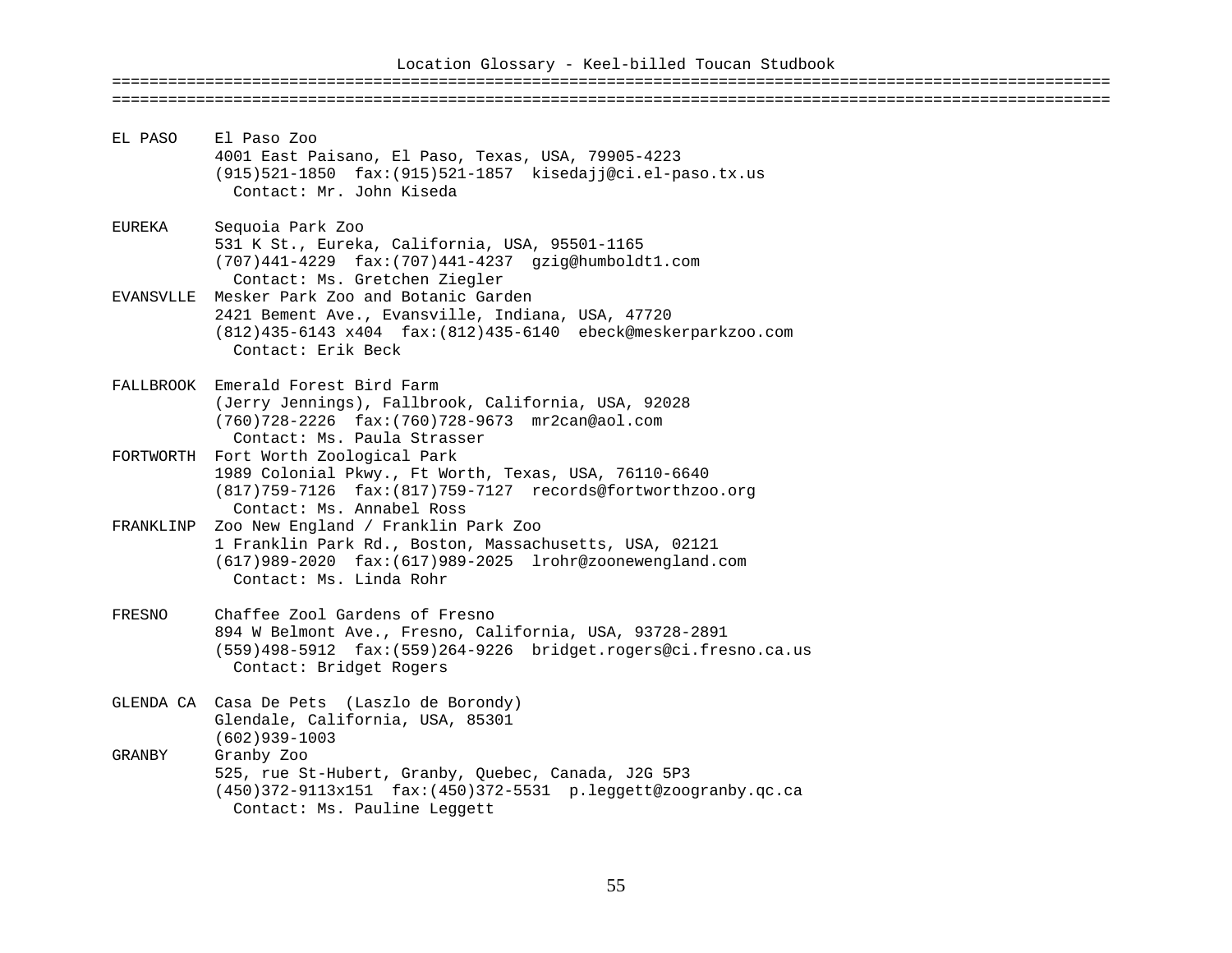| GUADALJR  | Guadalajara Zoo<br>Av. Paseo del Zoologico No. 600, Guadalajara, Jalisco, Mexico, C.P. 44100                                                                                      |
|-----------|-----------------------------------------------------------------------------------------------------------------------------------------------------------------------------------|
| GULF BREZ | 52 33 367 44488 fax:52 33 367 43848 rrobles@zooguadalajara.com.mx<br>Contact: Rocio Robles<br>The ZOO                                                                             |
|           | 5701 Gulf Breeze Pkwy., Gulf Breeze, Florida, USA, 32561<br>(850)932-2229x104 fax: (850)932-8575 animalcare@the-zoo.com<br>Contact: Ms. Diane Norris                              |
|           | HATTIESBG Hattiesburg Zoo<br>107 South 17th Ave., Hattiesburg, Mississippi, USA, 39401-6128<br>$(601)545 - 4576$                                                                  |
| HOGLE     | Utah's Hogle Zoo<br>Utah Zoological Society, Salt Lake City, Utah, USA, 84108<br>(801)584-1740 fax: (801)584-1770 dawnm@hoglezoo.org<br>Contact: Ms. Dawn Ross                    |
| HONOLULU  | Honolulu Zoo<br>151 Kapahulu Ave., Honolulu, Hawai'i, USA, 96815-7173<br>(808) 971-7184 fax: (808) 971-7173 hunts@alii.inets.com<br>Contact: Ms. Susan Hunt                       |
| HOUSTON   | The Houston Zoo, Inc<br>1513 N MacGregor, Houston, Texas, USA, 77030-1603<br>(713)533-6618 fax: (713)533-6802 eneipert@houstonzoo.org<br>Contact: Elizabeth Neipert               |
|           | HURD BILL Bill Hurd<br>155 SW Kalmia St, Junction City, Oregon, USA                                                                                                               |
| INDIANA   | INDIANA<br>Usa, North America, USA                                                                                                                                                |
| INDIANAPL | Indianapolis Zoo<br>PO Box 22309, Indianapolis, Indiana, USA, 46222-0309<br>(317)630-2071 fax: (317)630-5154 hgreen@indyzoo.com<br>Contact: Ms. Holly Green                       |
| JACKSONVL | Jacksonville Zoological Gardens<br>8605 Zoo Parkway, Jacksonville, Florida, USA, 32218-5769<br>(904)757-4463x131 fax: (904)757-4315 rosta@jaxzoo.org<br>Contact: Mr. Alan F. Rost |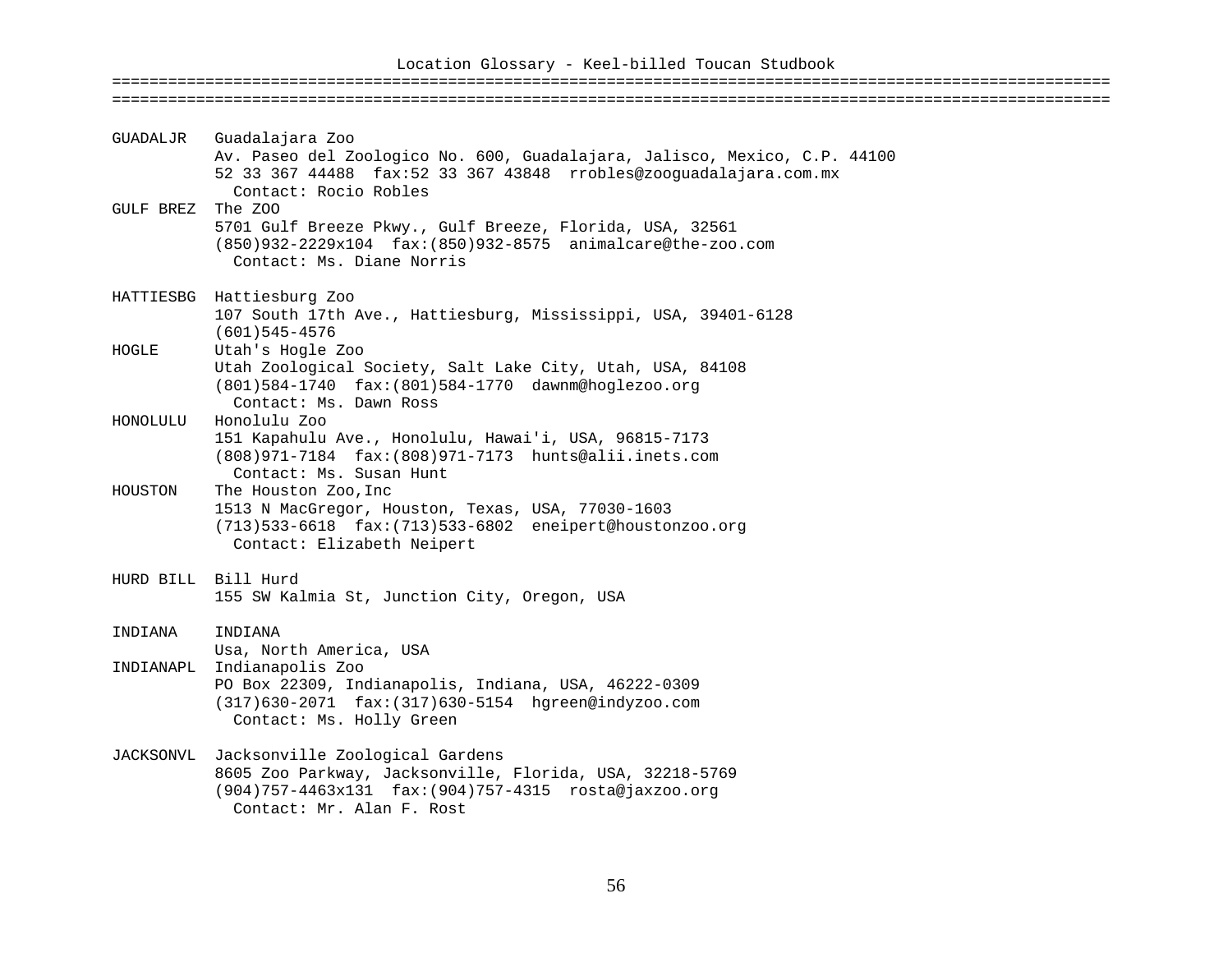|           | KANSASCTY The Kansas City Zoo<br>6800 Zoo Dr., Kansas City, Missouri, USA, 64132-1711<br>$(816)$ 513-4622 fax: $(816)$ 513-4654 dale frerking@fotzkc.org<br>Contact: Mr. Dale Frerking              |
|-----------|-----------------------------------------------------------------------------------------------------------------------------------------------------------------------------------------------------|
|           | KNOXVILLE Knoxville Zoological Gardens<br>P.O. Box 6040, Knoxville, Tennessee, USA, 37914<br>(865)637-5331x323 fax:(865)637-1943 jkading@knoxville-zoo.org<br>Contact: Ms. Jane C. Kading           |
|           | LAKEBUENA Discovery Island Zool Pk (extinct)<br>1200 N. Savannah Circle E., Bay Lake, Florida, USA, 32830-1000<br>$(407)824 - 2875$                                                                 |
| LEWIS D   | Dean Lewis<br>Salem, Oregon, USA                                                                                                                                                                    |
| LITTLEROC | Little Rock Zoological Gardens<br>One Jonesboro Dr, Little Rock, Arkansas, USA, 72205<br>$(501)666 - 2406x114$ $fax:(501)666 - 7040$ bforbush@littlerock.state.ar.us<br>Contact: Ms. Bobbie Forbush |
| LODI      | Micke Grove Zoo<br>11793 N. Micke Grove Rd., Lodi, California, USA, 95240-9499<br>(209)331-2011 fax: (209)331-7271 curator@mgzoo.com<br>Contact: Ms. Susan Senser                                   |
|           | LOSANGELE Los Angeles Zoo & Botanical Gardens<br>5333 Zoo Dr., Los Angeles, California, USA, 90027-1498<br>$(323)644 - 4295$ $fax:(323)662 - 9786$ bob.barnes@lacity.org<br>Contact: Robert Barnes  |
|           | LOUISVILL Louisville Zoological Garden<br>PO Box 37250, Louisville, Kentucky, USA, 40233-7250<br>$(502)451-0440$                                                                                    |
| LOVELAND  | Fouts Zoological Park<br>Loveland, Colorado, USA                                                                                                                                                    |
| LOWRY     | Lowry Park Zoological Garden<br>1101 W Sligh Ave, Tampa, Florida, USA, 33604-5958<br>(813)935-8552x222 fax: (813)935-9486 twoboo@aol.com                                                            |
| MCMORRIS  | Bob McMorris<br>16402 Larson Lane, Hudson, Florida, USA, 34667-4205<br>$(813)862 - 7032$                                                                                                            |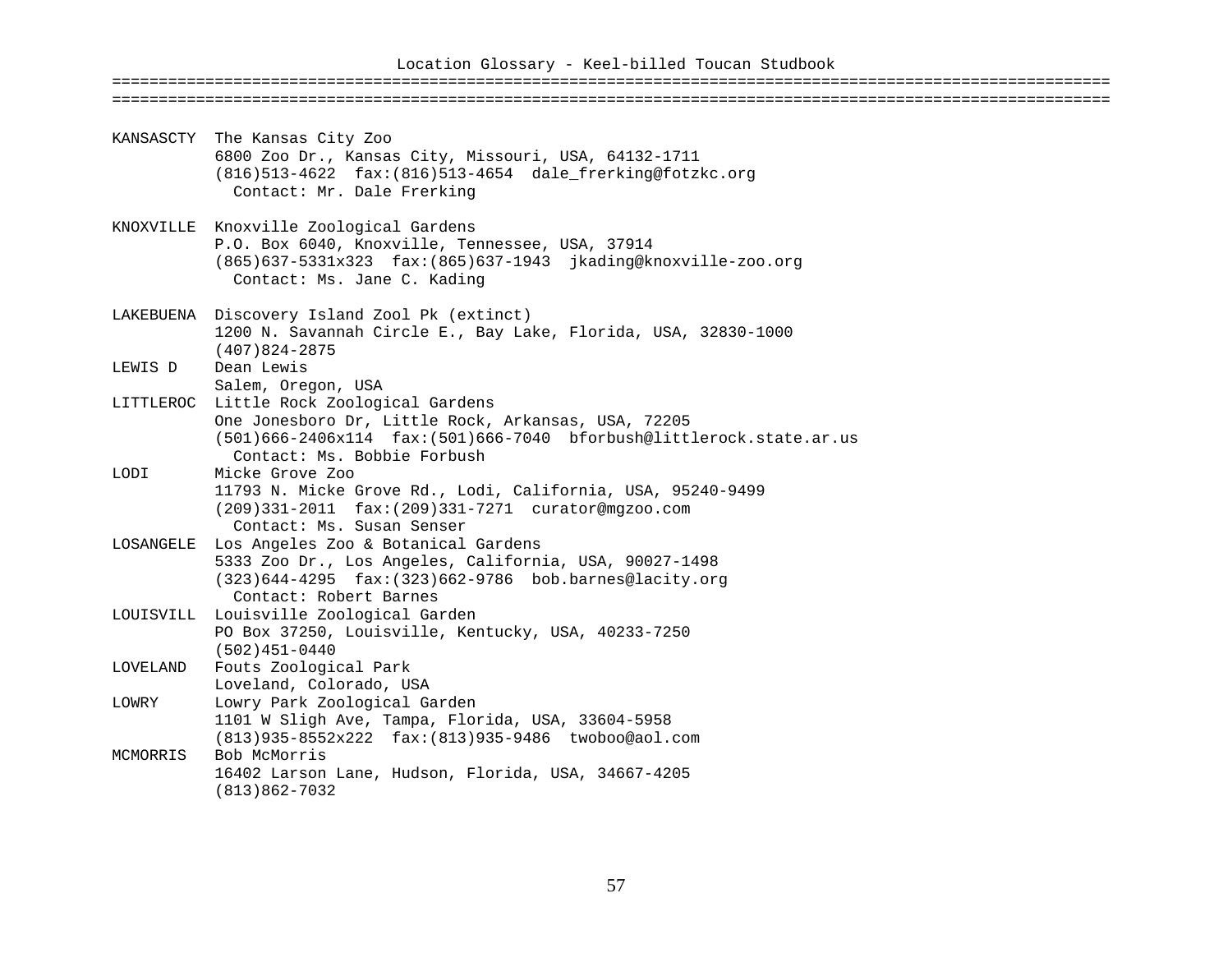### Location Glossary - Keel-billed Toucan Studbook ===========================================================================================================

| METROZOO  | Miami Metrozoo                                                            |
|-----------|---------------------------------------------------------------------------|
|           | (One Zoo Boulevard), Miami, Florida, USA, 33177-1499                      |
|           | (305)251-0400x253 fax: (305)378-6381 rrogers@miamidade.gov                |
|           | Contact: Ms. Rachel Watkins Rogers                                        |
| MEXICO    | MEXICO COUNTRY                                                            |
|           | Central America, American Region                                          |
| MIAMI PJ  | Parrot Jungle Island                                                      |
|           | 1111 Parrot Jungle Trail, Miami, Florida, USA, 33132                      |
|           | $(305)$ 258-6453 fax: $(305)$ 400-7290 sclubb@parrotjungle.com            |
|           | Contact: Ms. Yolanda Melendez                                             |
|           | MINNESOTA Minnesota Zoological Garden                                     |
|           | 13000 Zoo Blvd., Apple Valley, Minnesota, USA, 55124-8199                 |
|           | (952)431-9271 fax: (952)431-9367 pat.natko@state.mn.us                    |
|           | Contact: Ms. Pat Natko                                                    |
| MONROE    | Louisiana Purchase Gardens & Zoo                                          |
|           | P.O. Box 123, Monroe, Louisiana, USA, 71210                               |
|           | (318) 329-2400 fax: (318) 329-2887 lpg07@ci.monroe.la.us                  |
|           | Contact: Ms. Sharmon Hill                                                 |
| MONTGOMRY | Montgomery Zoo                                                            |
|           | P.O. Box 3313, Montgomery, Alabama, USA, 36110-0313                       |
|           | $(334)$ 240-4911 $\text{fax:}(334)$ 240-4916 chonaker@ci.montgomery.al.us |
|           | Contact: Chris Honaker                                                    |
| MOODY     | Rainforest and Aquarium at Moody Gardens                                  |
|           | 1 Hope Blvd., Galveston, Texas, USA, 77554-8928                           |
|           | (800)582-4673 x4107 fax: (409)683-4926 pkolvig@moodygardens.com           |
|           | Contact: Paula Kolvig                                                     |
|           | NASHV ZOO Nashville Zoo at Grassmere                                      |
|           | 3777 Nolensville Rd., Nashville, Tennessee, USA, 37211                    |
|           | (615)837-9525 fax:(615)832-5443 ppellett@nashvillezoo.org                 |
|           | Contact: Ms. Peggy Pellett                                                |
| NICARAGUA | NICARAGUA                                                                 |
|           | Central America, American Region                                          |
| NY BRONX  | The Wildlife Conservation Society                                         |
|           | 2300 Southern Blvd., Bronx, New York, USA, 10460-1099                     |
|           | (718) 220-5124 fax: (718) 220-7114 nferrer@wcs.org                        |
|           | Contact: Ms. Nilda Ferrer                                                 |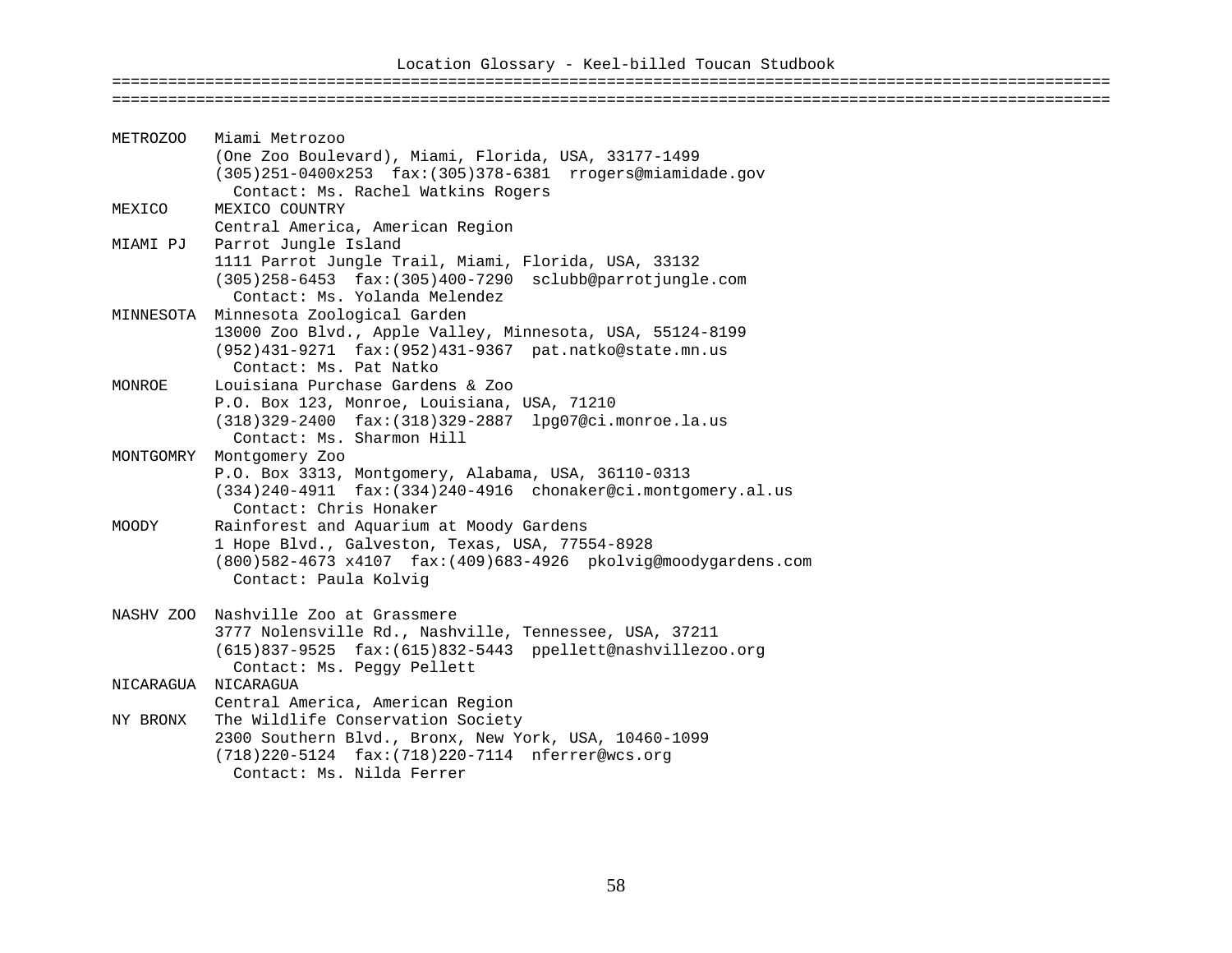| NZP-CRC   | NZP-Conservation & Res. Center<br>1500 Remount Rd., Front Royal, Virginia, USA, 22630<br>(540)635-6511 fax: (540)635-6551 cemerick@crc.si.edu<br>Contact: Ms. Barb Atwood, Mammals                  |
|-----------|-----------------------------------------------------------------------------------------------------------------------------------------------------------------------------------------------------|
| NZP-WASH  | Smithsonian National Zoological Park<br>3001 Connecticut Ave. NW, Washington, District Of Columbia, USA, 20008-2537<br>(202)633-3244 fax: (202)673-4766 murphym@si.edu<br>Contact: Ms. Mandy Murphy |
| OKLAHOMA  | Oklahoma City Zoological Park<br>2101 NE 50th St., Oklahoma City, Oklahoma, USA, 73111-7199<br>(405)425-0274 fax: (405)425-0220 dwhitton@okczoo.com<br>Contact: Mr. Don Whitton                     |
| OMAHA     | Omaha's Henry Doorly Zoo<br>3701 S 10th St., Omaha, Nebraska, USA, 68107-2200<br>$(402)738 - 2068$ $fax:(402)733 - 4415$ registrar@omahazoo.com<br>Contact: Ms. Stephanie Huettner                  |
| ORLANDO   | Sea World Orlando<br>7007 Sea World Dr., Orlando, Florida, USA, 32821-8097<br>$(407)363 - 2156$ $fax:(407)363 - 2378$ julie.ensor@seaworld.com<br>Contact: Ms. Julie Ensor                          |
| PARROTTRU | Endangered Parrot Trust, Inc.<br>(Frank Calabria), Ocala, Florida, USA, 34477-0824<br>$(352)854 - 0927$                                                                                             |
| PHOENIX   | Phoenix Zoo<br>455 N Galvin Pky, Phoenix, Arizona, USA, 85008-3431<br>(602)273-1341x7612 fax: (602)273-7078 gbickert@thephxzoo.com<br>Contact: Ms. Gretchen Bickert                                 |
| PITTS CA  | National Aviary in Pittsburgh<br>Allegheny Commons West, Pittsburgh, Pennsylvania, USA, 15212<br>(412)323-7235x207 fax: (412)321-4364 tom.anderson@aviary.org<br>Contact: Thomas Anderson           |
| PRIVATE   | Private Collection                                                                                                                                                                                  |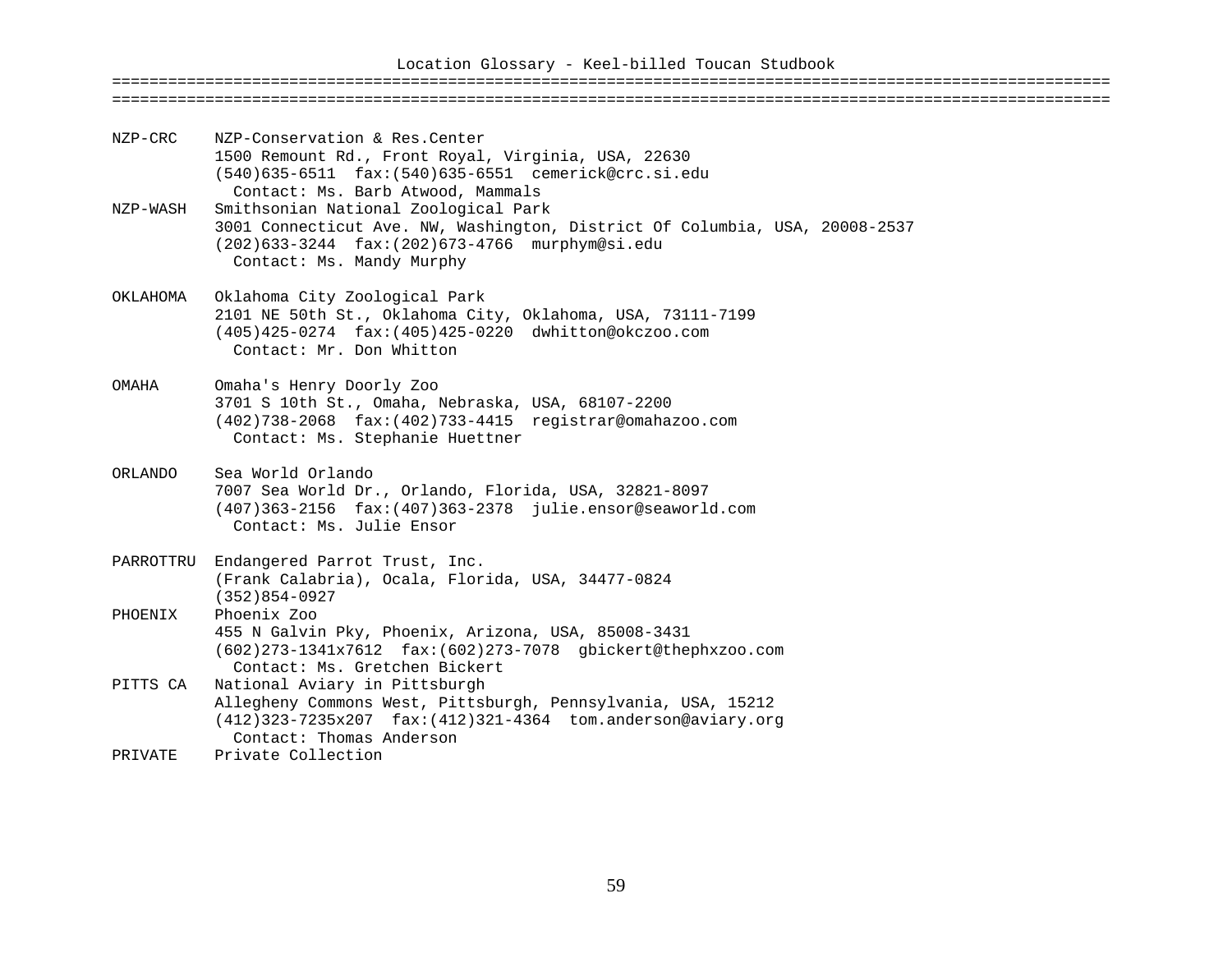| OUEBEC    | Jardin Zoologique Du Quebec<br>9530 rue de la Faune, Charlesbourg, Quebec, Canada, G1G 5H9<br>$(418)622-0313$ $fax:(418)644-9004$ bpzoovet@spsnq.qc.ca<br>Contact: Dr. Robert Patenaude              |
|-----------|------------------------------------------------------------------------------------------------------------------------------------------------------------------------------------------------------|
|           | S BARBARA Santa Barbara Zoological Gardens<br>500 Ninos Dr., Santa Barbara, California, USA, 93103-3798<br>$(805)962 - 5339$                                                                         |
|           | S.AMERICA SOUTH AMERICA<br>American Region                                                                                                                                                           |
| SACRAMNTO | Sacramento Zoo<br>3930 W Land Park Dr., Sacramento, California, USA, 95822-1123<br>$(916)$ 264-5013 $\text{fax:}(916)$ 264-5887 lfield@cityofsacramento.org<br>Contact: Leslie Field                 |
| SAN ANTON | San Antonio Zool. Gardens & Aquarium<br>3903 N. St. Mary's Street, San Antonio, Texas, USA, 78212-3199<br>(210)734-7184 x1301 fax: (210)734-7291 zooregistrar@sazoo-aq.org<br>Contact: Demi Peterson |
| SAN FRAN  | San Francisco Zoological Gardens<br>1 Zoo Rd., San Francisco, California, USA, 94132-1098<br>(415)753-7176 fax: (415)681-2039 mikesulak@sfzoo.org<br>Contact: Mr. Mike Sulak                         |
|           | SANDIEGOZ San Diego Zoo<br>P.O. Box 120551, San Diego, California, USA, 92112-0551<br>(619)685-3250 fax: (619)231-6572 tgiezendan@sandiegozoo.org<br>Contact: Ms. Toni Giezendanner                  |
| SANTA ANA | Santa Ana Zoo<br>1801 E Chestnut Ave., Santa Ana, California, USA, 92701-5001<br>$(714)647 - 6575$ $fax:(714)953 - 7401$ csweet@ci.santa-ana.ca.us<br>Contact: Ms. Connie Sweet                      |
| $SD-WAP$  | San Diego Wild Animal Park<br>15500 San Pasqual Valey Rd., Escondido, California, USA, 92027<br>(619)685-3250 fax: (760)231-6572 tgiezendan@sandiegozoo.org<br>Contact: Ms. Toni Giezendanner        |
| SEA WORLD | Sea World San Diego<br>500 Sea World Dr., San Diego, California, USA, 92109-7904<br>$(619)$ 225-3214 $\,$ fax: $(619)$ 226-3933 $\,$ linda.dunn@anheuser-busch.com<br>Contact: Ms. Linda Dunn        |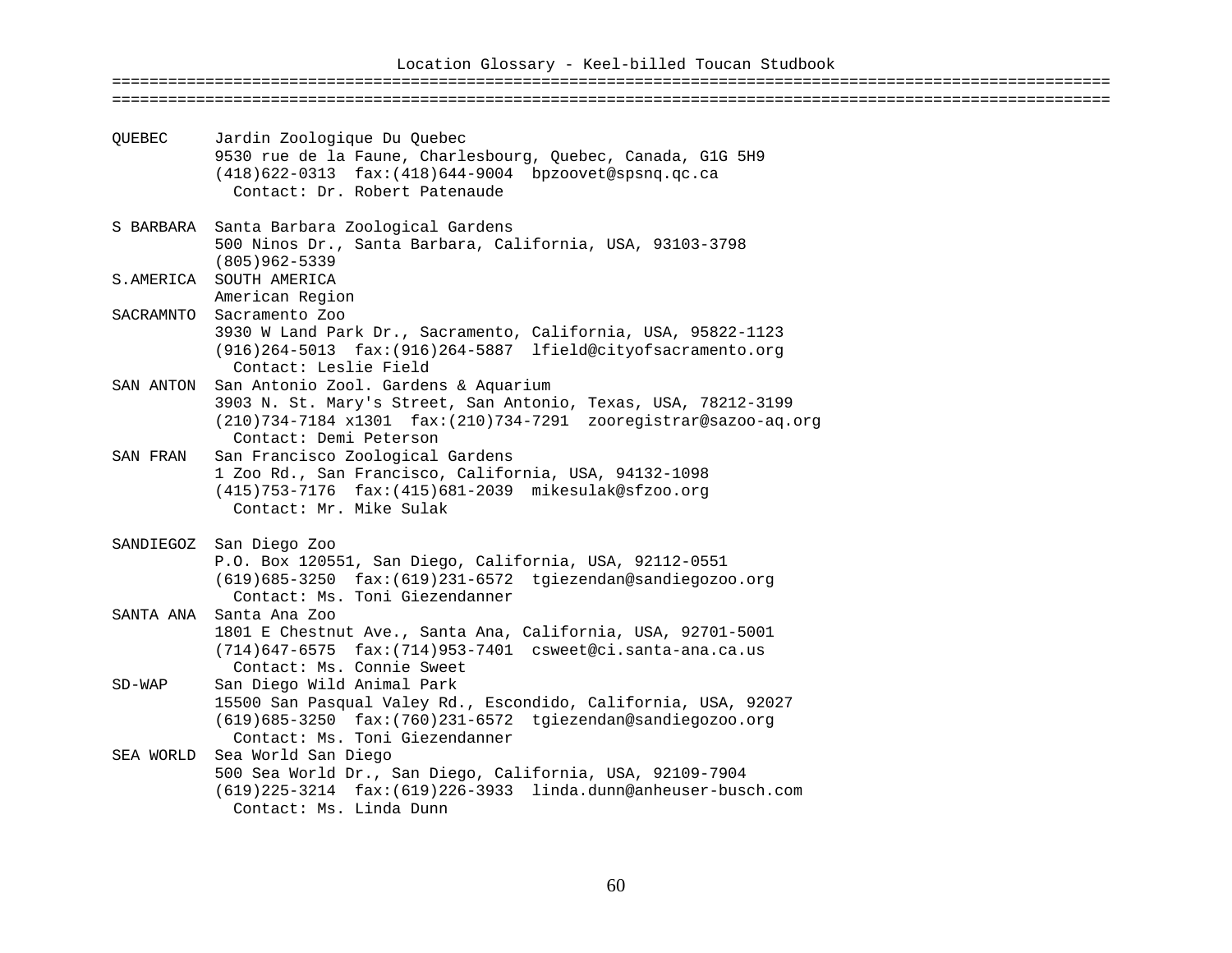### Location Glossary - Keel-billed Toucan Studbook ===========================================================================================================

| Woodland Park Zoo<br>SEATTLE                                       |  |
|--------------------------------------------------------------------|--|
| 601 N. 59th St., Seattle, Washington, USA, 98103-5858              |  |
| (206)684-4833 fax: (206)684-4854 wendy.wienker@zoo.org             |  |
| Contact: Ms. Wendy Wienker                                         |  |
| SEAWLD TX Sea World San Antonio                                    |  |
| 10500 Sea World Dr., San Antonio, Texas, USA, 78251                |  |
| (210)523-3272 fax: (210)523-3299 robin.flores@seaworld.com         |  |
| Contact: Ms. Robin Flores                                          |  |
| Mac Sharpe<br>SHARPE M                                             |  |
| 5954 Whitehead Rd., Plant City, Florida, USA, 33567                |  |
| (813)737-1276                                                      |  |
| B & B Aviaries<br>SKRABLE                                          |  |
| 254 Kinderkanmak Rd., Emerson, New Jersey, USA, 07630              |  |
| $(201)262 - 6046$                                                  |  |
| SOUTHBEND Potawatomi Zoo                                           |  |
| 500 S Greenlawn Ave., South Bend, Indiana, USA, 46615-1341         |  |
| (574)235-6162 fax: (574)235-9080 larriaga@southbendin.gov          |  |
| Contact: Laura Arriaga                                             |  |
| Saint Louis Zoological Park<br>ST LOUIS                            |  |
| 1 Government Dr., St. Louis, Missouri, USA, 63110-1395             |  |
| (314)781-0900x372 fax: (314)647-7969 haliday@stlzoo.org            |  |
| Contact: Ms. Rae Lynn Haliday                                      |  |
| Tautphaus Park Zoo<br>TAUTPHAUS                                    |  |
| P.O. Box 50220, Idaho Falls, Idaho, USA, 83405-0220                |  |
| (208)528-5552 fax: (208)528-6256 wstewart@ci.idaho-falls.id.us     |  |
| Contact: Ms. Wendi Stewart                                         |  |
| Tote-Em-In-Zoo Animal Farm (Extinct)<br>TOTE EMIN                  |  |
| Wilmington, North Carolina, USA                                    |  |
| Tracy Aviary<br>TRACY AV                                           |  |
| 589 East 1300 South, Salt Lake City, Utah, USA, 84105              |  |
| (801)596-8500 fax: (801)896-7325 jennifere@tracyaviary.org         |  |
| Contact: Jennifer Evans                                            |  |
| Triple S Aviaries<br>TRIPLE S                                      |  |
| 1617 Walnut Cove, Edmond, Oklahoma, Use, 73                        |  |
| Data current to 22 May 2007<br>Contact:<br>TUCSON<br>Reid Park Zoo |  |
| 1100 S Randolph Way, Tucson, Arizona, USA, 85716                   |  |
| (520) 791-3204 x11 fax: (520) 791-5378 scott.barton@tucsonaz.gov   |  |
| Contact: Scott Barton                                              |  |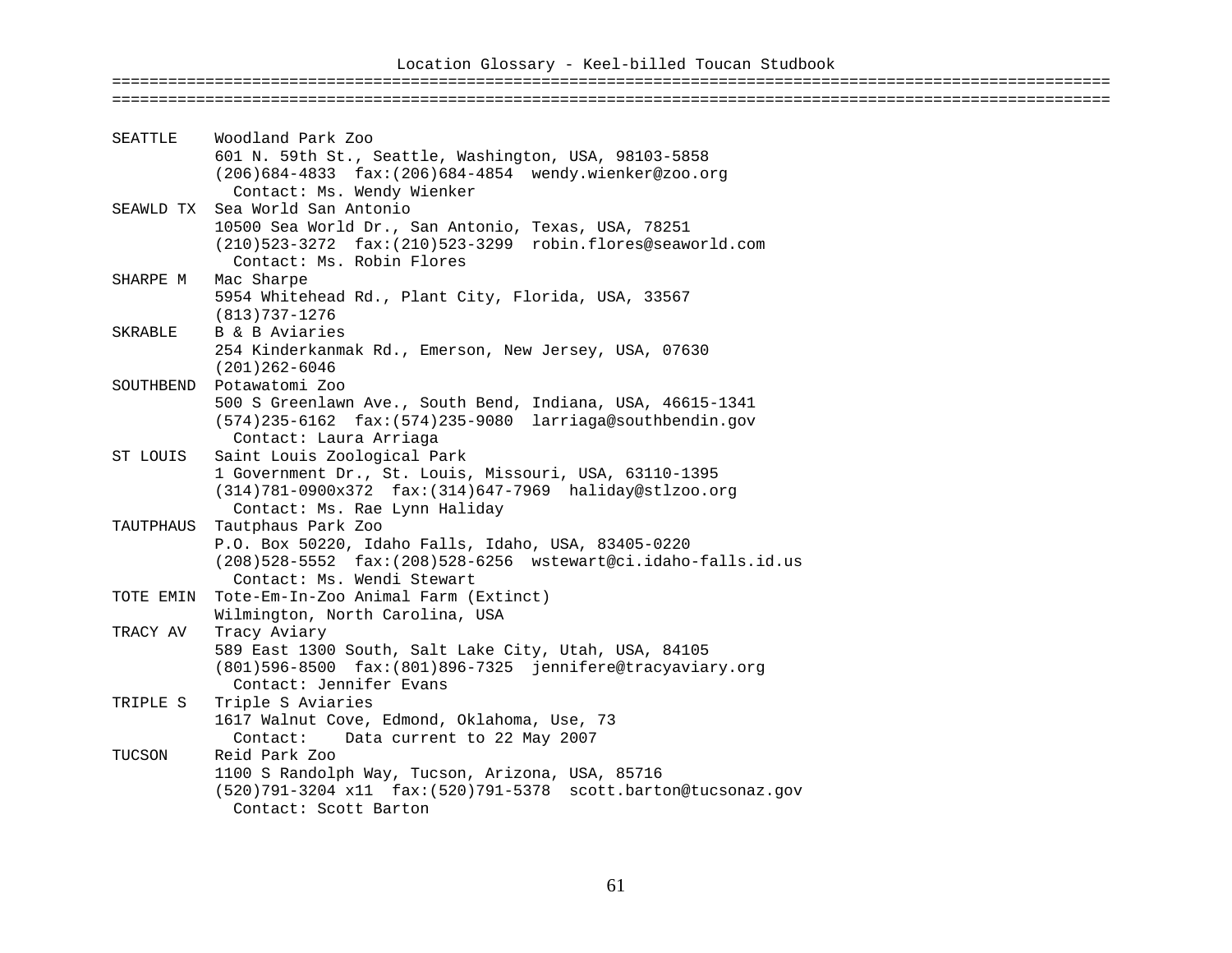| TULSA                | Tulsa Zoo and Living Museum<br>5701 E. 36th Street N, Tulsa, Oklahoma, USA, 74115-2105<br>(918)669-6225 fax: (918)669-6260 garylunsford@ci.tulsa.ok.us<br>Contact: Gary Lunsford                                        |
|----------------------|-------------------------------------------------------------------------------------------------------------------------------------------------------------------------------------------------------------------------|
| UNKNOWN              | Unknown Location                                                                                                                                                                                                        |
| USFWS                | US Fish and Wildlife Service                                                                                                                                                                                            |
| VOGELIMP<br>VOKATY H | VAN OOSTE J. R. VanOosten (Private Collection)<br>Seattle, Washington, USA<br>Vogel Import (Thomas Hoffmeister)<br>Hauptstrasse 56, 59302 Oelde Lette, N Rhine-westpha, Germany<br>49 52 45 7257<br>Mr. Hal Vokaty      |
|                      | PO Box 1413, Temecula, California, USA, 92593-1413<br>$(909)694 - 0755$                                                                                                                                                 |
|                      | W PALM BE Lion Country Safari Inc - Florida<br>2003 Lion Country Safari Rd., Loxahatchee, Florida, USA, 33470-3977<br>(561)793-1084 x174 fax: (561)793-9603 records@lioncountrysafari.com<br>Contact: Ms. Marsha Abrams |
|                      | WALNUTACR Walnut Acres (Jerry Jennings)<br>PO Box 6393, Woodland Hills, California, USA, 91365                                                                                                                          |
| WILD                 | Obtained From Wild                                                                                                                                                                                                      |
| WILDCARGO            | Wild Cargo Inc. (Ralph Curtis)<br>Hollywood, Florida, USA                                                                                                                                                               |
| WINNIPEG             | Assiniboine Park Zoo<br>460 Assiniboine Park Dr., Winnipeg, Manitoba, Canada, R3P 2N7<br>(204)986-4039 fax: (204)832-5420 pking@winnipeg.ca<br>Contact: Mr. Phil King                                                   |
|                      | WORLDBIRD Steve Martin Natural Encounters, Inc.<br>9014 Thompson Nursery Rd., Lake Wales, Florida, USA, 33859-4742                                                                                                      |

(407)438-0847 fax:(407)938-0849 g.reynolds@naturalencounters.com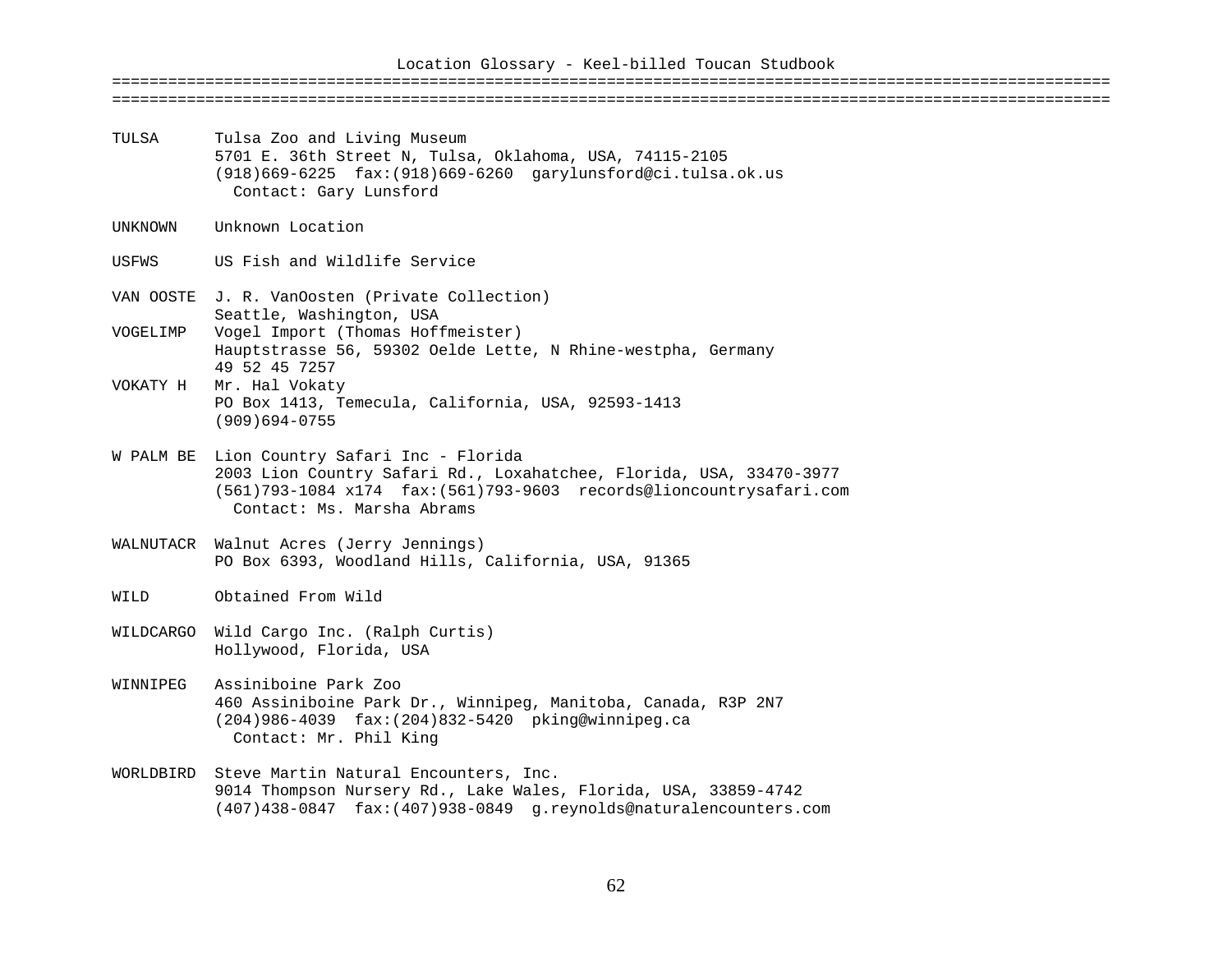======================================================================================================================================================================================================================

YULEE White Oak Conservation Center / White Oak Plantation, Yulee, Florida, USA, 32097-9807 (904)225-3396 fax:(904)225-3395 franl@wogilman.com Contact: Fran Lyon / David Thompson